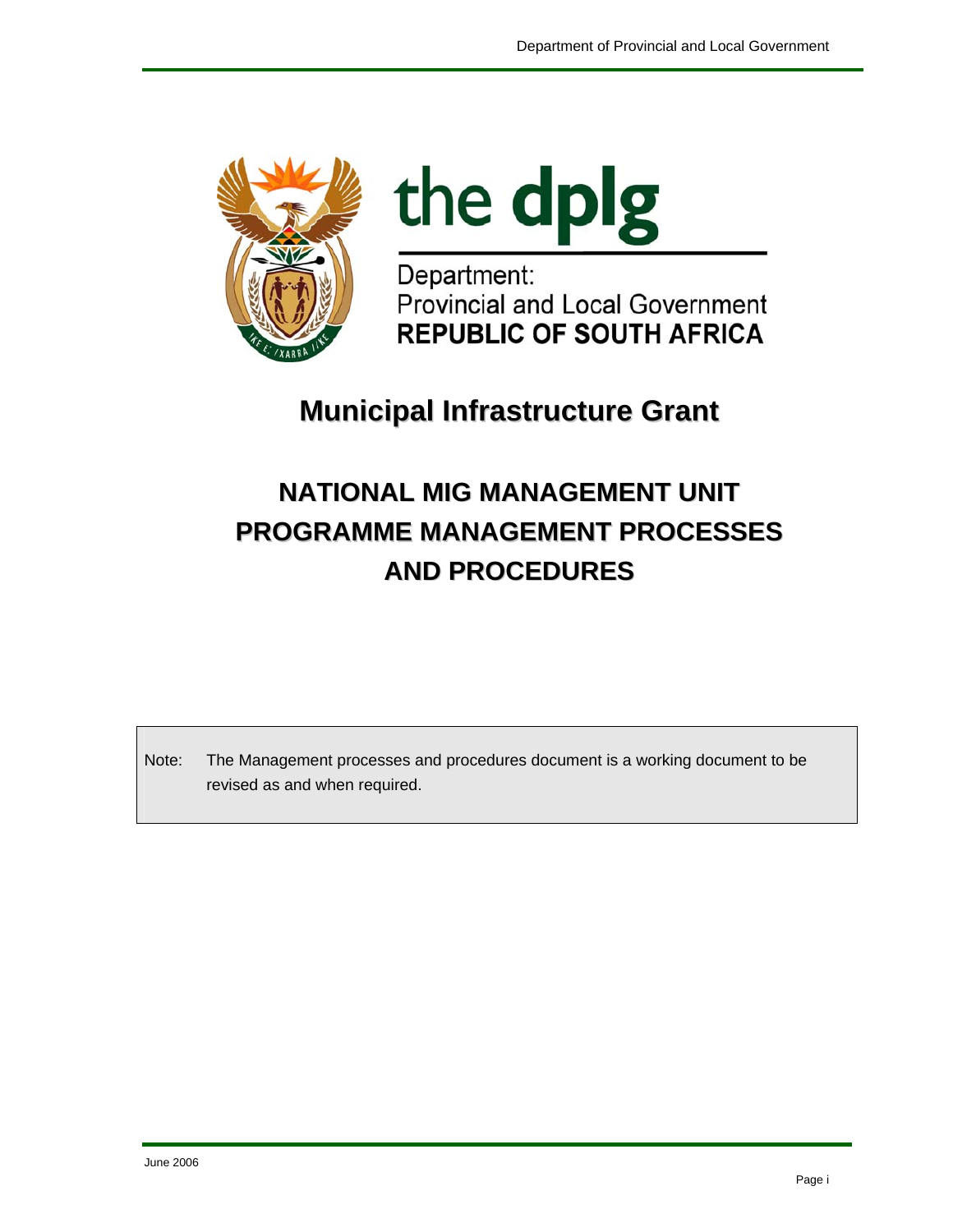## **CONTENTS**

| 1. |     |       |                                                                      |  |
|----|-----|-------|----------------------------------------------------------------------|--|
| 2. |     |       | PRINCIPLES AND OBJECTIVES OF THE MUNICIPAL INFRASTRUCTURE GRANT 1    |  |
|    | 2.1 |       |                                                                      |  |
|    | 2.2 |       |                                                                      |  |
| 3. |     |       |                                                                      |  |
|    | 3.1 |       | AT MUNICIPAL SPHERE - THE DEVOLUTION OF RESPONSIBILITY TO THE        |  |
|    |     |       |                                                                      |  |
|    | 3.2 |       |                                                                      |  |
|    | 3.3 |       |                                                                      |  |
| 4. |     |       |                                                                      |  |
|    | 4.1 |       | PRINCIPLES RELATING TO THE SETTING OF CONDITIONS  14                 |  |
|    |     | 4.1.1 |                                                                      |  |
|    |     | 4.1.2 |                                                                      |  |
|    |     | 4.1.3 |                                                                      |  |
| 5. |     |       |                                                                      |  |
|    | 5.1 |       |                                                                      |  |
|    |     | 5.1.1 | Interaction between the National MIG Management Unit, Provincial MIG |  |
|    |     |       |                                                                      |  |
|    |     | 5.1.2 | Interaction between PMU, municipality and project consultant/s 17    |  |
|    | 5.2 |       |                                                                      |  |
|    |     | 5.2.1 |                                                                      |  |
|    |     | 5.2.2 |                                                                      |  |
|    |     | 5.2.3 |                                                                      |  |
| 6. |     |       |                                                                      |  |
|    | 6.1 |       |                                                                      |  |
|    | 6.2 |       |                                                                      |  |
|    | 6.3 |       |                                                                      |  |
|    | 6.4 |       |                                                                      |  |
|    |     | 6.4.1 |                                                                      |  |
|    |     | 6.4.2 |                                                                      |  |
|    | 6.5 |       |                                                                      |  |
|    |     | 6.5.1 |                                                                      |  |
|    | 6.6 |       |                                                                      |  |
| 7. |     |       | <b>GENERIC REPORTING MECHANISMS, FORMATS AND PROCEDURES 28</b>       |  |
|    | 7.1 |       |                                                                      |  |
|    |     | 7.1.1 |                                                                      |  |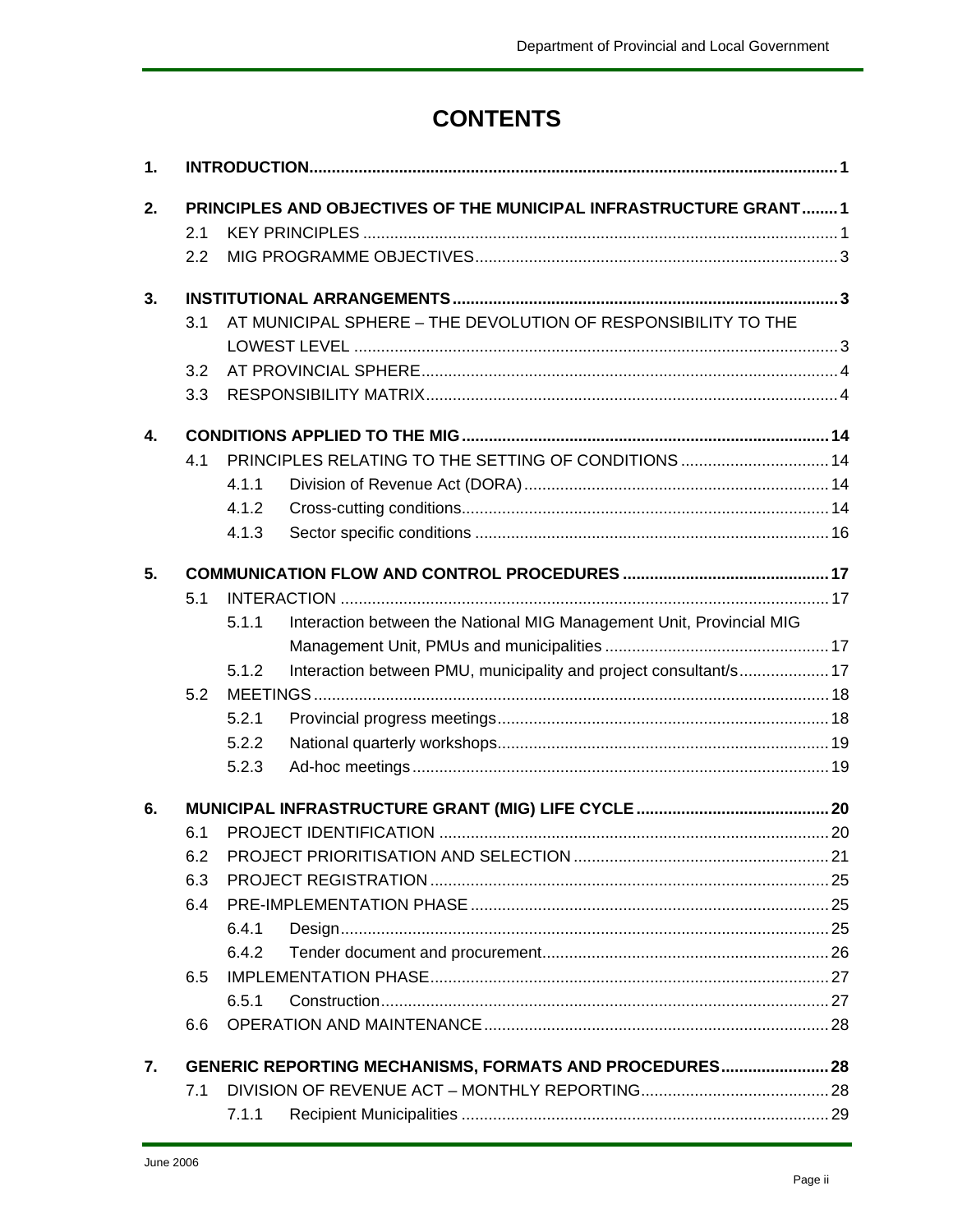|                 |     | 7.1.2  |                                                        |  |
|-----------------|-----|--------|--------------------------------------------------------|--|
|                 |     | 7.1.3  |                                                        |  |
|                 |     | 7.1.4  |                                                        |  |
|                 |     | 7.1.5  |                                                        |  |
|                 | 7.2 |        |                                                        |  |
|                 | 7.3 |        |                                                        |  |
| 8.              |     |        |                                                        |  |
|                 | 8.1 |        |                                                        |  |
|                 |     | 8.1.1  |                                                        |  |
|                 |     | 8.1.2  |                                                        |  |
|                 |     | 8.1.3  |                                                        |  |
|                 |     | 8.1.4  |                                                        |  |
|                 |     | 8.1.5  |                                                        |  |
|                 |     | 8.1.6  |                                                        |  |
|                 |     | 8.1.7  |                                                        |  |
|                 |     | 8.1.8  |                                                        |  |
|                 |     | 8.1.9  | Procedure and process of amending payment schedules 37 |  |
|                 |     | 8.1.10 |                                                        |  |
|                 |     | 8.1.11 |                                                        |  |
|                 |     | 8.1.12 |                                                        |  |
|                 |     | 8.1.13 |                                                        |  |
|                 |     | 8.1.14 |                                                        |  |
|                 | 8.2 |        |                                                        |  |
| 9.              |     |        |                                                        |  |
|                 | 9.1 |        |                                                        |  |
|                 |     | 9.1.1  |                                                        |  |
|                 | 9.2 |        |                                                        |  |
|                 |     |        |                                                        |  |
|                 |     | 9.2.2  |                                                        |  |
|                 | 9.3 |        |                                                        |  |
|                 |     | 9.3.1  |                                                        |  |
|                 |     | 9.3.2  |                                                        |  |
|                 |     | 9.3.3  |                                                        |  |
|                 |     | 9.3.4  |                                                        |  |
| 10 <sub>1</sub> |     |        |                                                        |  |
|                 |     |        |                                                        |  |
|                 |     |        |                                                        |  |
|                 |     |        |                                                        |  |
|                 |     |        |                                                        |  |
|                 |     |        |                                                        |  |
|                 |     | 10.5.1 |                                                        |  |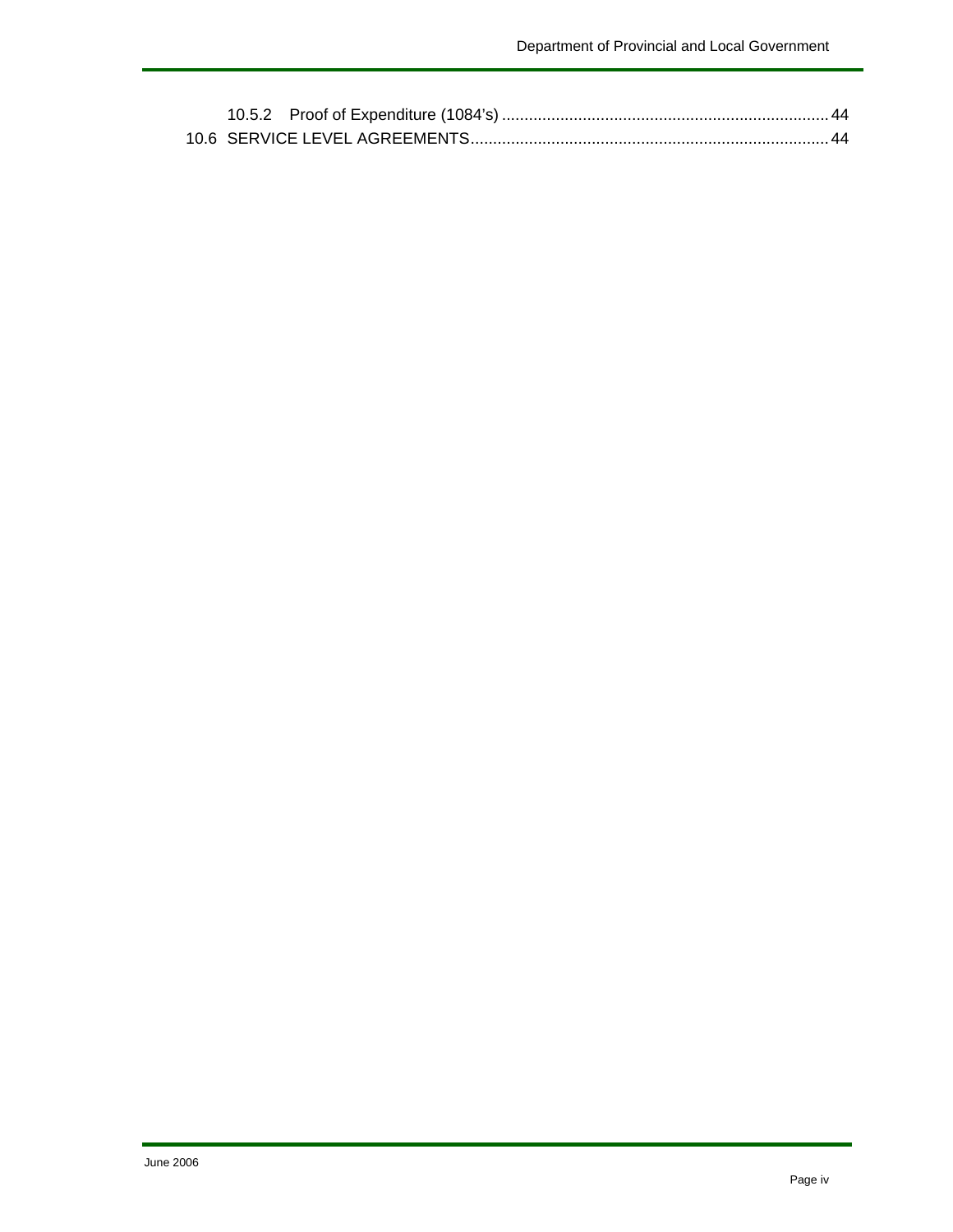## **ABBREVIATIONS**

The following abbreviations are used throughout this document.

| <b>BAS</b>   |                              | <b>Basic Accounting System</b>                                         |
|--------------|------------------------------|------------------------------------------------------------------------|
| CETA         |                              | <b>Construction for Education Authority</b>                            |
| <b>DME</b>   |                              | Department of Minerals and Energy                                      |
| DoH          | ÷                            | Department of Housing                                                  |
| <b>DORA</b>  |                              | Division of Revenue Act                                                |
| <b>DoT</b>   | ÷                            | Department of Transport                                                |
| <b>DPLG</b>  | t.                           | Department of Provincial and Local Government                          |
| <b>DPW</b>   | t.                           | Department of Public Works                                             |
| DWAF.        | ÷                            | Department of Water Affairs and Forestry                               |
| EMM          | ÷                            | <b>Executive Manager MIG</b>                                           |
| <b>EPWP</b>  | t.                           | <b>Expanded Public Works Programme</b>                                 |
| GIS          | ÷                            | Geographical Information System                                        |
| <b>IDP</b>   | ÷                            | Integrated Development Plan                                            |
| IIF          |                              | Infrastructure Investment Framework                                    |
| IT           | ÷                            | <b>Information Technology</b>                                          |
| <b>KPIs</b>  | t,                           | Key Performance Indicators                                             |
| <b>LGCB</b>  | ÷.                           | <b>Local Government Capacity Building Grant</b>                        |
| LIC          |                              | <b>Labour Intensive Construction</b>                                   |
| MIIF         | t.                           | Municipal Infrastructure Investment Framework                          |
| <b>MIS</b>   | ÷                            | Management Information System                                          |
| <b>MITT</b>  | $\mathcal{L}_{\mathrm{max}}$ | Municipal Infrastructure Task Team                                     |
| NQF          | $\mathcal{C}^{\mathcal{C}}$  | National Qualification Framework (SETA - Sector for Education Training |
|              |                              | Authority)                                                             |
| O&M          | ÷                            | <b>Operation and Maintenance</b>                                       |
| <b>PMITT</b> | ÷.                           | Provincial Municipal Infrastructure Task Team                          |
| <b>PMM</b>   | ÷                            | <b>Provincial Manager MIG</b>                                          |
| <b>PPMU</b>  | ÷                            | Provincial Programme Management Unit                                   |
| PMU          | ÷                            | <b>Project Management Unit</b>                                         |
| SMF          | ÷                            | Senior Manager Finance                                                 |
| <b>SMIF</b>  |                              | Special Municipal Infrastructure Fund                                  |
| SMM          | ÷                            | Senior Manager MIG                                                     |
| <b>SMME</b>  |                              | Small, Medium and Micro Enterprises                                    |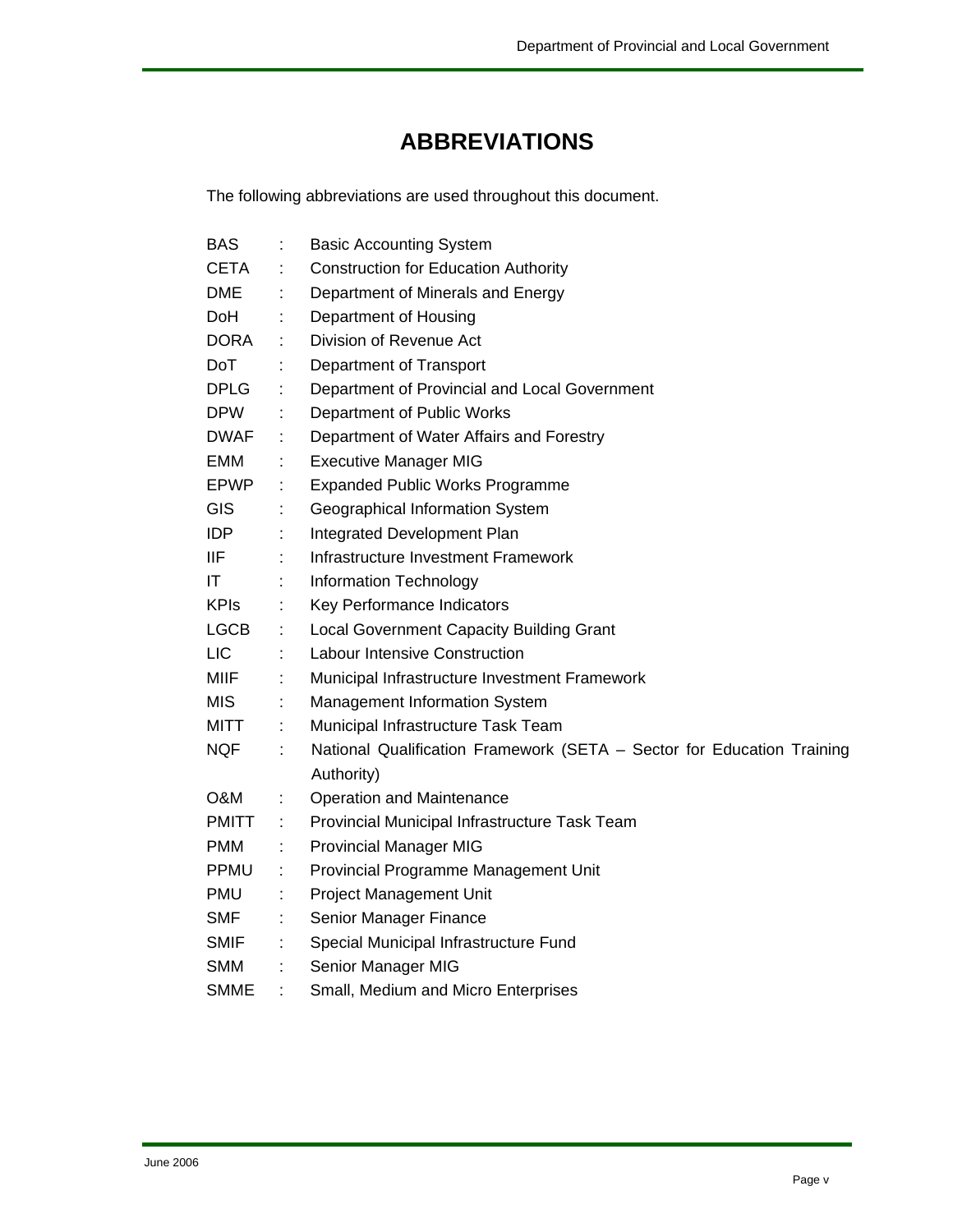#### **1.** INTRODUCTION

The purpose of this guideline document is to create conformity and to regulate the MIG programme management processes and procedures.

The national MIG management unit's main responsibility is the administration of MIG funds and therefore will have to implement the following management processes and procedures across all spheres of government:

- Communication, documentation and information flows generic to all sectors and departmental policies
- Generic reporting mechanism, formats and procedures
- MIG national fund administration system
- MIG management information system (MIS).

The planning process for Municipal Infrastructure Investment framework (MIIF) is not covered in this document.

This document is work in progress and will be updated as and when the environment or/ conditions change.

## **2.** PRINCIPLES AND OBJECTIVES OF THE MUNICIPAL INFRASTRUCTURE GRANT

#### **2.1 KEY PRINCIPLES**

The Municipal Infrastructure Grant complements the equitable share grant for local government, however, it is provided conditionally to municipalities. The key principles underpinning the design of the MIG are outlined below:

- a) **Focus on infrastructure required for a basic level of service**: The MIG programme is aimed at providing only basic infrastructure.
- b) **Targeting the poor**: The programme is aimed at providing services to the poor and funds will therefore be targeted to reach them.
- c) **Maximising economic benefits**: The programme will be managed to ensure that the local economic spin-offs through providing infrastructure are maximised. This includes employment creation and the development of enterprises.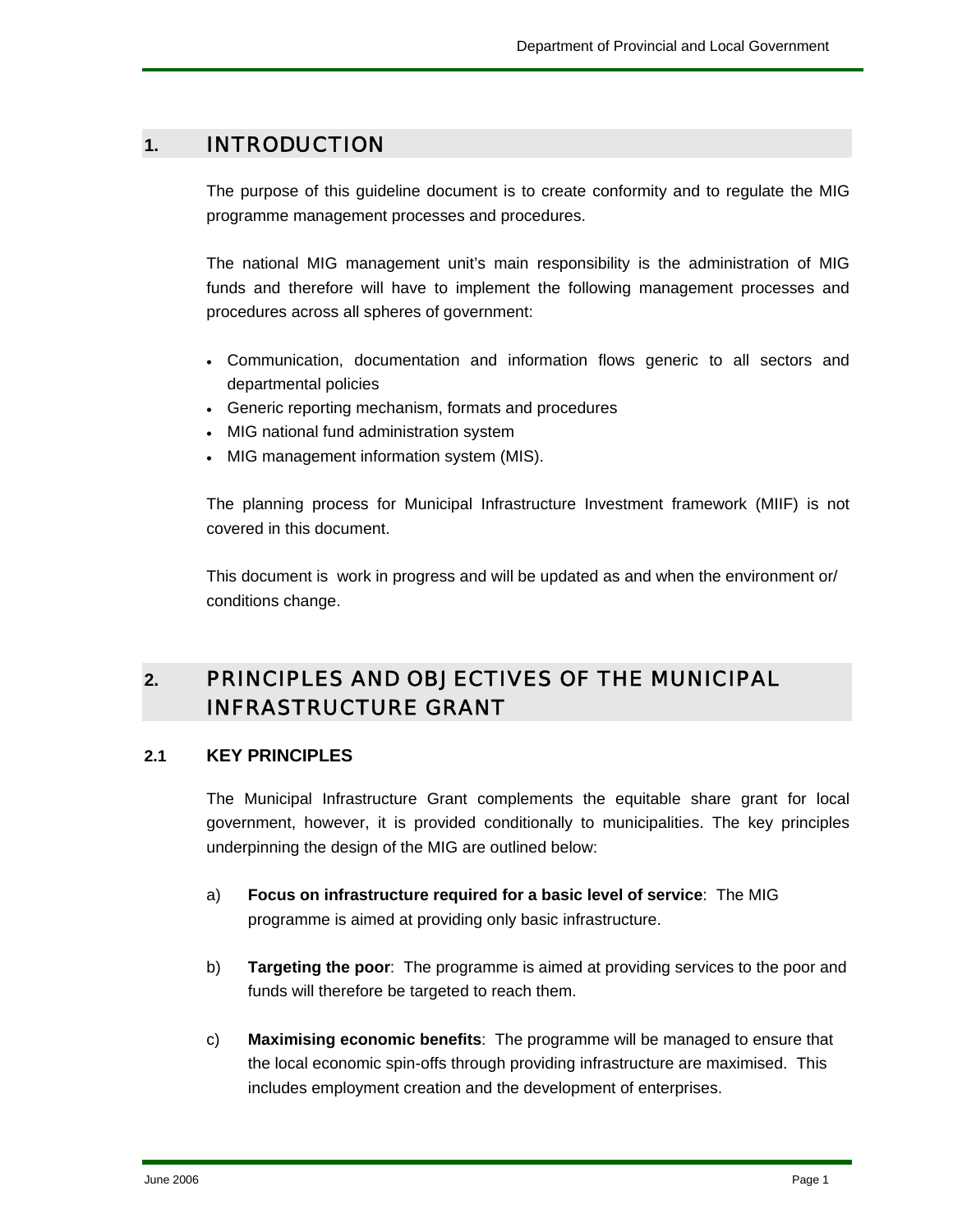- d) **Equity in the allocation and use of funds**: The mechanism for distributing funds must provide for equitable access to such funds by the poor in order to make uniform progress in closing the infrastructure gap.
- e) **Decentralisation of spending authority within national standards**: Decisions relating to the prioritisation of municipal infrastructure spending, such as the identification, selection and approval of projects, are best undertaken at municipal level, with the following provisions:
	- the operating finance and management arrangements must be in place;
	- a degree of national and provincial influence over capital spending, expressed through clear norms, standards and spending conditions must be retained; and
	- unintended consequences should be limited: the grant must promote sound management practices, not the reverse.
- f) **Efficient use of funds**: Funding must be used to provide the greatest possible improvement in access to basic services at the lowest possible cost. This implies the following:
	- There should be an appropriate selection of service levels.
	- Incentives and conditions must ensure that other funds are mixed with grant funds to minimise leakage to non-eligible households and service levels.
	- The mechanism to disburse funds should be simple and easy to monitor, and the outcomes of municipal spending should be easy to evaluate.
- g) **Reinforcing local, provincial and national development objectives**: This implies the following:
	- The funding mechanism must be consistent with the planning processes of local, provincial and national government.
	- Nodal municipalities associated with the Urban Renewal Strategy and the Integrated Sustainable Rural Development Programme must receive proportionally greater allocations of funding.
	- Spatial integration must be promoted.
	- The emphasis placed on the selection of appropriate service levels.
	- The formula should promote appropriate municipal performance relative to policy objectives.
- h) **Predictability and transparency**: Funds should be provided to individual municipalities on a three-year basis, consistent with medium term budgeting practice, with minimal in-year changes and with year to year changes based only on clearly defined conditions. It is also essential for municipalities and other stakeholders to easily understand how the funds are distributed.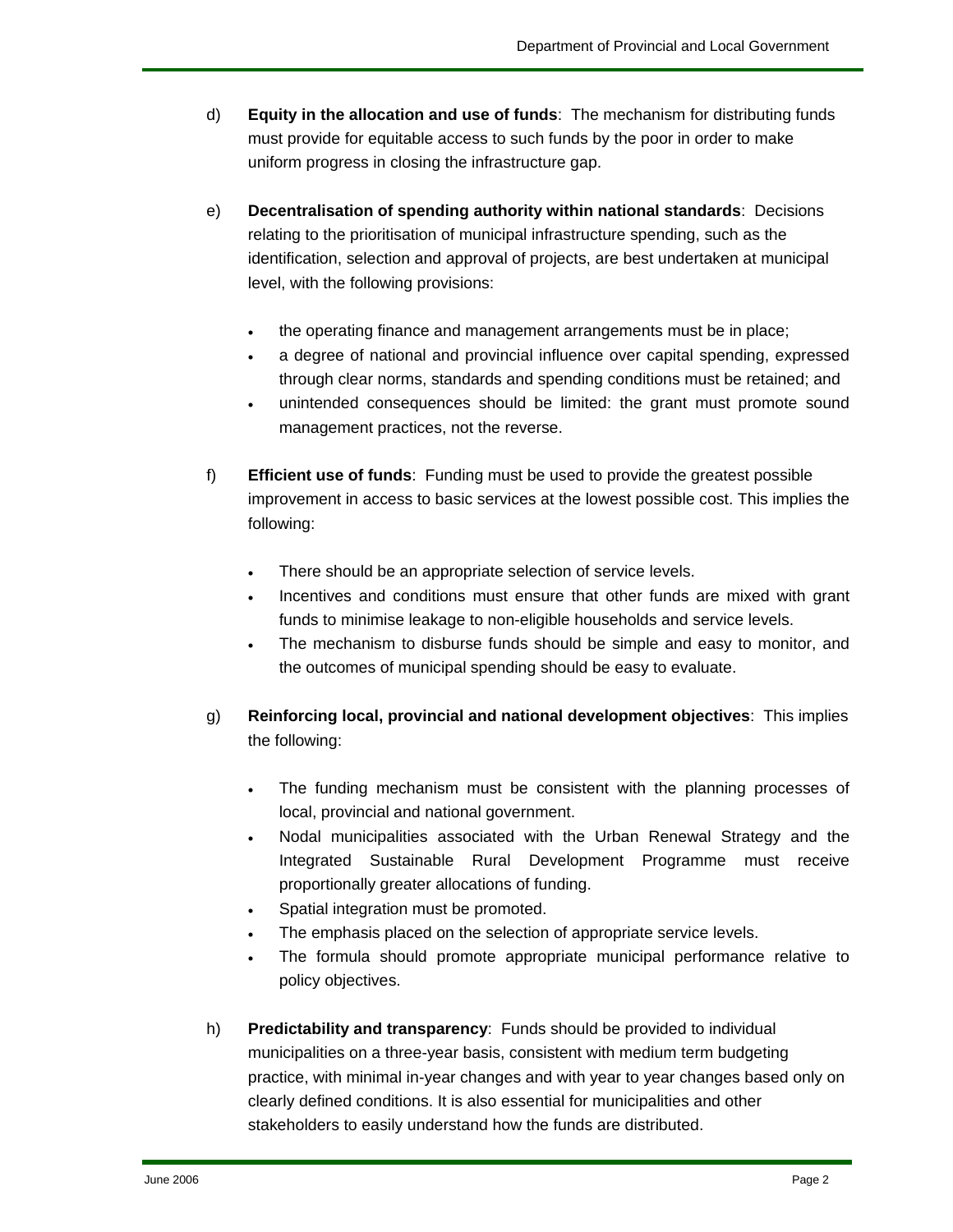#### **2.2 MIG PROGRAMME OBJECTIVES**

National government provides infrastructure subsidies to ensure that all households have access to a basic level of infrastructure services. The benefits of this intervention are well known, particularly in relation to the public good characteristics of many municipal services.

In the context of the principles outlined above, the key objectives of the Municipal Infrastructure Grant are to:

- a) fully subsidise the capital costs of providing basic services to poor households: this implies that priority must be given to meeting the basic infrastructure needs of poor households, through the provision of appropriate bulk, connector and internal infrastructure in key services;
- b) distribute funding for municipal infrastructure in an equitable, transparent and efficient manner, which supports a co-ordinated approach to local development and maximises developmental outcomes;
- c) assist in enhancing the developmental capacity of municipalities, through supporting multi-year planning and budgeting systems; and
- d) provide a mechanism for the co-ordinated pursuit of national policy priorities with regard to basic municipal infrastructure programmes, while avoiding the duplication and inefficiency associated with sectorally fragmented grants.

#### **3.** INSTITUTIONAL ARRANGEMENTS

#### **3.1 AT MUNICIPAL SPHERE – THE DEVOLUTION OF RESPONSIBILITY TO THE LOWEST LEVEL**

The MIG is a conditional grant to municipalities, and thus the management of the grant at municipal level must occur within the planning, budgeting, financial management and operational arrangements in this sphere. Effective management and utilisation of capital funding, falls within the responsibility of the Municipal Manager.

Government, through the MIG programme, will therefore assist municipalities in the development of appropriate capital programme management capacity, typically achieved through the appointment of project management units (PMUs) within municipalities. PMUs will be accountable to the council and management structure of the municipality in which they are established. However, they will be supported and monitored by the national MIG unit and by the Provincial Programme Management Units.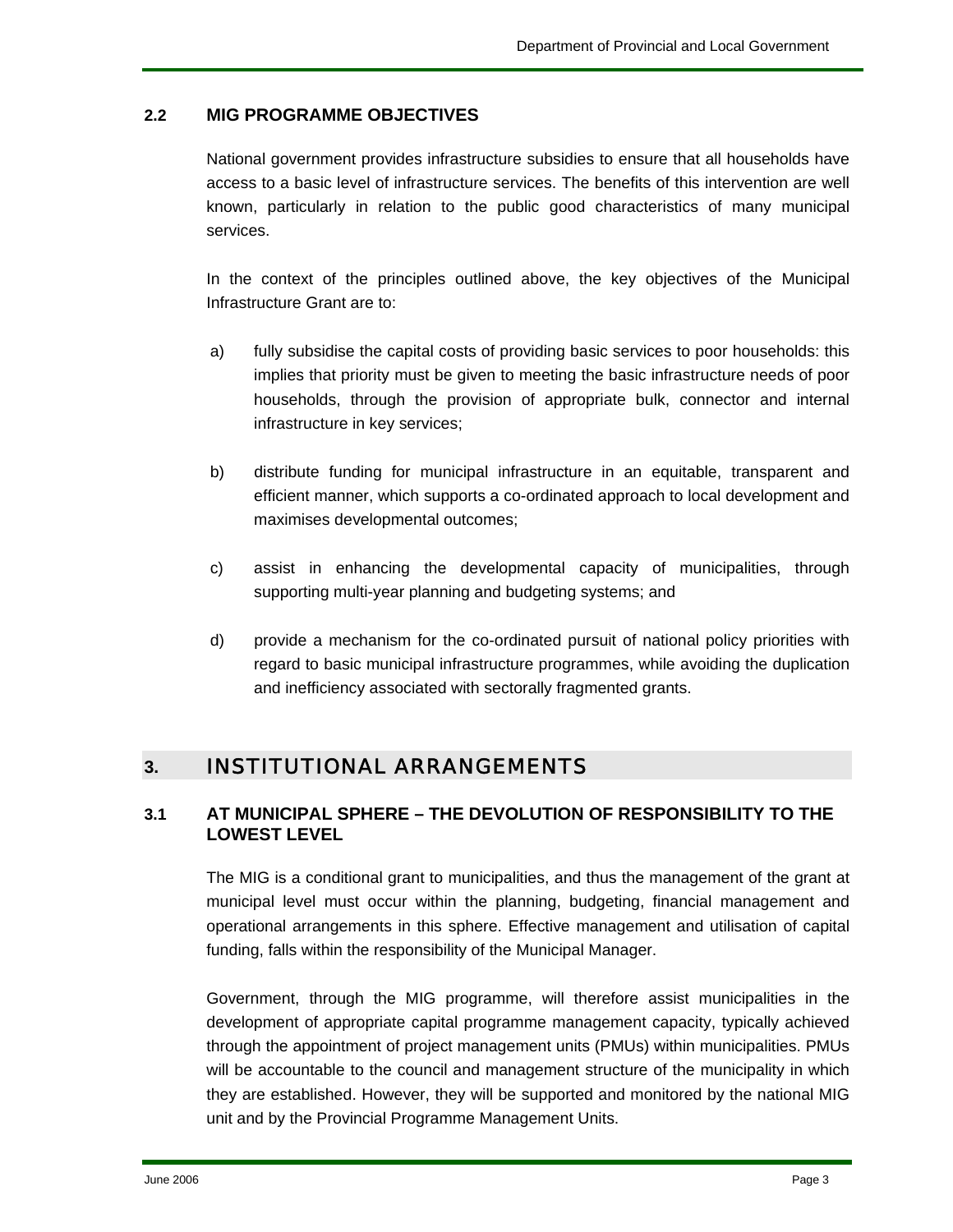Effective area-based, service sector and project planning is central to the success of a municipality's infrastructure investment programme. The MIG programme promotes the creation of an enabling environment through the devolution of responsibility to the lowest possible level and has two dimensions:

- Devolution of the project management function, which implies the establishment of a PMU within a municipality to ensure that there is 'sufficient capacity' to undertake the function.
- Devolution of responsibility for control of the funds, with associated accounting responsibility and the requirement to contract with consultants and contractors, with the associated legal implications.

#### **3.2 AT PROVINCIAL SPHERE**

All national departments and their provincial counterparts retain their policy making and regulatory functions which cover the full range of municipal activity: governance, administration, planning, projects and operations. Furthermore, the departments and provinces retain their constitutional right to intervene directly in the affairs of municipalities. (Reference: Constitution of RSA Act 108 of 1996)

Within the context of the MIG strategies, the provincial departments, through the provincial programme management units, will continue to be held responsible for supporting and developing appropriate municipal planning capabilities. The MIG programme will integrate with these sectoral planning initiatives through ensuring that:

- The MIG programme is properly integrated with municipal IDPs;
- Planning for regional scale infrastructure is guided by provincial government, working in conjunction with the municipalities and their PMUs;
- The municipal PMUs are supported in their function of overseeing project feasibility studies within the municipalities they serve, as part of the municipal planning process.

The following matrix details the specific roles, functions and responsibilities of each sphere of government.

#### **3.3 RESPONSIBILITY MATRIX**

The role and responsibilities of the various role-players are as follows: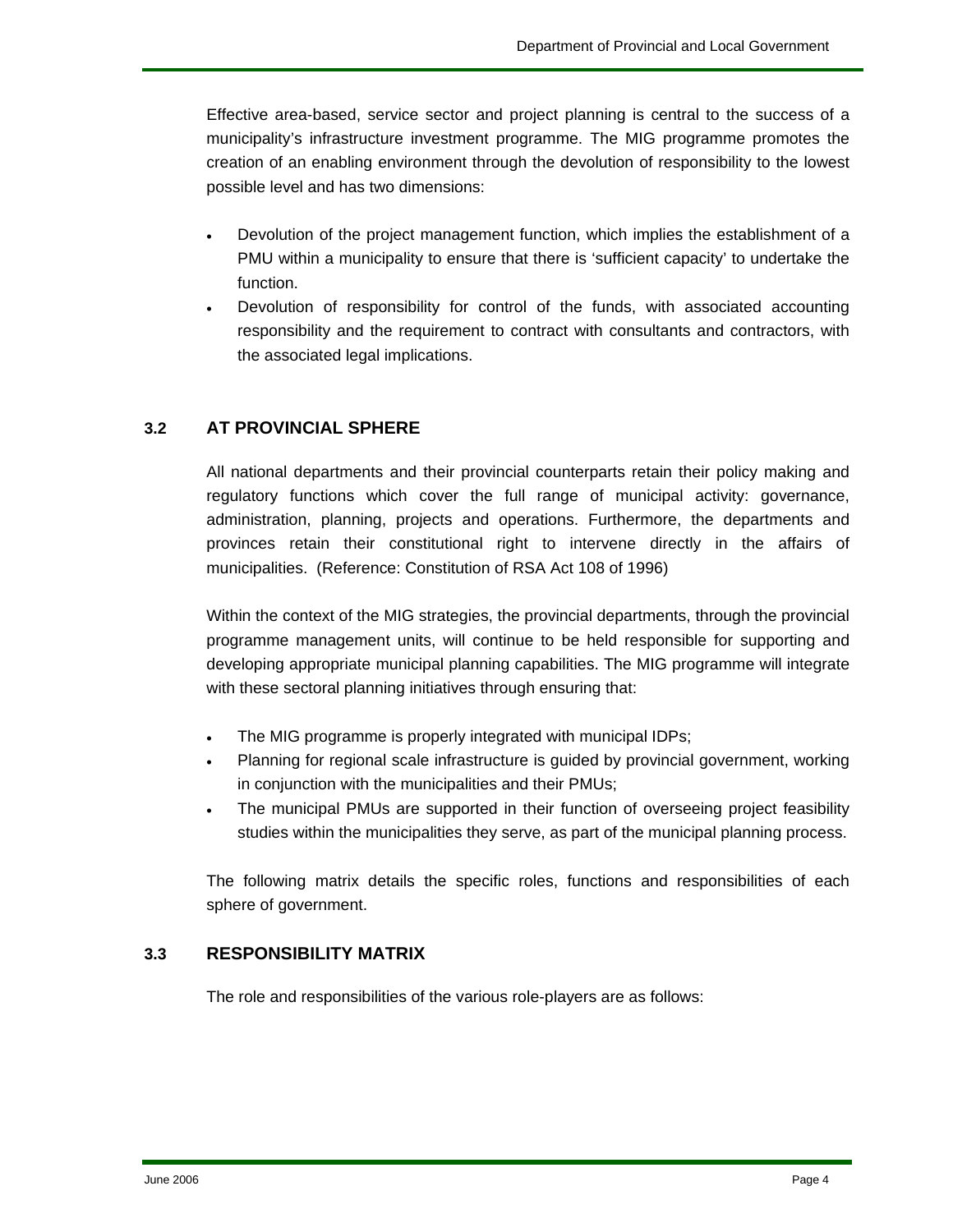| MUNICIPAL SPHERE - Including Project Management Units (PMU) |                                                                                                                                                                                                                                                                                                                                                                                                                                                                                                                                                                                                                                                                                                                                                                                                                                                                                                                                                                                                                                                       |                                                                                                                                                                                                                                                         |  |  |  |
|-------------------------------------------------------------|-------------------------------------------------------------------------------------------------------------------------------------------------------------------------------------------------------------------------------------------------------------------------------------------------------------------------------------------------------------------------------------------------------------------------------------------------------------------------------------------------------------------------------------------------------------------------------------------------------------------------------------------------------------------------------------------------------------------------------------------------------------------------------------------------------------------------------------------------------------------------------------------------------------------------------------------------------------------------------------------------------------------------------------------------------|---------------------------------------------------------------------------------------------------------------------------------------------------------------------------------------------------------------------------------------------------------|--|--|--|
| Outputs                                                     | Activities                                                                                                                                                                                                                                                                                                                                                                                                                                                                                                                                                                                                                                                                                                                                                                                                                                                                                                                                                                                                                                            | Indicators                                                                                                                                                                                                                                              |  |  |  |
| Financial Management:                                       | The PMU is responsible for the administration and financial management of MIG funds, within the municipal and national<br>$\bullet$<br>accounting systems for infrastructure projects of the municipality and any other municipalities where the PMU has been<br>delegated this authority.<br>The PMU is responsible for the compliance of all conditions contained in the Division of Revenue Act framework (DORA)<br>$\bullet$<br>relating to all funding mechanisms.<br>The PMU is directly responsible for the reconciliation and timely submission of all DORA reporting and adhoc reporting as<br>$\bullet$<br>and when required.<br>Final compilation of monthly, quarterly, bi-annual and annual reports to the MIG Manager<br>$\bullet$<br>Monitor the consolidated cash flow performance reports on each projects and on the regional programme collectively<br>$\bullet$<br>Verify and reconcile quarterly transfers from National to the DMs and LMs<br>$\bullet$<br>Audit and administer the monthly claims and expenditure<br>$\bullet$ | Expenditure reports<br>$\bullet$<br>Municipal financial reports<br>$\bullet$                                                                                                                                                                            |  |  |  |
| Project Identification and<br>Prioritisation                | The co-ordination of the project identification and prioritisation process for municipalities served by the PMU, whilst ensuring<br>proper integration of the respective IIF's and IDP's with the appropriate input from the various other government line function<br>departments to ensure synchronised service delivery.<br>Ensure that municipalities have the resources to operate and maintain the project throughout the project lifecycle.<br>$\bullet$<br>Ensure that municipalities budget for the capital replacement or rehabilitation costs thereafter.<br>$\bullet$<br>The feasibility process necessitates that due consideration be given to the feasibility of the project in terms of:<br>$\bullet$<br>Provincial and regional growth strategies<br>$\circ$<br>Integrated regional-level infrastructure planning and technical feasibility of the projects.<br>$\Omega$<br>Infrastructure backlog studies.<br>$\circ$<br>Labour Intensive Projects (EPWP Guidelines for labour intensive construction).<br>$\Omega$                 | <b>IDP</b><br>$\bullet$<br><b>Sector Plans</b><br>$\bullet$<br>Provincial / Regional<br>$\bullet$<br>Infrastructure investment plans<br>Backlog studies<br>$\bullet$<br>Contribution to Labour<br>$\bullet$<br>Intensive Projects (EPWP)<br><b>PGDS</b> |  |  |  |
| Special Municipal Infrastructure<br>Fund                    | The co-ordination of SMIF project applications; in support of innovation in the provision of infrastructure<br>$\bullet$<br>Also in terms of cost effective regional-level infrastructure solutions involving a number of municipalities.<br>$\bullet$                                                                                                                                                                                                                                                                                                                                                                                                                                                                                                                                                                                                                                                                                                                                                                                                | <b>SMIF Business Plans</b><br>$\bullet$<br>Regional Infrastructure<br>$\bullet$<br>Investment plan<br>Technical studies supporting<br>$\bullet$<br>innovation                                                                                           |  |  |  |
| Programme / Project<br>Management:                          | The PMU will be responsible for the management of the local infrastructure programme (municipal scale) as well as physical project<br>implementation activities while ensuring that:<br>All projects meet overall planning objectives and specific key performance indicators as determined by the MIG Unit.<br>$\bullet$<br>The co-ordination of regular progress meetings at local level and representation at the national progress meetings.<br>$\bullet$<br>The associated project management administrative functions from project registration, evaluation through to final project<br>completion reports.<br>Project manage the labour-intensive projects in line withy the EPWP framework and the related reporting requirements<br>$\bullet$<br>Conduct site-visits / meetings to ensure compliance to the Project Registration form and the Letter of Acceptance.<br>Manage cash flows and committed project expenditure<br>$\bullet$                                                                                                      | Site visit reports<br>$\bullet$<br>Key performance indicator<br>$\bullet$<br>$\bullet$<br>Performance reports                                                                                                                                           |  |  |  |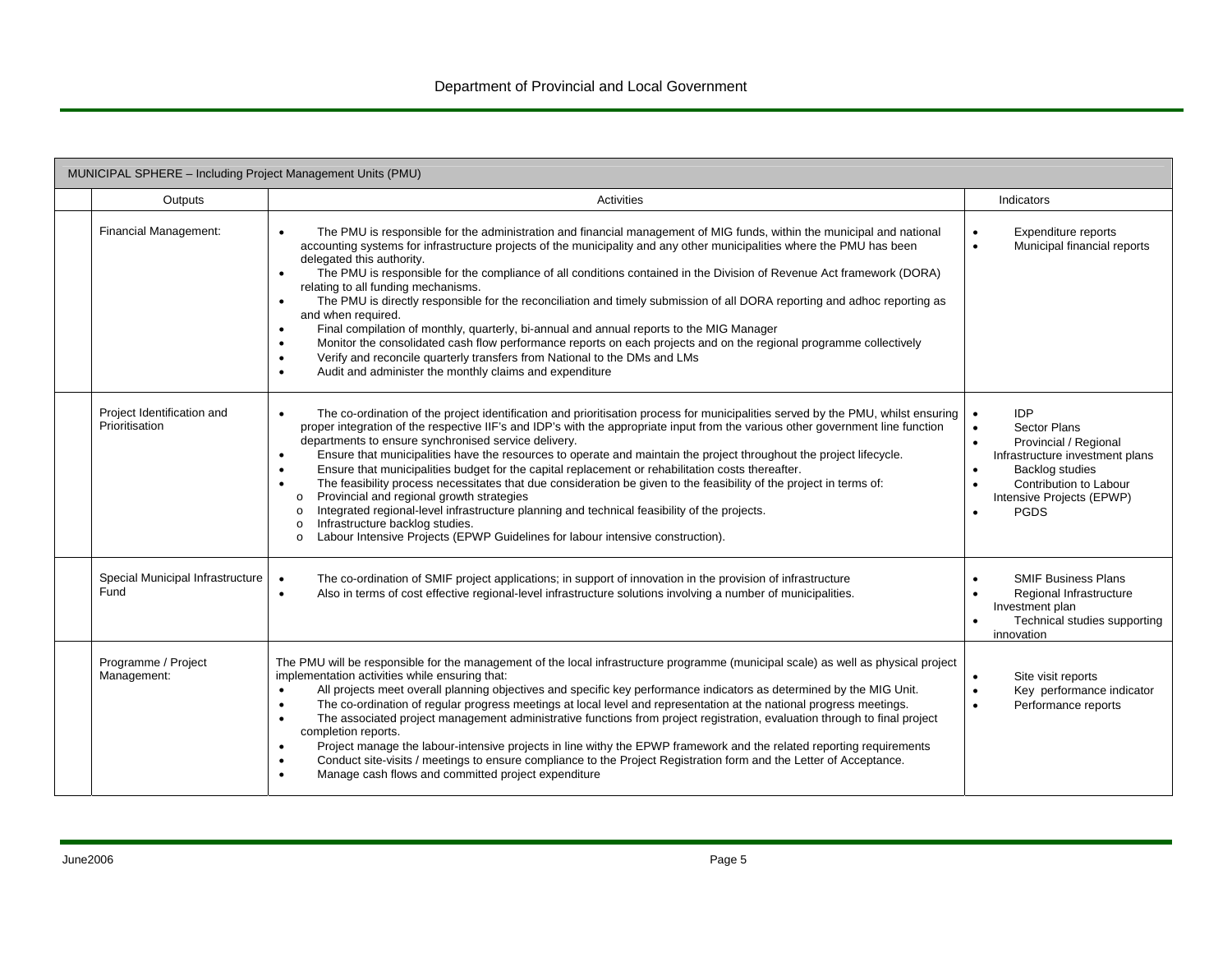| MUNICIPAL SPHERE - Including Project Management Units (PMU) |                                     |                                                                                                                                                                                                                                                                                                                                                                                         |                                                                                                                                                                                                                                                                                                                                                                                                             |           |                                                                                                   |  |  |
|-------------------------------------------------------------|-------------------------------------|-----------------------------------------------------------------------------------------------------------------------------------------------------------------------------------------------------------------------------------------------------------------------------------------------------------------------------------------------------------------------------------------|-------------------------------------------------------------------------------------------------------------------------------------------------------------------------------------------------------------------------------------------------------------------------------------------------------------------------------------------------------------------------------------------------------------|-----------|---------------------------------------------------------------------------------------------------|--|--|
| Outputs                                                     |                                     |                                                                                                                                                                                                                                                                                                                                                                                         | Activities                                                                                                                                                                                                                                                                                                                                                                                                  |           | Indicators                                                                                        |  |  |
| Monitoring Database:                                        |                                     | The PMU will be responsible for the (IT) management of the monitoring database and the preparation of all necessary<br>reports to municipal and the relevant provincial and national departments.<br>Generation of Registration forms/ Business plans / Feasibility studies<br>Data capture, updating and replication of all data and KPIs                                              |                                                                                                                                                                                                                                                                                                                                                                                                             |           |                                                                                                   |  |  |
| Administration / Contract<br>Administration                 | $\bullet$<br>$\bullet$<br>$\bullet$ | The co-ordination of SMIF project applications; in support of innovation in the provision of infrastructure<br>Also in terms of cost effective regional-level infrastructure solutions involving a number of municipalities.<br>Audit compliance of legal conditions, required from the different spheres and sectors of Government<br>Maintenance of site visit reports, OH&S register |                                                                                                                                                                                                                                                                                                                                                                                                             |           |                                                                                                   |  |  |
| Other Capital Works Funding                                 | $\bullet$                           |                                                                                                                                                                                                                                                                                                                                                                                         | Capital works funded from other sources will be included within the competence of the PMU.<br>Labour Intensive Projects (EPWP) - Encourage the use of the EPWP Guidelines for labour intensive construction.                                                                                                                                                                                                | $\bullet$ | Number and value of all other<br>funding projects                                                 |  |  |
|                                                             |                                     |                                                                                                                                                                                                                                                                                                                                                                                         | The PMU will be responsible for the broad co-ordination of project-based capacity building and developmental initiatives.<br>This capacity building component of MIG is only concerned with projects and the arrangements relating to the effective delivery<br>of municipal infrastructure and will be targeted in the following Manner:                                                                   |           | <b>Capacity Building Plans</b>                                                                    |  |  |
| Project-based Capacity<br><b>Building</b>                   | Scale of Initiative                 | Type of Activity                                                                                                                                                                                                                                                                                                                                                                        | <b>Key Features</b>                                                                                                                                                                                                                                                                                                                                                                                         |           |                                                                                                   |  |  |
|                                                             | <b>Project Level</b>                | Project<br>Implementation                                                                                                                                                                                                                                                                                                                                                               | Capacity building is associated with improving the ability of communities to become involved<br>with the project planning and construction of projects. With regard to the latter the focus is on<br>labour-based construction and small contractor development                                                                                                                                             | $\bullet$ | Community awareness<br>campaigns.<br>SMME Learner ships                                           |  |  |
|                                                             |                                     | Operational                                                                                                                                                                                                                                                                                                                                                                             | Under this category the project includes an undertaking to train the future services provider<br>(or operator) to operate the infrastructure. Typically this would involve community-based<br>organisations but it may also be aimed at municipal staff. In some cases the obligation to<br>support services providers may extend for up to three years. Such costs may be included<br>under project costs. | $\bullet$ | Worker training during<br>employment<br>Employment exist strategies<br><b>Training Programmes</b> |  |  |
|                                                             | Programme level)                    | Programme<br>Management                                                                                                                                                                                                                                                                                                                                                                 | The focus of the national effort under the national MIG office will be on building the capacity<br>of project management units (PMUs) to ensure that they can fulfil their functions.                                                                                                                                                                                                                       |           | Municipal Partnerships<br>(SMME)<br><b>Community Based</b><br>Partnerships                        |  |  |
|                                                             | <b>Municipal Scale</b>              | Project<br>Implementation                                                                                                                                                                                                                                                                                                                                                               | There may be a local motivation to establish programme scale initiatives, which could include<br>district scale labour-based construction programmes, particularly for roads. Such initiatives<br>typically have a strong capacity building element.                                                                                                                                                        |           | <b>Community Based</b><br>Partnerships                                                            |  |  |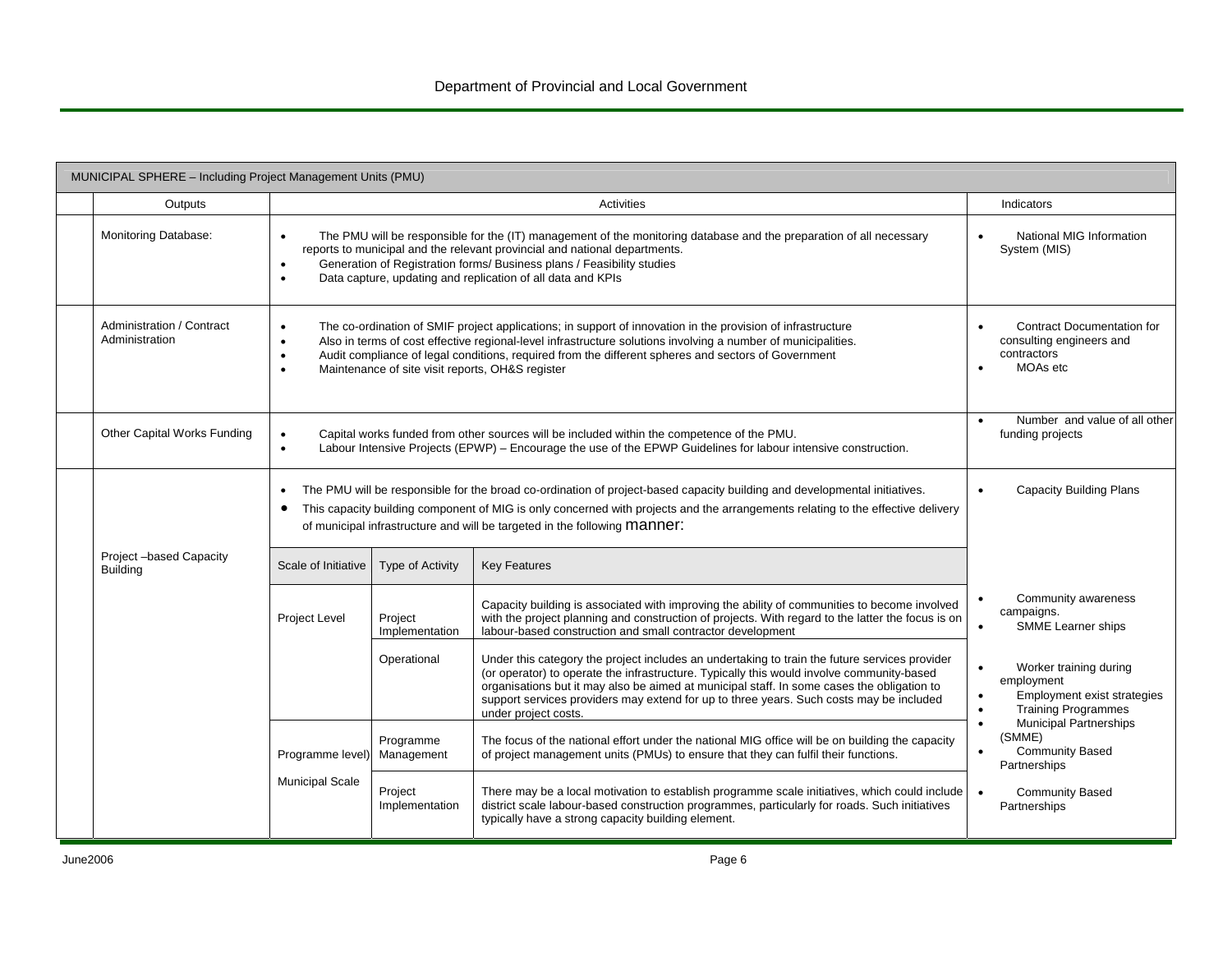| MUNICIPAL SPHERE - Including Project Management Units (PMU) |                                                     |                                                                                                                                                                                                                                                                                                                                                                                                                                                                                                                                                                                                                                                                                                                                                                                                                                                                                                                                                                                                                                                                                                                                                                                                                                                                                                                                                                                                                                                                                          |                                                                                          |  |  |
|-------------------------------------------------------------|-----------------------------------------------------|------------------------------------------------------------------------------------------------------------------------------------------------------------------------------------------------------------------------------------------------------------------------------------------------------------------------------------------------------------------------------------------------------------------------------------------------------------------------------------------------------------------------------------------------------------------------------------------------------------------------------------------------------------------------------------------------------------------------------------------------------------------------------------------------------------------------------------------------------------------------------------------------------------------------------------------------------------------------------------------------------------------------------------------------------------------------------------------------------------------------------------------------------------------------------------------------------------------------------------------------------------------------------------------------------------------------------------------------------------------------------------------------------------------------------------------------------------------------------------------|------------------------------------------------------------------------------------------|--|--|
|                                                             | Outputs                                             | Activities                                                                                                                                                                                                                                                                                                                                                                                                                                                                                                                                                                                                                                                                                                                                                                                                                                                                                                                                                                                                                                                                                                                                                                                                                                                                                                                                                                                                                                                                               | Indicators                                                                               |  |  |
|                                                             | Operation and Planned<br>Maintenance                | Municipal Infrastructure Investment Planning together with Integrated Development Planning is necessary for long-term .<br>financial sustainability of municipal assets. In support of this, it is critical that municipalities have planned maintenance<br>programmes for their assets on one hand and the resources and capacity on the other.<br>$\bullet$<br>It is the responsibility of the PMU to ensure that the municipality has the resources to fulfil the operations and<br>$\bullet$<br>maintenance obligations for all capital projects. The PMU will assist wherever possible with regard to the planning and<br>implementation of the O&M programmes, directly or indirectly.                                                                                                                                                                                                                                                                                                                                                                                                                                                                                                                                                                                                                                                                                                                                                                                             | Operation and Planned<br>Maintenance Programme<br>Updated asset registers<br>(GIS based) |  |  |
|                                                             | <b>GIS</b>                                          | The GIS functions would be based at the provincial offices. The GIS function can be also be based at the PMU's and<br>$\bullet$<br>where the GIS is based at Province, municipalities can make use of those provincial facilities.                                                                                                                                                                                                                                                                                                                                                                                                                                                                                                                                                                                                                                                                                                                                                                                                                                                                                                                                                                                                                                                                                                                                                                                                                                                       | GIS database<br>Asset registers                                                          |  |  |
|                                                             | Project Monitoring and<br>Evaluation                | Socio-economic impact assessments detailing how the MIG programme has impacted on the communities and<br>municipalities in terms of; skills development, community involvement, employment creation, training, municipal<br>partnerships, local economic development and how the lives of the communities have improved.<br>Facilitation of backlog studies and environmental impact assessments of projects when necessary.<br>$\bullet$                                                                                                                                                                                                                                                                                                                                                                                                                                                                                                                                                                                                                                                                                                                                                                                                                                                                                                                                                                                                                                                | <b>Impact Assessment Reports</b><br>Backlog studies<br><b>Monthly Reports</b>            |  |  |
|                                                             | Community Liaison /<br>Development / communications | It is critical to the success of the programme that there is the appropriate communication and liaison with the<br>$\bullet$<br>community in respect of project planning and implementation to ensure buy-in and long term sustainability of the projects<br>in terms of the community understanding the need to pay for services as well as the development of community-based<br>partnerships for the purposes of O&M as discussed above under the point project-based capacity building.<br>Facilitate community liaison linkages to ensure full community participation at all stages of a project's life cycle.<br>$\bullet$<br>Develop and implement a communication strategy in line with provincial and national objectives<br>Press releases<br>$\bullet$<br>Co-ordinate opening and hand over ceremonies<br>$\bullet$<br>MIG orientation workshops etc<br>$\bullet$<br>٠<br>Prepare and develop MIG capacity building business plan in alignment with the municipal Local Government Capacity<br>Building Programme (LGCBG).<br>Co-ordinate the project-based capacity building in terms of:<br>$\bullet$<br>job creation, with the focus on introducing labour-based construction methodology and the development of SMMEs where<br>$\bullet$<br>technically feasible.<br>the development community-based partnerships for the operation and maintenance of the infrastructure.<br>$\bullet$<br>Monitor and report on implemented capacity building initiatives.<br>$\bullet$ | Community liaison checklists<br>$\bullet$<br>Training schedules                          |  |  |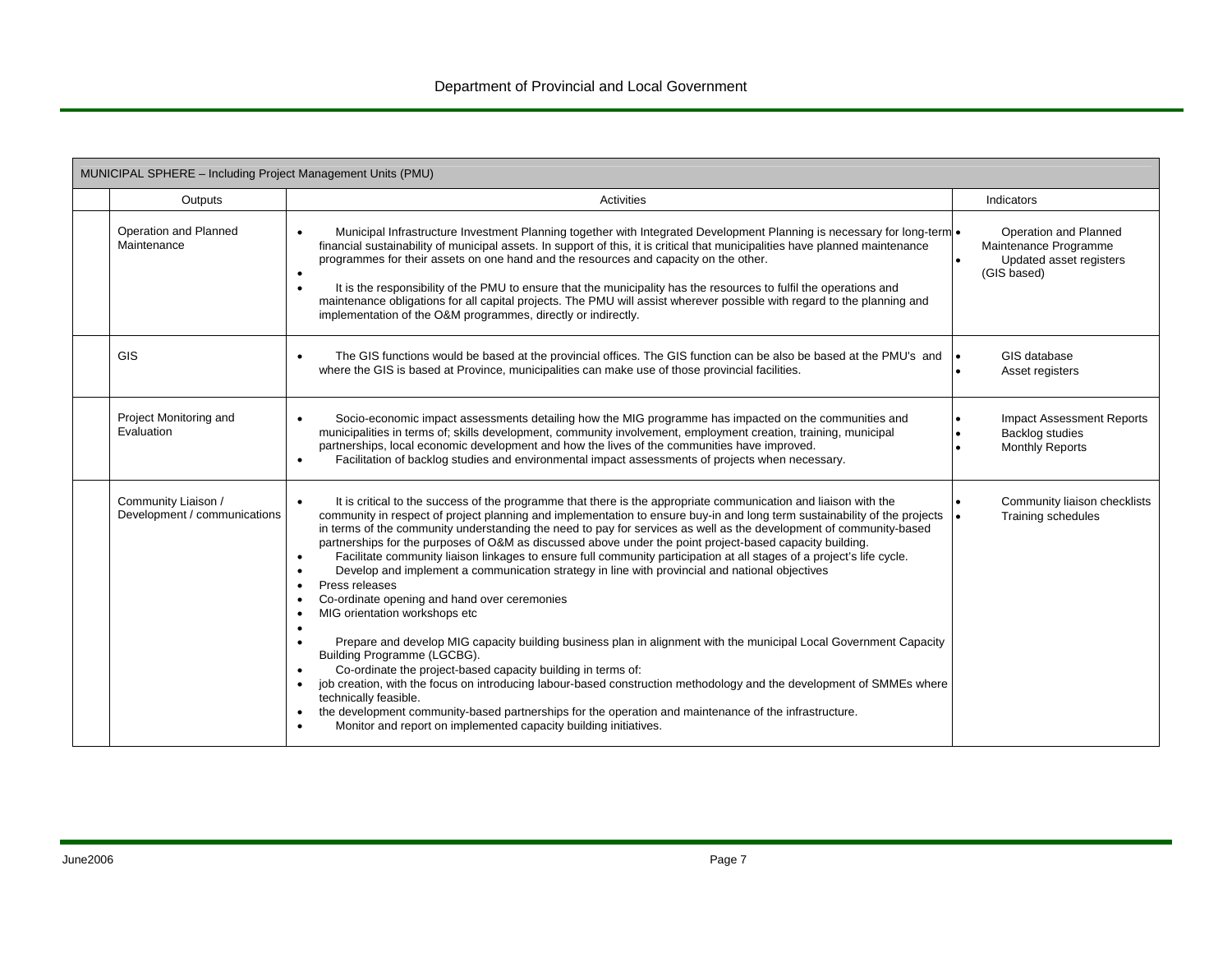| PROVINCIAL SPHERE - Provincial Programme Management Unit (PPMU) |                                                                                                    |                                                                                                                                                                                                                                                                                                                                                                                                                                                                                                                                                                                                                                                                                                                                                                                                                                                                                                                                                                                                                                                                                                                                                                                                                                                                                                                                                                                                                                                                                                                                                                                                                                                                                                                                                                                                                                                                                                                                                                                                                                                                                                                                                                                                                                                                                                                                                                                                                                                                                                                                                                                   |                                                  |                                                                                                                                                                                  |  |
|-----------------------------------------------------------------|----------------------------------------------------------------------------------------------------|-----------------------------------------------------------------------------------------------------------------------------------------------------------------------------------------------------------------------------------------------------------------------------------------------------------------------------------------------------------------------------------------------------------------------------------------------------------------------------------------------------------------------------------------------------------------------------------------------------------------------------------------------------------------------------------------------------------------------------------------------------------------------------------------------------------------------------------------------------------------------------------------------------------------------------------------------------------------------------------------------------------------------------------------------------------------------------------------------------------------------------------------------------------------------------------------------------------------------------------------------------------------------------------------------------------------------------------------------------------------------------------------------------------------------------------------------------------------------------------------------------------------------------------------------------------------------------------------------------------------------------------------------------------------------------------------------------------------------------------------------------------------------------------------------------------------------------------------------------------------------------------------------------------------------------------------------------------------------------------------------------------------------------------------------------------------------------------------------------------------------------------------------------------------------------------------------------------------------------------------------------------------------------------------------------------------------------------------------------------------------------------------------------------------------------------------------------------------------------------------------------------------------------------------------------------------------------------|--------------------------------------------------|----------------------------------------------------------------------------------------------------------------------------------------------------------------------------------|--|
|                                                                 | Outputs                                                                                            | <b>Activities</b>                                                                                                                                                                                                                                                                                                                                                                                                                                                                                                                                                                                                                                                                                                                                                                                                                                                                                                                                                                                                                                                                                                                                                                                                                                                                                                                                                                                                                                                                                                                                                                                                                                                                                                                                                                                                                                                                                                                                                                                                                                                                                                                                                                                                                                                                                                                                                                                                                                                                                                                                                                 |                                                  | Indicators                                                                                                                                                                       |  |
| -1                                                              | Planning / Developmental<br>Initiatives                                                            | Establishment of MIG structures:<br>Setup / establish Provincial MIG Management unit<br>$\bullet$<br>Support and facilitate the establishment of the municipal Project Management Units (PMU)<br>$\bullet$<br>Infrastructure Investment Planning:<br>Ensure that municipal IDPs combine to form a viable development framework across the province, and are vertically integrated<br>with the Provincial Growth and Development Strategy<br>Support the determination of municipal backlogs and the provision GIS systems to support the planning process<br>Ensure that IDPs give priority to the basic needs of communities and promote the social and economic development of<br>communities<br>Ensure through the IDP process - the prioritization of residential infrastructure for water, sanitation, electricity, refuse removal,<br>streets, housing connector, and other municipal infrastructure like roads, in line with any MIG or sector policies established before the<br>start of the municipal financial year<br>Support and monitor municipalities to prepare and implement Water Services Development Plans (WSDP's) – in cooperation with<br><b>DWAF</b><br>Ensure proper co-ordination between all municipal infrastructure programmes within the respective province<br>$\bullet$<br>Build capacity of municipalities to ensure the development of a three-year capital plan linked to its IDP and budget - approval by<br>the municipal council required no later than 30 June 2004.<br>Asset Management:<br>Build capacity of municipalities to ensure the development of a sustainable operational and maintenance programme for the three<br>years and beyond – the cost of which is reflected within the approved three-year capital plan budget.<br>Build capacity of municipalities to ensure the development of a sustainable operational and maintenance programme of existing<br>infrastructure for water, sanitation, electricity and other infrastructure - and associated budget.<br>GIS systems support for the development of an efficient and sustainable asset management programme.<br>Local Economic Development / Capacity Building:<br>Support the establishment of municipal service partnerships through the MIG programme<br>Facilitate the implementation of labour-intensive methods in accordance with the EPWP Guidelines for labour intensive<br>$\bullet$<br>construction and the SETA Learnership Programme.<br>Approval of municipal capacity building business plans, which must include community based partnerships etc. | $\bullet$<br>$\bullet$<br>$\bullet$<br>$\bullet$ | Minutes of meetings<br>Evaluation reports of<br><b>IDPs</b><br>Three year capital plan<br>(Municipal)<br>Provincial Growth and<br>Development Strategy<br>Partnership agreements |  |
| 2                                                               | Facilitation with other Provincial<br>Sector Departments.<br>Liaison with National<br>Departments: | Establishment of Provincial Coordinating Structure (PCS)<br>$\bullet$<br>All sector departments participate within scope of the Provincial Municipal Infrastructure Task Team (PMITT)<br>$\bullet$<br>Coordination between all sector departments<br>$\bullet$<br><b>Scheduled Meetings</b><br>$\bullet$<br>Regular progress meetings with PMUs (chaired by PMU manager)<br>$\circ$<br>Report back monthly meetings with the representative of the National MIG Unit, Provincial Programme Management Unit (PPMU),<br>$\circ$<br>the PMU managers and Sector departments<br>Quarterly workshops with the representative of the National MIG Unit.                                                                                                                                                                                                                                                                                                                                                                                                                                                                                                                                                                                                                                                                                                                                                                                                                                                                                                                                                                                                                                                                                                                                                                                                                                                                                                                                                                                                                                                                                                                                                                                                                                                                                                                                                                                                                                                                                                                                 |                                                  | Minutes of meetings                                                                                                                                                              |  |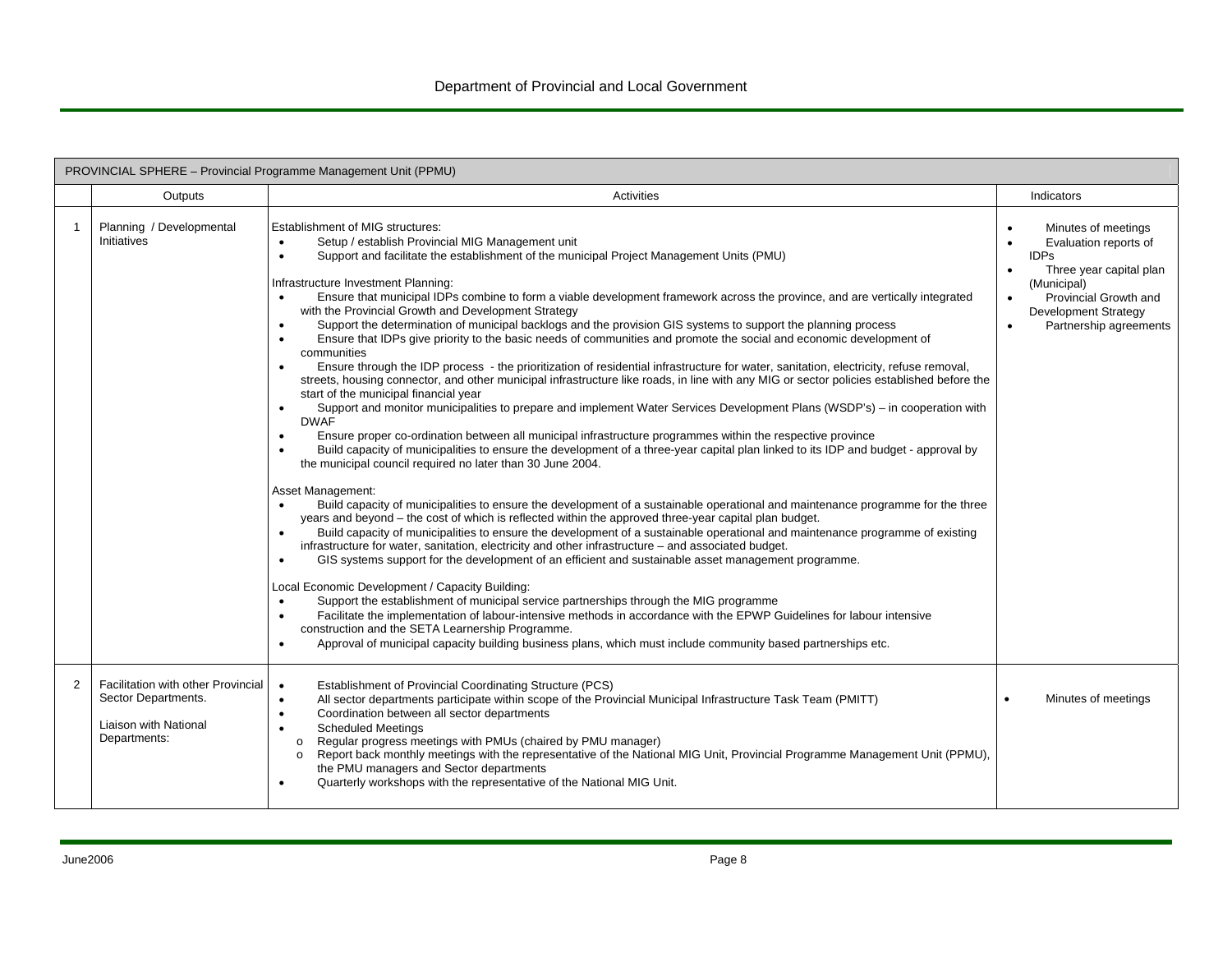|   | PROVINCIAL SPHERE - Provincial MIG Management Unit (PMMU) |                                                                                                                                                                                                                                                                                                                                                                                                                                                                                                                                                                                                                                                                                                                                                                                                                                                                                                                                                                                                                                                                                                                                                                                                                                                                                                                                                                                                                                                                                                                                                                                                                                                                                                                                                                                                                                                                                                                                                                                                                                                                                                                                                                                                                                                                                                                                                                                                                                                                                                                               |                                                                                                                                                                                                                                              |  |  |  |  |
|---|-----------------------------------------------------------|-------------------------------------------------------------------------------------------------------------------------------------------------------------------------------------------------------------------------------------------------------------------------------------------------------------------------------------------------------------------------------------------------------------------------------------------------------------------------------------------------------------------------------------------------------------------------------------------------------------------------------------------------------------------------------------------------------------------------------------------------------------------------------------------------------------------------------------------------------------------------------------------------------------------------------------------------------------------------------------------------------------------------------------------------------------------------------------------------------------------------------------------------------------------------------------------------------------------------------------------------------------------------------------------------------------------------------------------------------------------------------------------------------------------------------------------------------------------------------------------------------------------------------------------------------------------------------------------------------------------------------------------------------------------------------------------------------------------------------------------------------------------------------------------------------------------------------------------------------------------------------------------------------------------------------------------------------------------------------------------------------------------------------------------------------------------------------------------------------------------------------------------------------------------------------------------------------------------------------------------------------------------------------------------------------------------------------------------------------------------------------------------------------------------------------------------------------------------------------------------------------------------------------|----------------------------------------------------------------------------------------------------------------------------------------------------------------------------------------------------------------------------------------------|--|--|--|--|
|   | Outputs                                                   | Activities                                                                                                                                                                                                                                                                                                                                                                                                                                                                                                                                                                                                                                                                                                                                                                                                                                                                                                                                                                                                                                                                                                                                                                                                                                                                                                                                                                                                                                                                                                                                                                                                                                                                                                                                                                                                                                                                                                                                                                                                                                                                                                                                                                                                                                                                                                                                                                                                                                                                                                                    | Indicators                                                                                                                                                                                                                                   |  |  |  |  |
| 3 | Monitoring and Evaluation                                 | Central the role of provinces is the building of institutional capacity of the municipalities to ensure the effective delivery of<br>municipal infrastructure.<br>Financial management:<br>Provincial treasuries must monitor municipal capital budgets, and the reporting on expenditure, while each provincial<br>$\bullet$<br>sector department will be expected to fulfill sectoral monitoring role.<br>Monitoring the financial status of municipalities through Project Viability<br>٠<br>Monitor compliance with DORA framework<br>$\bullet$<br>Performance:<br>Projects registered only when in compliance with MIG criteria.<br>$\bullet$<br>Progress meetings with PMUs in terms of cash flows, KPIs, etc.<br>$\bullet$<br>Monitor programme performance reports (DORA reports, MIG monthly reports, MIG quarterly reports, labour<br>$\bullet$<br>intensive reports, O&M reports) which would include some of the following indicators:<br>Monthly cashflow performance management<br>$\Omega$<br>Achievement of MIG KPIs.<br>$\Omega$<br>Achievement of LIC KPIs.<br>$\circ$<br>Bi-annual reports<br>$\circ$<br>O&M budgetary constraints<br>$\circ$<br>Monitor 'M' factor - Monitor performance of municipalities in terms of; expenditure, the DORA framework and<br>٠<br>compliance to grant conditions<br>Progress on removal of backlogs<br>٠<br>Administration / Legal Compliance:<br>Legal agreement compliance by implementing control mechanisms and guidelines<br>$\bullet$<br>o Procurement procedures<br>MOA conditions in alignment with grant conditions<br>$\circ$<br>Update and maintain national data information system at provincial and municipal level.<br>$\bullet$<br><b>Extended functions:</b><br>Ensure adherence to the labour-intensive construction methods in terms of the Expanded Public Works Programme<br>$\bullet$<br>(EPWP) guidelines agreed between Department of Public Works, National Treasury and SALGA, for at least low-volume<br>roads, sidewalks, storm-water drainage, trenching etc.<br>Ensure that Labour Intensive Projects (EPWP) can be distinguished from non-Labour Intensive Projects (EPWP).<br>٠<br>Monitor capacity constraints/ gaps<br>$\bullet$<br>Monitor the outputs of the municipal operation and maintenance programmes<br>$\bullet$<br>Monitor the adherence of Occupational Health and Safety plans<br>$\bullet$<br>Project implementation progress monitoring with site meetings<br>$\bullet$<br>Register of site visit reports<br>$\bullet$ | Project viability audit reports<br>Minutes of meetings,<br>Progress reports<br>Performance monthly reports<br>Site visit reports<br>$\bullet$<br><b>EPWP</b> report<br>O&M reports<br>$\bullet$<br>OH&S plans / audits<br>Site visit reports |  |  |  |  |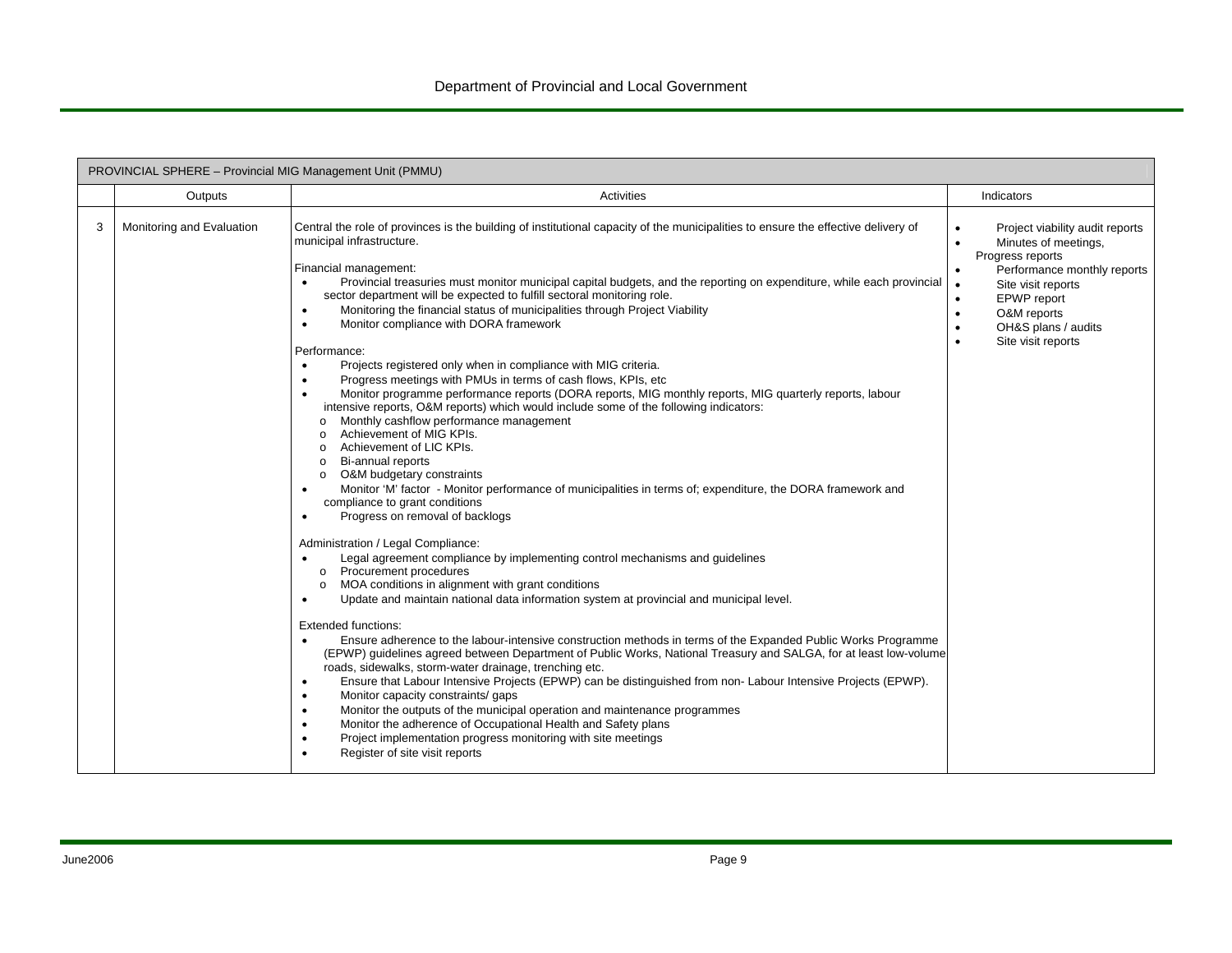|   | PROVINCIAL SPHERE - Provincial MIG Management Unit (PMMU) |                                                                                                                                                                                                                                                                                                                                                                                                                                                                                                                                                                                                                                                                                                                                                                                                                                                                                                                                                                                                                                                                                                                                                                                                                                                                                                                                                                                                                                                                        |                                                                                                                                                                                                                                                                       |  |  |  |
|---|-----------------------------------------------------------|------------------------------------------------------------------------------------------------------------------------------------------------------------------------------------------------------------------------------------------------------------------------------------------------------------------------------------------------------------------------------------------------------------------------------------------------------------------------------------------------------------------------------------------------------------------------------------------------------------------------------------------------------------------------------------------------------------------------------------------------------------------------------------------------------------------------------------------------------------------------------------------------------------------------------------------------------------------------------------------------------------------------------------------------------------------------------------------------------------------------------------------------------------------------------------------------------------------------------------------------------------------------------------------------------------------------------------------------------------------------------------------------------------------------------------------------------------------------|-----------------------------------------------------------------------------------------------------------------------------------------------------------------------------------------------------------------------------------------------------------------------|--|--|--|
|   | Outputs                                                   | Activities                                                                                                                                                                                                                                                                                                                                                                                                                                                                                                                                                                                                                                                                                                                                                                                                                                                                                                                                                                                                                                                                                                                                                                                                                                                                                                                                                                                                                                                             | Indicators                                                                                                                                                                                                                                                            |  |  |  |
| 4 | Communication                                             | MIG awareness campaigns at municipal level, orientation workshops, technical workshops etc<br>$\bullet$<br>MIG brochures, handouts newsletters etc<br>$\bullet$<br>Media Implementation awareness articles, press releases etc<br>$\bullet$<br>Maintain a photographic data base of projects and events<br>$\bullet$<br>Input for MIG website<br>$\bullet$                                                                                                                                                                                                                                                                                                                                                                                                                                                                                                                                                                                                                                                                                                                                                                                                                                                                                                                                                                                                                                                                                                             | Media material<br>$\bullet$<br>Website<br>$\bullet$                                                                                                                                                                                                                   |  |  |  |
| 5 | Capacity Building / technical<br>support /                | Promoting the development of local government capacity to enable municipalities to perform their MIG function.<br>$\bullet$<br>Facilitate the building of institutional capacity in terms of:<br>$\bullet$<br>Project management<br>$\circ$<br>Infrastructure investment planning<br>$\circ$<br>o Financial management of capital budgets<br>o Procurement procedures (Compliance with CIDB registration conditions)<br>Legal / contractual<br>$\circ$<br>OH&S requirements<br>$\circ$<br>Labour-Intensive design and methodology<br>$\circ$<br><b>Asset Management</b><br>$\circ$<br>MIS data base - operation and maintenance<br>o<br>MIG administration and reporting systems<br>$\circ$<br>Impact assessments<br>$\circ$<br>Provide GIS systems support to the planning process as well as the in the development of an efficient and<br>$\bullet$<br>sustainable asset management programme.<br>Facilitate the development of municipal Occupational Health and Safety plans not only in terms of project<br>$\bullet$<br>implementation but also with respect to operation and maintenance procedures.                                                                                                                                                                                                                                                                                                                                                           | Training schedules<br>$\bullet$<br>GIS database<br>$\bullet$<br>OH&S reports<br>$\bullet$                                                                                                                                                                             |  |  |  |
| 7 | Intervention                                              | All national departments and their provincial counterparts retain their policy making and regulatory functions which cover the<br>full range of municipal activity: governance, administration, planning, projects and operations. Furthermore, the departments<br>and provinces retain their constitutional rights to intervene directly in the affairs of municipalities.<br>The Municipal Systems Act also states the following: The MEC for local government in a province must establish<br>mechanisms, processes and procedures in terms of s 155 (6) of the Constitution to:<br>Monitor municipalities in the province in managing their own affairs, exercising their powers and performing their<br>$\bullet$<br>functions<br>Monitor the development of local government capacity in the province.<br>$\bullet$<br>Assess the support needed by municipalities to strengthen their capacity to manage their own affairs, exercise their<br>$\bullet$<br>powers and perform their functions.<br>With the above in mind, intervention would be required in the following circumstances:<br>Non performance of municipalities in terms of expenditure ('M' factor)<br>$\bullet$<br>Non-compliance with MIG conditions and crosscutting conditions as detailed in section 8 of MIG policy framework<br>$\bullet$<br>Non-compliance: project scope, mismanagement, misappropriation of funds, improper procurement procedures, with<br>reporting requirements etc | Reference:<br>The Constitution of the Republic of<br>South Africa. Section 139, section<br>154 (1), section 155 (6) and section<br>$155(7)$ .<br>Reference was also made to the<br>Municipal Systems Act - section<br>105 (1)(a) and section 105 (1)<br>$(b)$ & $(c)$ |  |  |  |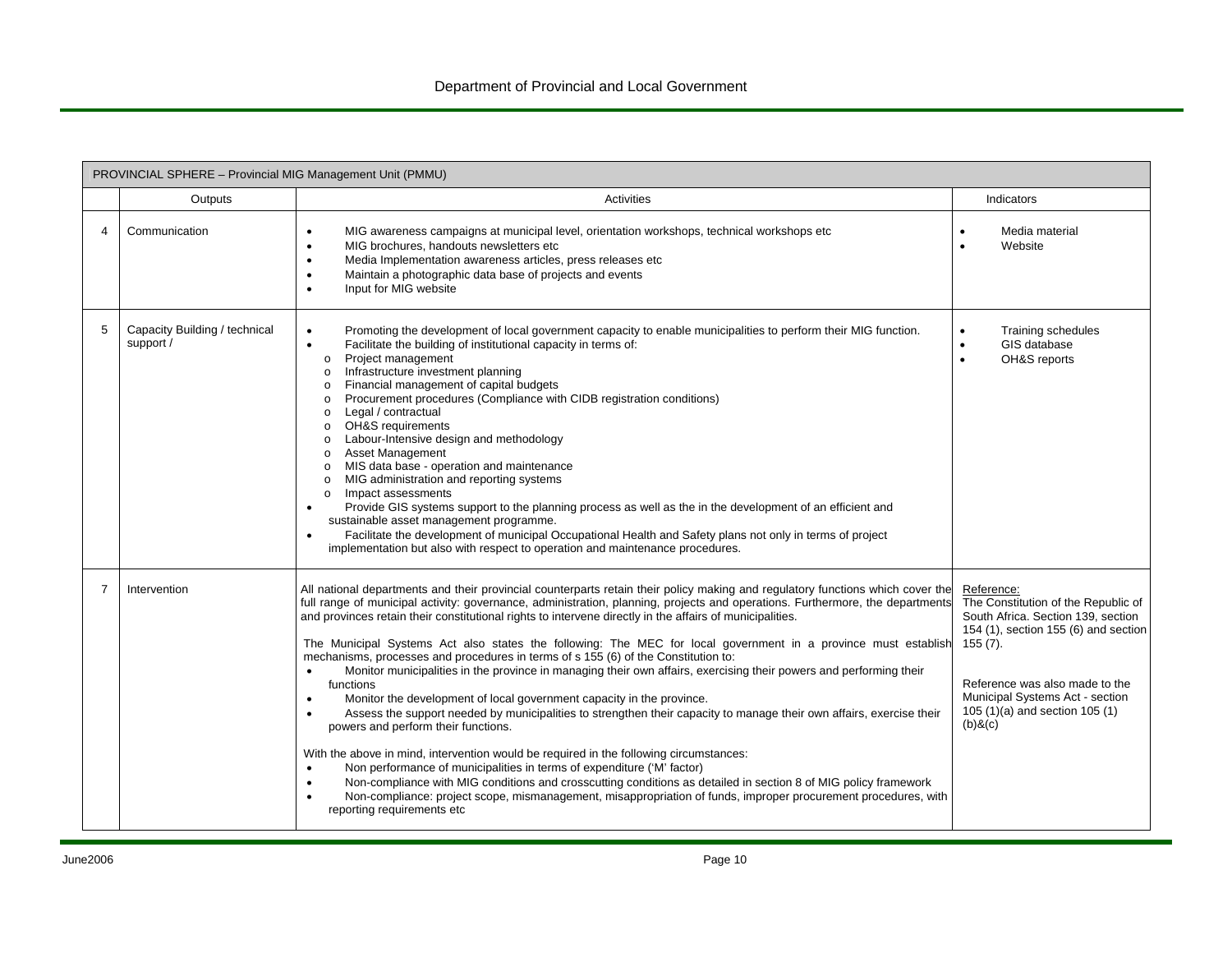|                                               | <b>NATIONAL SPHERE</b>                           |                                                                                                                                                                                                                                                                                                                                                                                                                                                                                                                                                                                                                                                                                                                                                                                                                                                                                                                                                                                                                                                                                                                                    |                                                                                                     |  |  |  |
|-----------------------------------------------|--------------------------------------------------|------------------------------------------------------------------------------------------------------------------------------------------------------------------------------------------------------------------------------------------------------------------------------------------------------------------------------------------------------------------------------------------------------------------------------------------------------------------------------------------------------------------------------------------------------------------------------------------------------------------------------------------------------------------------------------------------------------------------------------------------------------------------------------------------------------------------------------------------------------------------------------------------------------------------------------------------------------------------------------------------------------------------------------------------------------------------------------------------------------------------------------|-----------------------------------------------------------------------------------------------------|--|--|--|
|                                               | Outputs                                          | Activities                                                                                                                                                                                                                                                                                                                                                                                                                                                                                                                                                                                                                                                                                                                                                                                                                                                                                                                                                                                                                                                                                                                         | Indicators                                                                                          |  |  |  |
| DEPARTMENT OF PROVINCIAL AND LOCAL GOVERNMENT |                                                  |                                                                                                                                                                                                                                                                                                                                                                                                                                                                                                                                                                                                                                                                                                                                                                                                                                                                                                                                                                                                                                                                                                                                    |                                                                                                     |  |  |  |
|                                               | Overarching DPLG outputs                         | Exercises financial accountability for the MIG programme.<br>$\bullet$<br>Administration of grant transfers.<br>$\bullet$<br>Setting up of the restructured MITT, chairing the MITT and its technical committee (MIT3) and providing them with the<br>$\bullet$<br>secretariat function.<br>Setting up the MIG Unit<br>$\bullet$<br>Compile an annual report to parliament on the MIG programme.<br>$\bullet$<br>Monitor performance in respect of generic conditions.<br>$\bullet$<br>Responsible for monitoring the cross-cutting conditions<br>$\bullet$                                                                                                                                                                                                                                                                                                                                                                                                                                                                                                                                                                        | • Expenditure report<br>• KPI Report( Quarterly<br>report)<br>• Annual report                       |  |  |  |
|                                               | NATIONAL MIG MANAGEMENT UNIT                     |                                                                                                                                                                                                                                                                                                                                                                                                                                                                                                                                                                                                                                                                                                                                                                                                                                                                                                                                                                                                                                                                                                                                    |                                                                                                     |  |  |  |
|                                               | <b>Primary Functions</b>                         | Administering the use of MIG funds (ensuring that the funds are properly allocated and spent on appropriate projects). This<br>activity relates only to the way projects are implemented and implies that national and provincial government departments<br>retain their normal responsibilities for policy, regulation and capacity building relating to municipal governance, administration,<br>planning and operations activities. Functions include the following:<br>Implementing policy relating to infrastructure delivery;<br>$\bullet$<br>Setting up a the MIG national fund administration system, including monitoring arrangements;<br>$\bullet$<br>Ensuring the establishment of project management units in selected municipalities<br>$\bullet$<br>Operating the national MIG information system;<br>$\bullet$<br>Monitoring the use of MIG funds;<br>$\bullet$<br>Auditing the local programmes to ensure compliance;<br>$\bullet$<br>Ensuring that evaluation of local programmes takes place; and<br>$\bullet$<br>Preparing reports to MITT and to provincial and national government departments.<br>$\bullet$ | • Effective administration<br>• Effective coordination of<br>sector departments<br>• Report to MIIF |  |  |  |
|                                               |                                                  | TECHNICAL INTER-MINISTERIAL (TECH IMC) COMMITTEE ON PROJECT CONSOLIDATE AND COMPREHENSIVE HUMAN SETTLEMENTS                                                                                                                                                                                                                                                                                                                                                                                                                                                                                                                                                                                                                                                                                                                                                                                                                                                                                                                                                                                                                        |                                                                                                     |  |  |  |
|                                               | Overall Functions (as it relates<br>to the MIG): | All national departments and their provincial counterparts retain their policy making and regulatory functions which cover the<br>full range of municipal activity: governance, administration, planning, projects and operations. Furthermore, the departments<br>and provinces retain their constitutional rights to intervene directly in the affairs of municipalities. However, the importance of<br>co-ordinating such activity, with the objective of creating a common approach to local government, is recognised. The Tech<br>IMC has therefore been established and assigned these co-ordinating functions.<br>The Tech IMC will have the following overall functions:<br>To review municipal infrastructure policy to ensure efficiency, effectiveness and consistency in the delivery of<br>$\bullet$<br>infrastructure by municipalities;<br>To monitor progress and unblock any challenges that may emerge in the delivery of services; and<br>$\bullet$<br>To make decisions on the above.<br>$\bullet$                                                                                                            | • Effective coordination of<br>MIG programme                                                        |  |  |  |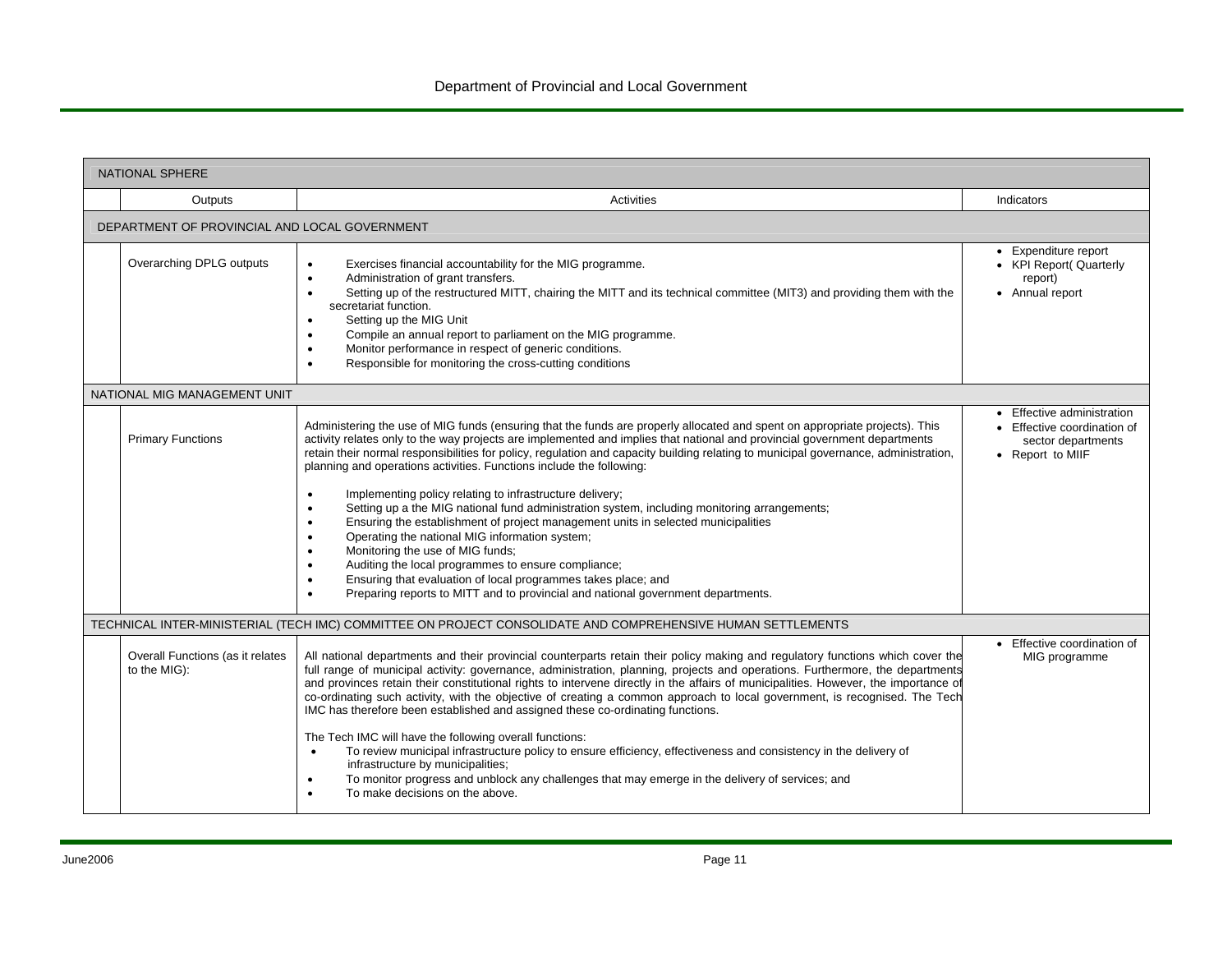#### Department of Provincial and Local Government

| Outputs                                         | Activities                                                                                                                                                                                                                                                                                                                                                                                                                                                                                                                                                                                                                                                                                                                                                                                                                                                                                                                                                                                                                                                                                                                                                                                                                                                                                                                                                                                                                                                                                                                                                                                                                                                                                                                                                                                                                                                                                                                                                                              | Indicators                                                       |
|-------------------------------------------------|-----------------------------------------------------------------------------------------------------------------------------------------------------------------------------------------------------------------------------------------------------------------------------------------------------------------------------------------------------------------------------------------------------------------------------------------------------------------------------------------------------------------------------------------------------------------------------------------------------------------------------------------------------------------------------------------------------------------------------------------------------------------------------------------------------------------------------------------------------------------------------------------------------------------------------------------------------------------------------------------------------------------------------------------------------------------------------------------------------------------------------------------------------------------------------------------------------------------------------------------------------------------------------------------------------------------------------------------------------------------------------------------------------------------------------------------------------------------------------------------------------------------------------------------------------------------------------------------------------------------------------------------------------------------------------------------------------------------------------------------------------------------------------------------------------------------------------------------------------------------------------------------------------------------------------------------------------------------------------------------|------------------------------------------------------------------|
| <b>Policy Reviews</b>                           | Reflect and review municipal infrastructure policy as and when required;<br>$\bullet$<br>Review emerging developments emanating from other programmes and process which have direct bearing on<br>$\bullet$<br>municipal infrastructure delivery e.g. the restructuring of electricity distribution industry;<br>Review sector service delivery targets;<br>$\bullet$<br>Promote financial, technical, social and environmental sustainability;<br>$\bullet$<br>Make policy proposals to Cabinet;<br>$\bullet$<br>Monitor sector service delivery impact;<br>$\bullet$<br>Agree on regulations, where required;<br>$\bullet$<br>Propose scaling down or broadening the scope of service delivery levels, where required; and<br>$\bullet$<br>Ensure the fulfilment of commitments emanating from the decisions of the Cabinet Makgotla, Clusters and Local<br>$\bullet$<br>Government MinMec.                                                                                                                                                                                                                                                                                                                                                                                                                                                                                                                                                                                                                                                                                                                                                                                                                                                                                                                                                                                                                                                                                           |                                                                  |
|                                                 | JOINT TASK TEAM ON FREE BASIC SERVICES, MUNICIPAL INFRASTRUCTURE AND SECTION 78 COMMITTEE                                                                                                                                                                                                                                                                                                                                                                                                                                                                                                                                                                                                                                                                                                                                                                                                                                                                                                                                                                                                                                                                                                                                                                                                                                                                                                                                                                                                                                                                                                                                                                                                                                                                                                                                                                                                                                                                                               |                                                                  |
| Overall Functions (As it relates<br>to the MIG) | The Tech IMC will be supported by the Joint Task Team on Free Basic Services and Municipal Infrastructure (JTT). This will be<br>formed from the same departments as the Tech IMC, with representation at a Chief Director level or their mandated alternates.<br>SALGA and the national MIG programme manager will also serve on the team.<br>The JTT will report directly to the Tech IMC and will have the following responsibilities:<br>Ensure that the Tech IMC agenda focuses on the sectoral priorities;<br>$\bullet$<br>Determine sectoral priorities, which are linked, to Departmental objectives;<br>$\bullet$<br>Facilitate implementation of the Municipal Infrastructure Grant (MIG) policy;<br>$\bullet$<br>Promote financial, technical, social and environmental sustainability of municipal services through infrastructure<br>$\bullet$<br>programmes.<br>Monitor and ensure implementation of MIG;<br>$\bullet$<br>Assess and monitor the progress made by Departments in implementing the decisions taken at the MITT meetings;<br>$\bullet$<br>Ensure that sufficient information needed for a decision is collected:<br>$\bullet$<br>Oversee the implementation of the pilot projects;<br>$\bullet$<br>Facilitate the establishment of the MIG unit;<br>$\bullet$<br>Coordinate the implementation of the MIG;<br>$\bullet$<br>Draft policy amendments and other expert advise to the Tech IMC;<br>$\bullet$<br>Coordinate the reviews of the MIIF document;<br>$\bullet$<br>Oversee the work of Working Committees<br>$\bullet$<br>Commission studies on infrastructure.<br>$\bullet$<br>Coordinate impact studies on the MIG.<br>$\bullet$<br>Review and correct blockages in process.<br>$\bullet$<br>Ensure proper co-ordination between sector departments.<br>$\bullet$<br>Review regular reports from municipalities and PMU's.<br>$\bullet$<br>Recommend policy changes to the DG/higher committee.<br>$\bullet$<br>Review Sector reports.<br>$\bullet$ | • Technical reports to<br>MITT(Reports with<br>technical inputs) |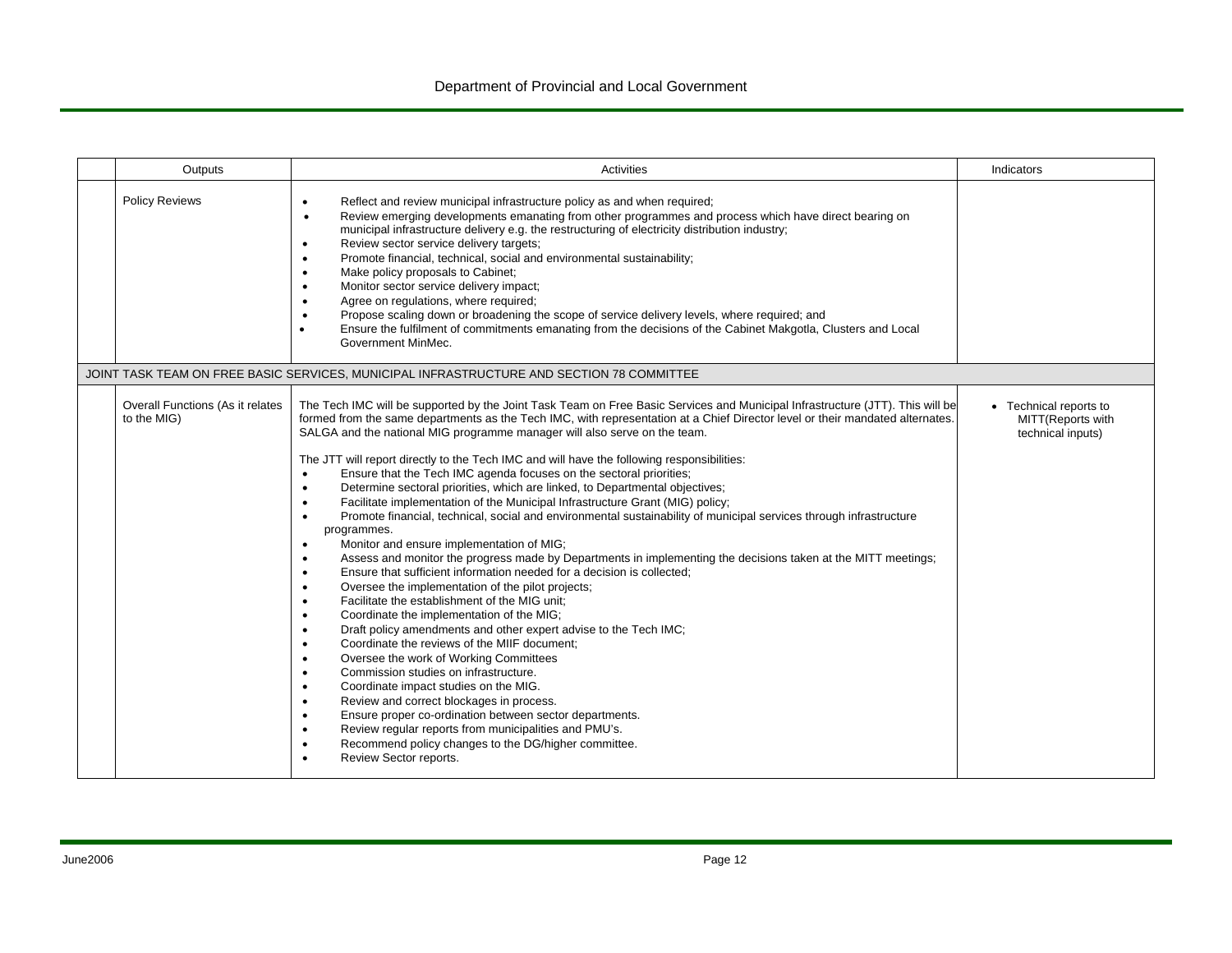| OTHER NATIONAL DEPARTMENTS                                           |                                                                                                                                                                                                                                                                                                                                                                                                                                                              |                                                             |  |  |  |
|----------------------------------------------------------------------|--------------------------------------------------------------------------------------------------------------------------------------------------------------------------------------------------------------------------------------------------------------------------------------------------------------------------------------------------------------------------------------------------------------------------------------------------------------|-------------------------------------------------------------|--|--|--|
| Outputs                                                              | Activities                                                                                                                                                                                                                                                                                                                                                                                                                                                   | Indicators                                                  |  |  |  |
| National Treasury (NT)                                               | Incorporation of MIG conditions and transfers into DORA.<br>$\bullet$<br>Ensure that municipalities observe and operate within the macroeconomic framework driven by national government.<br>$\bullet$                                                                                                                                                                                                                                                       | • Annual DORA                                               |  |  |  |
| Department of Water Affairs and<br>Forestry (DWAF)                   | Policymaking, including the setting of norms and standards for water services infrastructure.<br>$\bullet$<br>Planning oversight (regional and water service development plans).<br>$\bullet$<br>Monitoring of water sector related conditions and progress in meeting targets.<br>$\bullet$<br>Initiating intervention related to water services activities.<br>$\bullet$                                                                                   | • Sector Plans<br>• Technical Standards and<br><b>Norms</b> |  |  |  |
| Department of Labour<br>(DoL)                                        | Coordinate the Expanded Public Works Programme<br>$\bullet$<br>Set criteria related to poverty alleviation and employment generation.<br>$\bullet$<br>Advise municipalities on intensive labour-based processes, systems, techniques and approaches.<br>$\bullet$<br>Liaise with municipalities on procurement reforms.<br>$\bullet$<br>Monitor performance in relation to employment generation, labour based technology and SMME involvement.<br>$\bullet$ | • Learnerships<br>• Job creation<br>• Service levels        |  |  |  |
| Department of Minerals and<br>Energy (DME)                           | DME's responsibilities will relate initially to policy development. Once the Integrated National Electrification Programme<br>$\bullet$<br>(INEP), has been incorporated into the MIG programme it will undertake similar responsibilities to those identified for DWAF.                                                                                                                                                                                     | • Learnerships<br>• Job creation<br>• Service levels        |  |  |  |
| Department of Transport (DoT)                                        | Policy relating to municipal roads and municipal transport.<br>Monitoring of the performance of municipalities in the provision of roads and compliance with conditions applicable to this<br>$\bullet$<br>sector.<br>Ensuring that funds allocated to transport infrastructure are properly spent.<br>$\bullet$                                                                                                                                             | • Learnerships<br>• Job creation<br>• Service levels        |  |  |  |
| Department of Housing<br>(DoH)                                       | Coordination of policy and planning of housing development and the provision of infrastructure through the MIG<br>$\bullet$<br>programme.<br>Synchronisation between the MIG programme and the Housing Fund.<br>$\bullet$                                                                                                                                                                                                                                    | • Learnerships<br>• Job creation<br>• Service levels        |  |  |  |
| Department of Public Works<br>(DPW)                                  | Training of workers on Labour Intensive Projects (EPWP).                                                                                                                                                                                                                                                                                                                                                                                                     | • Learnerships<br>• Job creation<br>• Service levels        |  |  |  |
| Department of Sport and<br><b>Recreation South Africa</b><br>(DSRSA) | Policy relating to sports and recreation.<br>$\bullet$<br>Ensuring that MIG funds are properly applied to building associated infrastructure.<br>$\bullet$<br>Monitor conditions applicable to this sector.<br>$\bullet$                                                                                                                                                                                                                                     | • Learnerships<br>• Job creation<br>• Service levels        |  |  |  |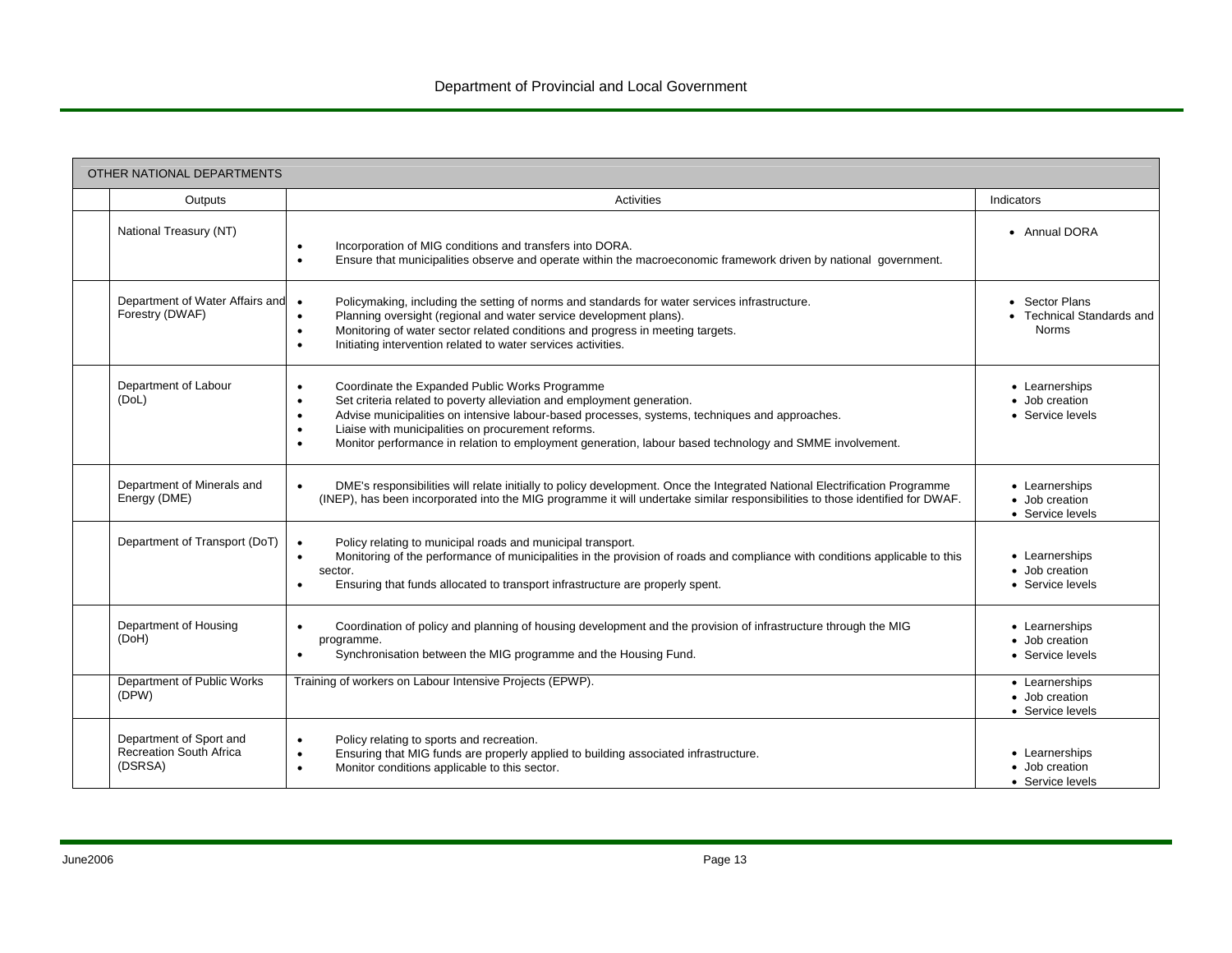#### **4.** CONDITIONS APPLIED TO THE MIG

The MIG is a conditional grant that is allocated to specific municipalities using the allocation formula. The formula is intended to allocate funding in accordance with government's policy priorities. The utilisation of this funding in accordance with MIG policy priorities and objectives is based on the MIG conditions imposed on its use by beneficiary municipalities.

#### **4.1 PRINCIPLES RELATING TO THE SETTING OF CONDITIONS**

Conditions will be applied to ensure that municipalities appropriately address the objectives and parameters of the MIG policy statement. The conditions seek to avoid placing an undue burden of compliance on municipalities. Therefore, the number of conditions must not be excessive and it must be possible to easily measure performance in relation to the conditions.

The following conditions will be applicable on the MIG Programme:

- Division of Revenue Act
- Cross-cutting conditions
- Sector specific conditions

#### **4.1.1 Division of Revenue Act (DORA)**

Refer to the relevant Division of Revenue Act (for the relevant financial year)

Refer to the relevant Conditional Grant Frameworks in the DORA:

• Municipal Infrastructure Grant (MIG).

#### **4.1.2 Cross-cutting conditions**

The following conditions (Section 8.2 of the MIG policy framework document, Concise version – final dated 5 February 2004) are set as the founding conditions for the MIG programme, which may be varied from time to time by the MITT. The PMU must ensure compliance with these conditions:

- a) *Conformity with IDPs*: No MIG funds may be spent outside the framework of a municipality's pre-existing Integrated Development Plan and its approved budget. The IDPs should be based on the provision of a basic package of services to the poor, appropriate services levels, financial sustainability and the existence of adequate organisational capacity.
- b) *Limitation on operational spending:* The MIG grant can only be used for capital investment and cannot be used to finance operating expenditure other than the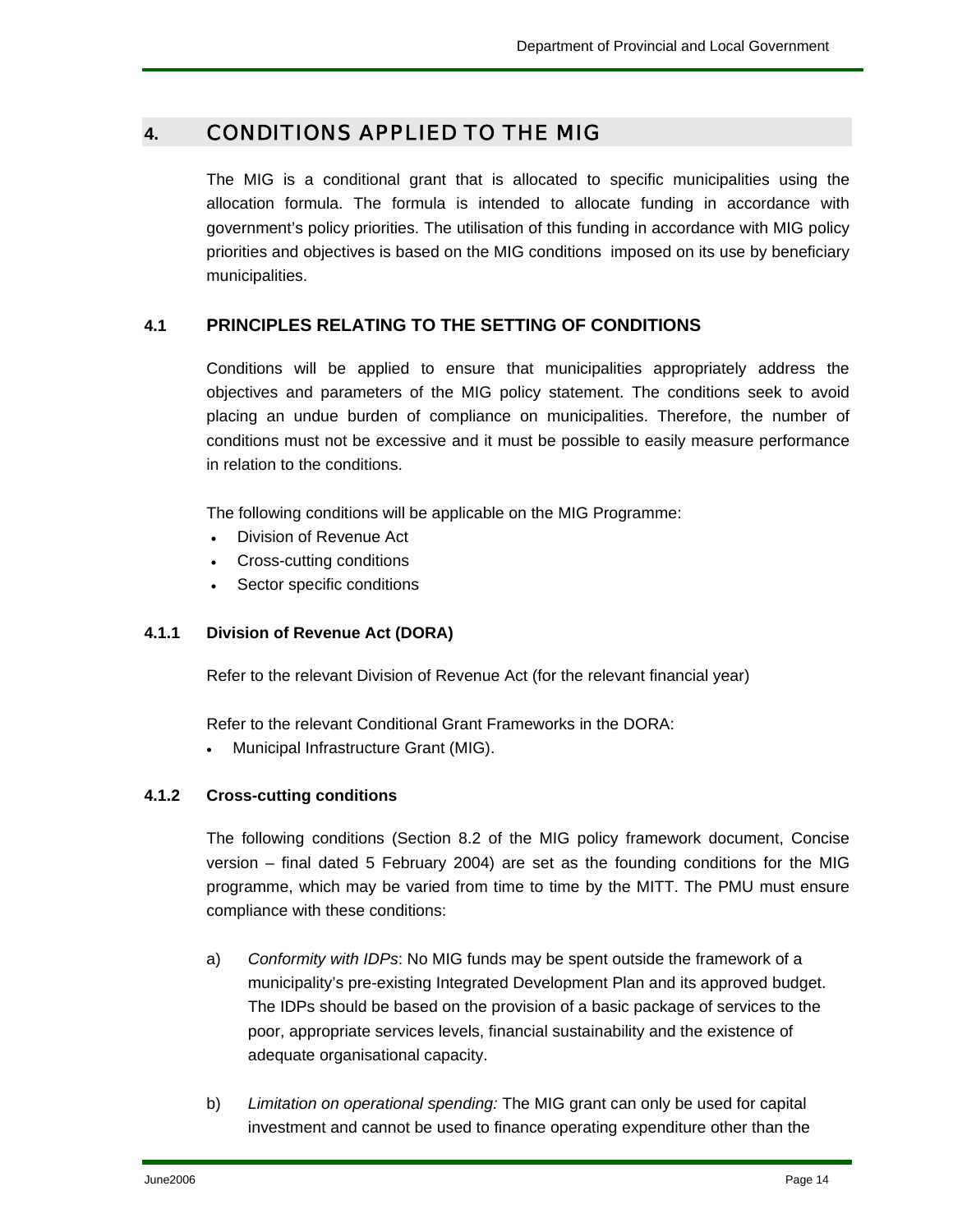prescribed percentage permitted for the operation of a project management unit in applicable municipalities.

- c) *Restrictions on eligibility:* Spending of MIG funds is restricted to those categories of infrastructure, beneficiaries and levels of service identified in Section 5 of the MIG Policy. To ensure that eligibility requirements are met a cap on capital spending per household will be set and specific requirements may be set for the amount of spending on particular types of infrastructure.
- d) *Adequate attention to rehabilitation:* The municipality must invest an appropriate proportion of the funds on rehabilitating existing infrastructure.
- e) *Pledging of funds to secure loan finance:* No 'pledging' (the assigning of capital grant funds to be used to pay off a loan to a particular lending organisation) may be undertaken with MIG funds.
- f) *Achievement of specified basic service coverage targets:* the attainment of preagreed basic service coverage targets in specific sectors (water and sanitation, for example) to be achieved by a particular municipality over a three-year period, based on their current position.
- g) *Poverty alleviation:* It is important for the economic spin-offs of infrastructure delivery to be maximised. This relates primarily to temporary and permanent job creation arising for municipal infrastructure investments. This condition will be associated with national government's 'Expanded Public Works Programme' (EPWP). The gender provisions of this programme must be adhered to.
- h) *Reporting:* The recipient municipality has prepared and submitted all monthly reports on grant utilisation in a prescribed format by a specified time.
- i) *MIG funds to be allocated in municipal budget:* All MIG funds to be spent in any year must be allocated to specific projects, which must be identified in municipal budgets.
- j) *Registration of MIG projects (otherwise referred to as project feasibility study):* All projects to be funded with MIG funds, wholly or partially, must have a project registration form which conforms with requirements to be established for the MIG programme and which must be registered on the national MIG database before the award of contracts for construction commences.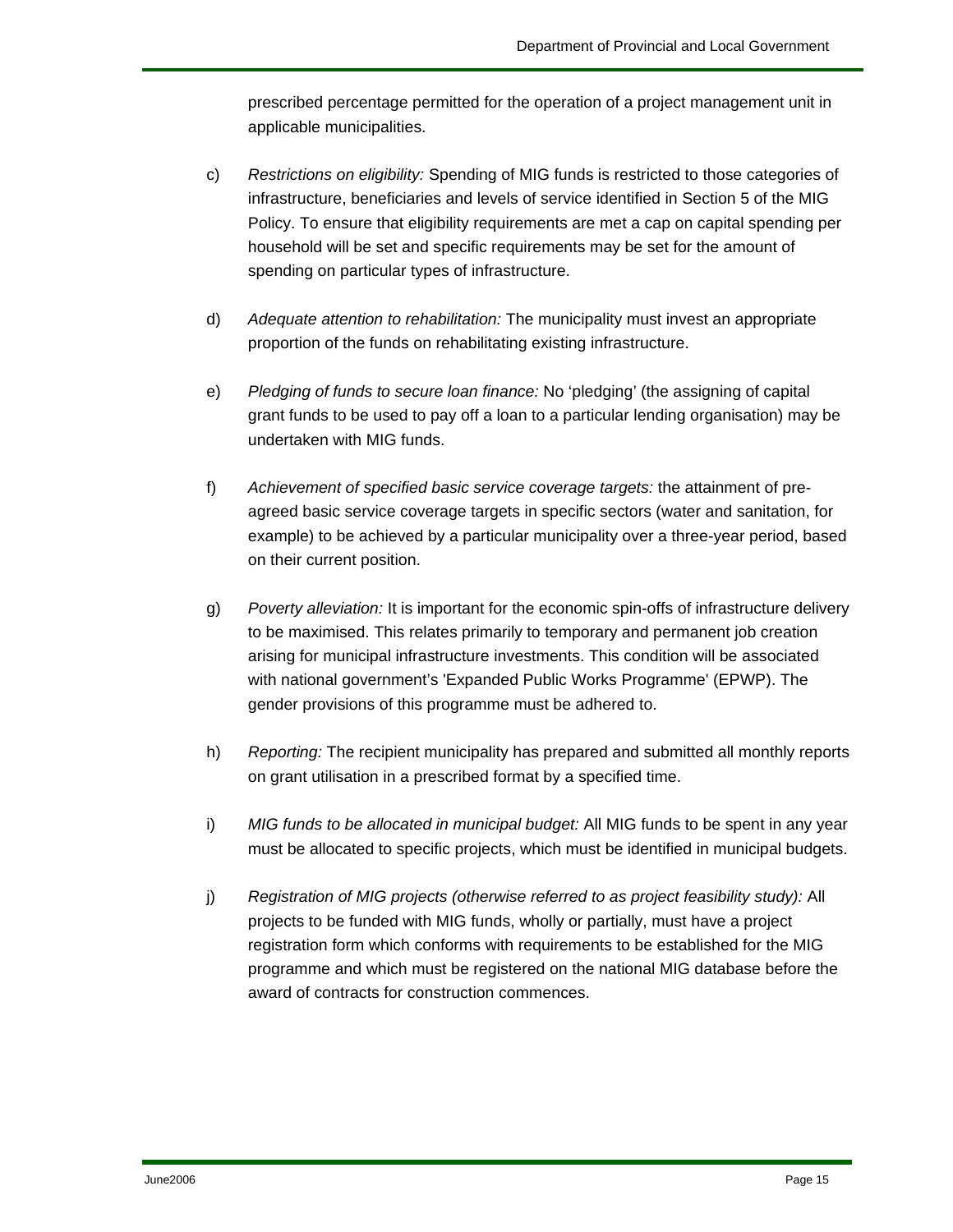#### **4.1.3 Sector specific conditions**

Each sector department (DWAF,DPWP, DME, DoT and DSRSA) may establish further conditions specific to their sectors. Such conditions will be included at the discretion of the Municipal Infrastructure Task Team.

#### **4.1.3(a) Department of Public Works**

To adhere to the labour-intensive construction methods in terms of the Expanded Public Works Programme (EPWP) guidelines agreed between Department of Public Works, National Treasury and SALGA, for at least low-volume roads, sidewalks, storm-water drainage, trenching etc.

#### **4.1.3(b) Department of Water Affairs and Forestry**

- (a) The funding is only to be used for the Basic Water Services component of the projects. Basic water services in this case means Basic Water Supply Facilities and/or Basic Sanitation Facilities as defined in the Strategic Framework for Water Services as approved by Cabinet September 2003.
- (b) Projects to be funded must be within the Water Services Development Plan (WSDP) as the Sector Component of the Integrated Development Plan (IDP).
- (c) Projects to be funded must be proven to be viable, feasible, acceptable and sustainable based on a proper feasibility study.
- (d) To ensure sustainable operation and maintenance of the proposed infrastructure the operating, finance and management arrangements must be in place and committed. (If acceptable to the other sectors, this could be a crosscutting condition).
- (e) Projects must be implemented in line with the policies as set by the Strategic Framework for Water Services and the legal requirements of the Water Services Act (Act 108 of 1997) as well as the National Water Act (Act 36 of 1998).

#### **4.1.3(c) Department of Transport**

The development of road infrastructure to poor households that would create access to trade, local economic development and essential services and to promote road safety.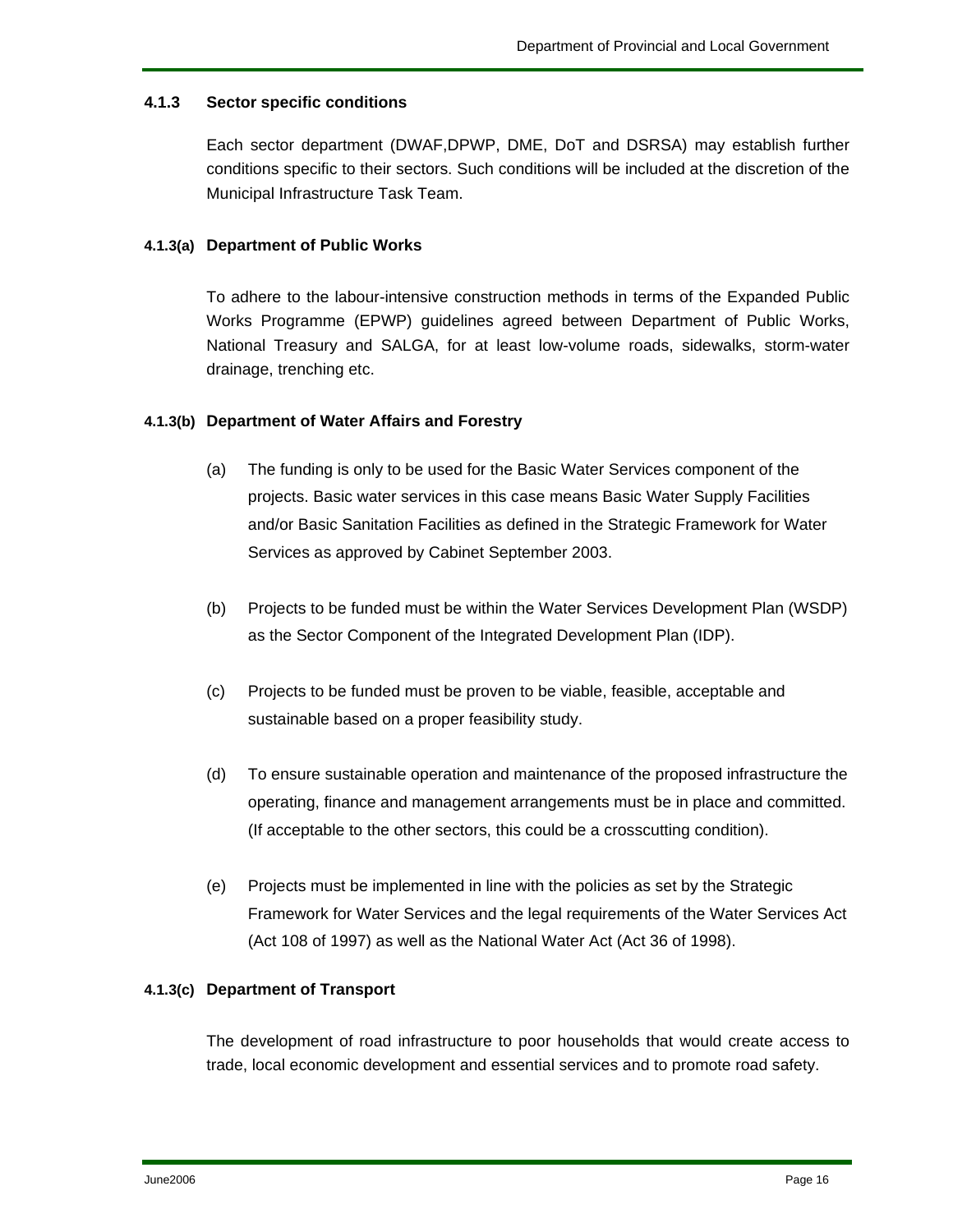## **5.** COMMUNICATION FLOW AND CONTROL PROCEDURES

Overall, control of the MIG programme can only be exercised effectively if processes and procedures and proper communication lines are followed. Essentially, the MIG Programme is implemented in the framework of public services delivery to communities, especially to those that do not have access to basic services. The White Paper of Transformed Public Services 1997 – or the White Paper of Batho Pele seeks an approach which puts pressure on systems, procedures, attitudes and behaviour within the Public Services and reorient them in the customer's favour, an approach which puts people first. Communication is a strategic element of service delivery.

#### **5.1 INTERACTION**

#### **5.1.1 Interaction between the National MIG Management Unit, Provincial MIG Management Unit, PMUs and municipalities**

• All communication from the National MIG Management Unit will be via the Provincial MIG Management Units as indicated on the Institutional Management flowchart.



• The National MIG Unit could communicate directly with the Municipalities on financial matters (disbursement of funds, etc), with a copy of the summary of the discussion submitted to the Provincial Programme Management Unit.

#### **5.1.2 Interaction between PMU, municipality and project consultant/s**

The PMU and project consultant/s will communicate to each other via the Municipality where a PMU is not located within a municipality.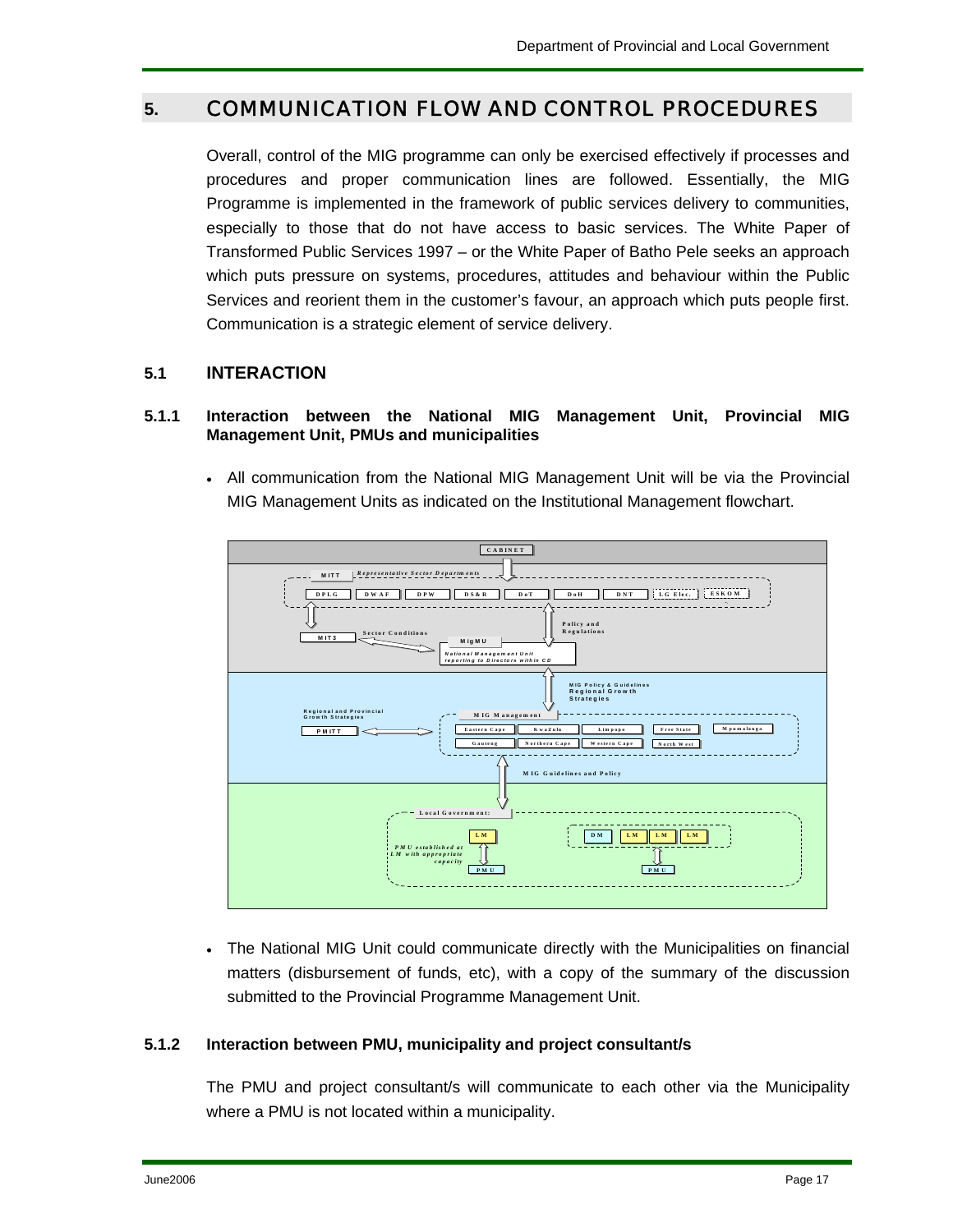#### **5.2 MEETINGS**

In order for the National MIG Management Unit to conduct its primary and overall functions (refer to Item 4.3 – responsibilities matrix) and to monitor the compliance of crosscutting and sector specific conditions as well as progress, the following meetings are envisaged:

#### **5.2.1 Provincial progress meetings**

This meeting will be between the National MIG and Provincial Programme Management Units as well as the PMUs.

| Chairperson  |    | This is a provincial meeting that needs to chaired by PPMU                                                                                                                                                                                                                                                                                                                                                                                                                                                                                                                                                                                                                                |  |  |  |
|--------------|----|-------------------------------------------------------------------------------------------------------------------------------------------------------------------------------------------------------------------------------------------------------------------------------------------------------------------------------------------------------------------------------------------------------------------------------------------------------------------------------------------------------------------------------------------------------------------------------------------------------------------------------------------------------------------------------------------|--|--|--|
| Co-ordinator |    | dplg delegated official;                                                                                                                                                                                                                                                                                                                                                                                                                                                                                                                                                                                                                                                                  |  |  |  |
| Intervals    | t  | Monthly                                                                                                                                                                                                                                                                                                                                                                                                                                                                                                                                                                                                                                                                                   |  |  |  |
| Dates        |    | by Provincial<br>Meeting<br>provided<br><b>MIG</b><br>schedule<br>be<br>to<br>Management Unit                                                                                                                                                                                                                                                                                                                                                                                                                                                                                                                                                                                             |  |  |  |
| Venue        | t. | Provincial Programme Management Unit's offices                                                                                                                                                                                                                                                                                                                                                                                                                                                                                                                                                                                                                                            |  |  |  |
| Attendance   |    | National MIG Management Unit, Provincial<br>Programme<br>Management Units and relevant PMUs.                                                                                                                                                                                                                                                                                                                                                                                                                                                                                                                                                                                              |  |  |  |
| Purpose      | t  | To monitor:<br>overall progress (financial, project implementation)<br>compliance of MIG conditions<br>achievement of specified KPIs<br>the establishment of PMUs<br>Labour intensive projects<br>Nodal municipalities<br>Special Municipal Infrastructure Fund (SMIF)<br>$\bullet$<br>Infrastructure categories and funding elements<br>Three-year development plans (submission & compliance)<br>$\bullet$<br>To discuss:<br>project registrations, MIS and IT related matters<br>administrative matters<br>auditing requirements<br>policy issues<br>financial matters<br>communication<br>reporting formats/requirements<br>problems experienced and possible solutions / suggestions |  |  |  |
| Agenda       |    | To be compiled and distributed before the meeting.                                                                                                                                                                                                                                                                                                                                                                                                                                                                                                                                                                                                                                        |  |  |  |

The Provicial MIG Unit will be responsible to compile, finalize and distribute the minutes of the monthly meetings within 7 working days after the date of the meeting to all relevant parties. The progress meeting's agenda must be distributed to all the relevant parties at least 7 working days before the meeting.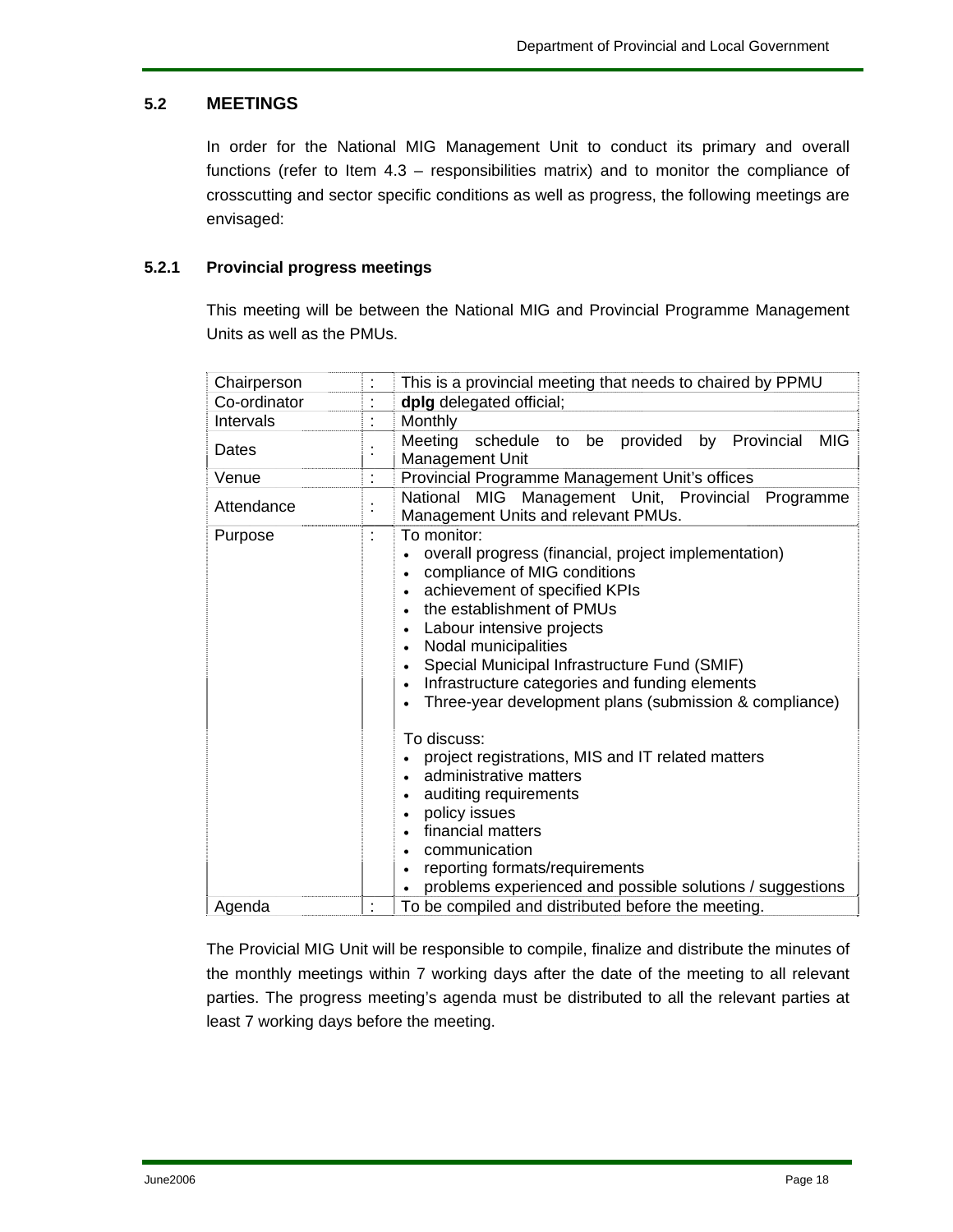#### **5.2.2 National quarterly workshops**

| Chairperson  |    | dplg Executive Manager or delegate                                                                                                                                                                                                                                                                                                                                                                                                                       |  |  |  |  |  |  |
|--------------|----|----------------------------------------------------------------------------------------------------------------------------------------------------------------------------------------------------------------------------------------------------------------------------------------------------------------------------------------------------------------------------------------------------------------------------------------------------------|--|--|--|--|--|--|
| Co-ordinator |    | dplg Director: Communication and stakeholder                                                                                                                                                                                                                                                                                                                                                                                                             |  |  |  |  |  |  |
| Intervals    |    | Quarterly                                                                                                                                                                                                                                                                                                                                                                                                                                                |  |  |  |  |  |  |
| Dates        |    | <b>MIG</b><br>Meeting<br>schedule to be<br>provided<br>National<br>by<br><b>Management Unit</b>                                                                                                                                                                                                                                                                                                                                                          |  |  |  |  |  |  |
| Venue        |    | To be determined (alternating between nine provinces)                                                                                                                                                                                                                                                                                                                                                                                                    |  |  |  |  |  |  |
| Attendance   |    | National MIG Management Unit (Senior Managers) and nine<br>Provincial Programme Management Units. Sector<br>(9)<br>Departments (national and regional) and service providers<br>such as Eskom could be invited.                                                                                                                                                                                                                                          |  |  |  |  |  |  |
| Purpose      | t. | Report on progress during previous 3 months<br>$\bullet$<br>Report on "best practices" / labour intensive projects<br>Strategic planning between all role-players<br>Provincial feedback on issues/matters that could hamper<br>the implementation of the programme<br>• Discuss new innovation projects<br>Information, transformation and way forward<br>Presentations by private/public sector specialist on key<br>issues<br>Team building exercise. |  |  |  |  |  |  |
| Agenda       |    | To be compiled and distributed before the meeting.                                                                                                                                                                                                                                                                                                                                                                                                       |  |  |  |  |  |  |

The National MIG Unit will be responsible to compile, finalize and distribute the minutes of the quarterly workshop within 22 working days after the date of the workshop to all relevant parties. The quarterly workshop's agenda must be distributed to all relevant parties at least 14 working days before the workshop.

#### **5.2.3 Ad-hoc meetings**

Ad-hoc meetings will be conducted by the National MIG Unit, in conjunction with the Provincial Programme Management Unit members, to obtain grass-root level information on specific projects and/or to intervene/resolve problem areas at provinces, municipalities and/or projects.

#### *Consideration in arranging meetings:*

- Identify the stakeholders that should attend the meetings and send them personalised invitations to the meetings. Invitations should detail the purpose of the meeting and state a reply date to ensure that the organisers of the meeting know the availability of the invited person
- Meeting agendas or programmes should be distributed well in advance (14 days) of the meeting, requesting inputs and comments
- Presentations should be well prepared
- Indicate a willingness to cooperate with each other at meetings
- Meetings are more readily able to achieve their objectives when all attendees receive short, to-the-point written information for discussion about a week in advance of the meeting.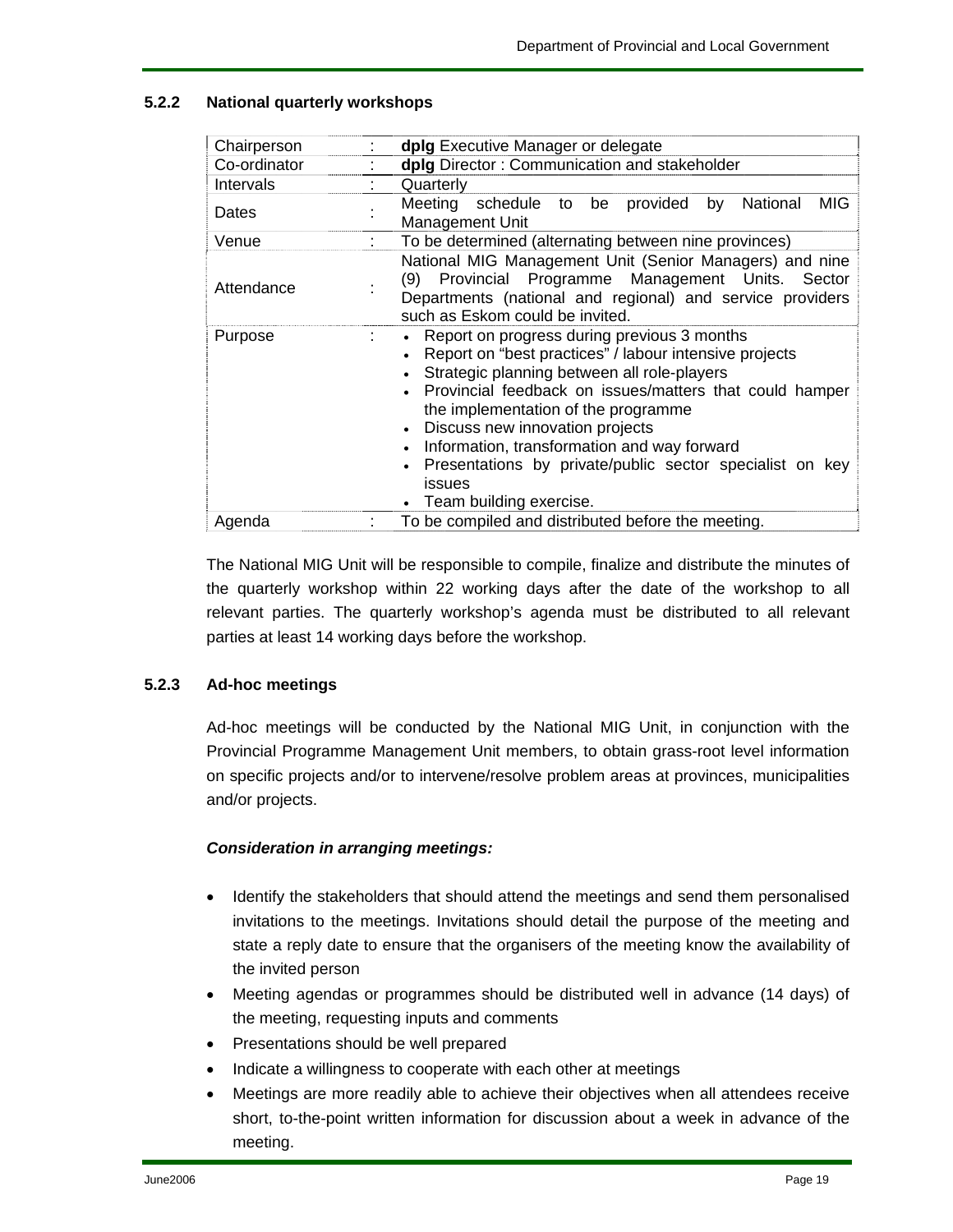## **6.** MUNICIPAL INFRASTRUCTURE GRANT (MIG) LIFE **CYCLE**

MIG projects follow a similar project life cycle with the same requirements during the different stages.

#### **6.1 PROJECT IDENTIFICATION**

Proper community participation process is important to ensure that the true needs of the communities are being addressed by the identified projects. The community identifies the need for a service and the ward committee reports to the municipality. The basis for any decisions on infrastructure provision is the IDP's compiled by the Municipalities. The IDP is a product of the integrated development planning process. It is the principal strategic planning instrument, which guides and informs all planning, budgeting, management and decision – making in a municipality.

The IDP should also incorporate a proper community participation process and thereby ensure that the true needs of the communities are being addressed by the identified projects. The community identifies the need for a service and the ward committee reports to the municipality.

The IDP will also form the basis of alignment between the MIG programme and other Sector Departments programmes. The municipality needs to establish what are the **basic infrastructure needs and priorities** that must be addressed. In order for municipalities to do this they need to ask the following questions:

- What are the current backlogs?
- What are the targets for the delivery of basic infrastructure?
- What is the existing infrastructure?
- In what condition is the existing infrastructure?
- What are the gaps?
- What infrastructure is needed to address basic service provision?
- What are the level of service needed?
- What is included in the master plans of national departments?

Sector departments need to be actively involved in the above-mentioned process to ensure that identified projects are within the parameters set by the sector plans. In addition the Sector Departments are to ensure that the backlogs are addressed and targets are met. The targets for basic infrastructure can only be achieved if they are translated into projects.

Project proposals include a brief description of the project and a rough budget for planning purposes. The feasibility of the projects still needs to be assessed through proper project feasibility studies, which can be funded through MIG.

Municipalities must also adhere to the labour intensive construction methods in terms of the EPWP guidelines agreed between the Department of Public Works, National Treasury and SALGA.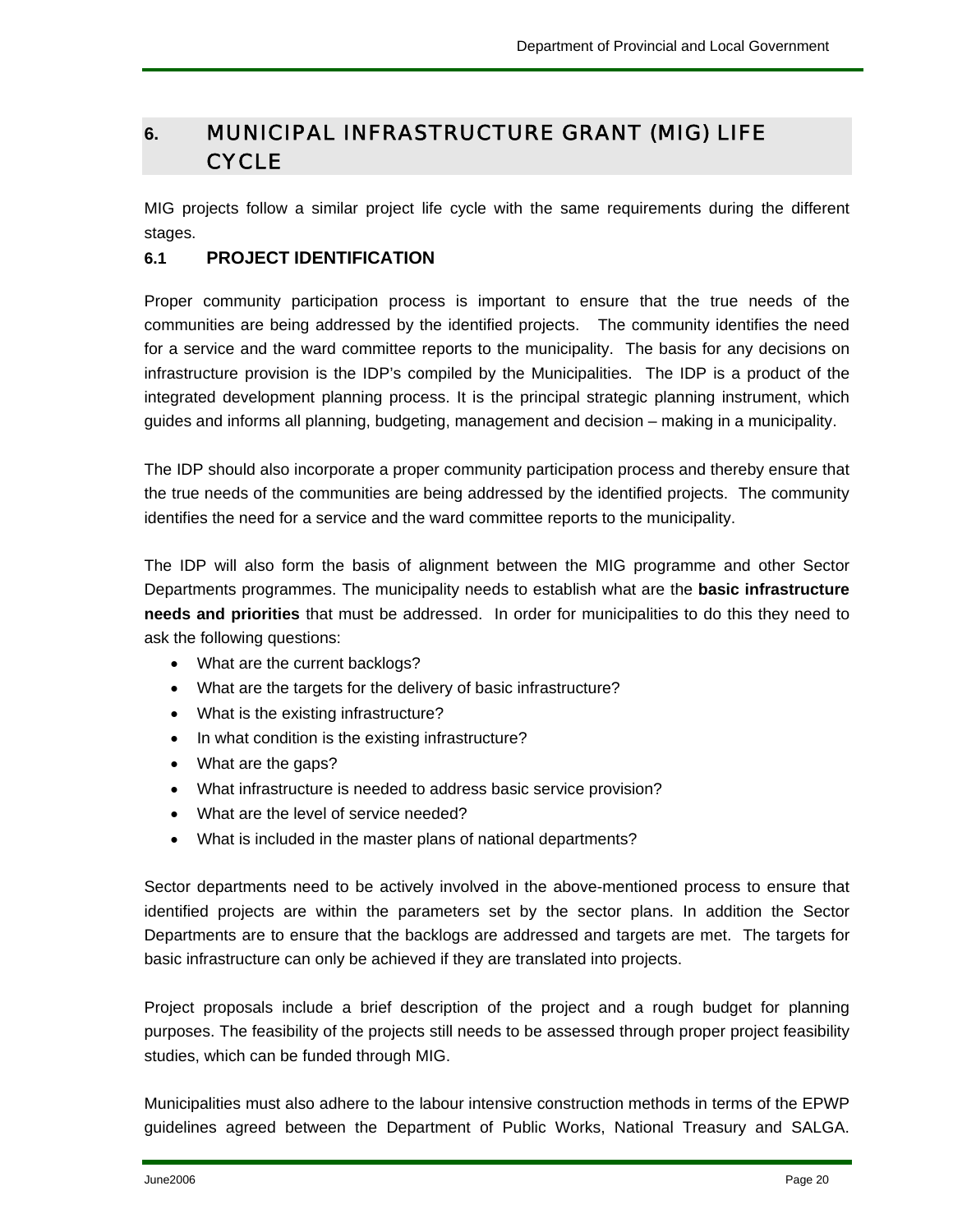Sector Departments must make sure that prioritised projects adhere to the sector specific conditions.

As soon as the prioritised list of projects has been determined, resources must be allocated to conduct feasibility studies to determine the sustainability of the proposed projects, compile the Technical Reports (Water and Sanitation projects only), conduct Environmental Impact Assessments (EIAs) and obtain the approval thereof and to complete the Project Registration Forms on the Management Information System (MIS).

Sector departments need to participate in the feasibility study progress to guide on MIG conditions and sector specific conditions. The project registration process ensures compliance is achieved at all three levels of Government including sector departments on technical standards and norms**.**

The PMUs in the municipalities must ensure that the identified infrastructure projects are aligned with the IDPs. They must also constantly monitor the progress of the implementation of the infrastructure projects, as well as timeously identify and plan for the projects to be implemented during the next financial year. The Municipalities must also support / promote the establishment of Municipal Service Partnerships through the MIG programme.

#### **6.2 PROJECT PRIORITISATION AND SELECTION**

The following conditions and criteria must be taken into account in the prioritization process:

- Approved three year capital plans
- Division of Revenue Act (DORA)
- MIG Cross-Cutting Conditions
- Sector specific conditions
- MIG and other funding windows / criteria
- Cost effective regional level infrastructure solutions involving a number of Municipalities

The MIG registration form serves as a template to gather baseline information to allow for project monitoring and evaluation. Sector Departments should ensure that municipalities are capacitated to compile and submit the required technical reports and EIAs. Sector Departments should also ensure that the outputs and project cost in the registration form are in line with the information on the technical report.

Projects in the IDP should be linked to the Municipal budget (operational and maintenance costs must be included in the budget) for the MTEF. The plan should include project lists detailing the relative priority of the different projects as well as the planned implementation periods, details of the level of services that will be provided and estimates of the operating expenditure together with the revenue of all infrastructure.

The Municipalities must also compile a three-year capital plan (based on the format provided by the Department of Treasury), which must be linked to the IDP and Municipal budget (operational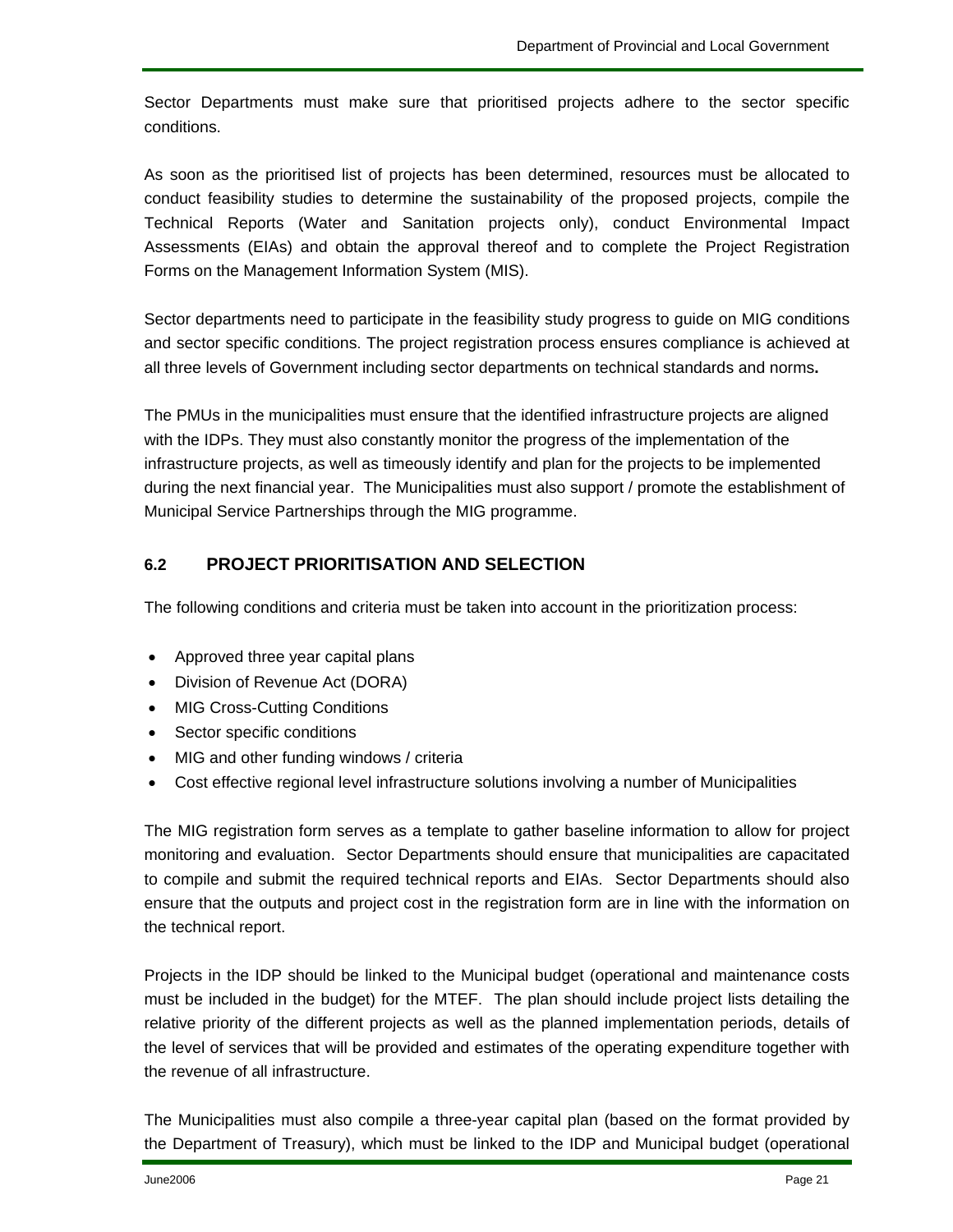and maintenance costs must be included in the budget). The Municipality's three-year capital plan should include project lists detailing the relative priority of the different projects as well as the planned implementation periods, details of the level of services that will be provided and estimates of the operating expenditure and revenue of all infrastructure.

The three-year capital plan must be submitted to National Treasury and dplg and must be reviewed on an annual basis by National Government. The Municipal Financial Management Act No 56 of 2003 16(2) requires that a Municipal Council must table "the annual budget" no later than 30 March of each year". The Municipal Financial Management Act No 56 of 2003 24(1) also requires that a Municipal Council must approve "a three-year capital plan linked to its IDP and budget no later than 30 June of each year". The Division of Revenue Act No 3 of 2005 37(2)a requires that a receiving municipality must submit "a three-year capital plan linked to its IDP no later than 1 October of each year".

The National MI Unit through the PPMUs must monitor the compilation of budgets and prioritization of projects at the municipalities.

|               | <b>Mayor and Council / Entity Board</b>                                                                                                                                                                                                                                                                                                                                                                                                                                 | <b>Administration - Municipality and Entity</b>                                                                                                                                                                                                                                                                  |
|---------------|-------------------------------------------------------------------------------------------------------------------------------------------------------------------------------------------------------------------------------------------------------------------------------------------------------------------------------------------------------------------------------------------------------------------------------------------------------------------------|------------------------------------------------------------------------------------------------------------------------------------------------------------------------------------------------------------------------------------------------------------------------------------------------------------------|
| July          | Mayor begins planning for next<br>$\bullet$<br>three-year budget in<br>accordance with co-ordination<br>role of budget process MFMA s<br>53<br>Planning includes review of the<br>$\bullet$<br>previous years budget process<br>and completion of the Budget<br><b>Evaluation Checklist</b>                                                                                                                                                                             | Accounting officers and senior officials of<br>$\bullet$<br>municipality and entities begin planning<br>for next three-year budget MFMA s 68,<br>77<br>Accounting officers and senior officials of<br>$\bullet$<br>municipality and entities review options<br>and contracts for service delivery MSA s<br>76-81 |
| <b>August</b> | Mayor tables in Council a time<br>$\bullet$<br>schedule outlining key<br>deadlines for: preparing, tabling<br>and approving the budget;<br>reviewing the IDP (as per s 34<br>of MSA) and budget related<br>policies and consultation<br>processes at least 10 months<br>before the start of the budget<br>year. MFMA s 21,22, 23;<br>Municipal Systems Act s 34,<br>Ch4 as amended<br>Mayor establishes committees<br>and consultation forums for the<br>budget process |                                                                                                                                                                                                                                                                                                                  |

#### **Time Schedule Of Key Deadlines**

Mayor to Table in Council 10 Months Prior to Start of Budget Year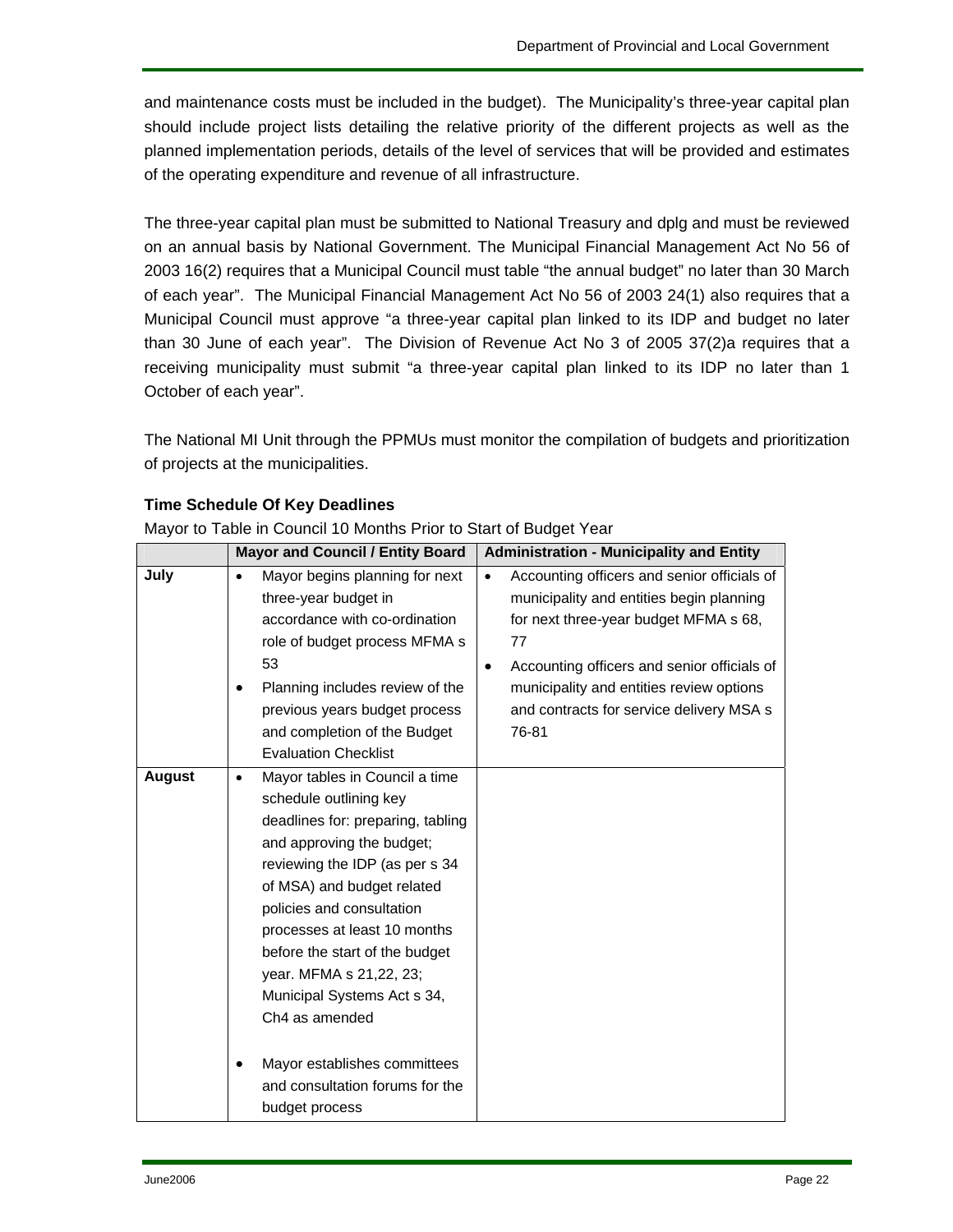|                 |           | <b>Mayor and Council / Entity Board</b>                                                                                                                     |           | <b>Administration - Municipality and Entity</b>                                                                                                                                                                                                                                                                         |
|-----------------|-----------|-------------------------------------------------------------------------------------------------------------------------------------------------------------|-----------|-------------------------------------------------------------------------------------------------------------------------------------------------------------------------------------------------------------------------------------------------------------------------------------------------------------------------|
| September       | $\bullet$ | Council through the IDP review                                                                                                                              | $\bullet$ | Budget offices of municipality and                                                                                                                                                                                                                                                                                      |
|                 |           | process determines strategic                                                                                                                                |           | entities determine revenue projections                                                                                                                                                                                                                                                                                  |
|                 |           | objectives for service delivery                                                                                                                             |           | and proposed rate and service charges                                                                                                                                                                                                                                                                                   |
|                 |           | and development for next                                                                                                                                    |           | and drafts initial allocations to functions                                                                                                                                                                                                                                                                             |
|                 |           | three-year budgets including                                                                                                                                |           | and departments for the next financial                                                                                                                                                                                                                                                                                  |
|                 |           | review of provincial and                                                                                                                                    |           | year after taking into account strategic                                                                                                                                                                                                                                                                                |
|                 |           | national government sector and                                                                                                                              |           | objectives                                                                                                                                                                                                                                                                                                              |
|                 |           | strategic plans                                                                                                                                             | $\bullet$ | Engages with Provincial and National                                                                                                                                                                                                                                                                                    |
|                 |           |                                                                                                                                                             |           | sector departments on sector specific                                                                                                                                                                                                                                                                                   |
|                 |           |                                                                                                                                                             |           | programmes for alignment with                                                                                                                                                                                                                                                                                           |
|                 |           |                                                                                                                                                             |           | municipalities plans (schools, libraries,                                                                                                                                                                                                                                                                               |
|                 |           |                                                                                                                                                             |           | clinics, water, electricity, roads, etc)                                                                                                                                                                                                                                                                                |
| October         |           |                                                                                                                                                             | $\bullet$ | Accounting officer does initial review of<br>national policies and budget plans and<br>potential price increases of bulk<br>resources with function and department<br>officials MFMA s 35, 36, 42; MTBPS                                                                                                                |
| <b>November</b> |           |                                                                                                                                                             | $\bullet$ | Accounting officer reviews and drafts<br>initial changes to IDP MSA s 34                                                                                                                                                                                                                                                |
| <b>December</b> | $\bullet$ | Council finalises tariff (rates<br>and service charges) policies<br>for next financial year MSA s<br>74, 75                                                 | $\bullet$ | Accounting officer and senior officials<br>consolidate and prepare proposed<br>budget and plans for next financial year<br>taking into account previous years<br>performance as per audited financial<br>statements                                                                                                     |
| January         | $\bullet$ | Entity board of directors must                                                                                                                              | $\bullet$ | Accounting officer reviews proposed                                                                                                                                                                                                                                                                                     |
|                 |           | approve and submit proposed                                                                                                                                 |           | national and provincial allocations to                                                                                                                                                                                                                                                                                  |
|                 |           | budget and plans for next                                                                                                                                   |           | municipality for incorporation into the                                                                                                                                                                                                                                                                                 |
|                 |           | three-year budgets to parent                                                                                                                                |           | draft budget for tabling. (Proposed                                                                                                                                                                                                                                                                                     |
|                 |           | municipality at least 150 days                                                                                                                              |           | national and provincial allocations for                                                                                                                                                                                                                                                                                 |
|                 |           | before the start of the budget                                                                                                                              |           | three years must be available by 20                                                                                                                                                                                                                                                                                     |
|                 |           | year MFMA s 87(1)                                                                                                                                           |           | January) MFMA s 36                                                                                                                                                                                                                                                                                                      |
| February        | $\bullet$ | Council considers municipal<br>entity proposed budget and<br>service delivery plan and<br>accepts or makes<br>recommendations to the entity<br>MFMA s 87(2) | $\bullet$ | Accounting officer finalises and submits<br>to Mayor proposed budgets and plans<br>for next three-year budgets taking into<br>account the recent mid-year review and<br>any corrective measures proposed as<br>part of the oversight report for the<br>previous years audited financial<br>statements and annual report |
|                 |           |                                                                                                                                                             | $\bullet$ | Accounting officer to notify relevant<br>municipalities of projected allocations for<br>next three budget years 120 days prior<br>to start of budget year MFMA s 37(2)                                                                                                                                                  |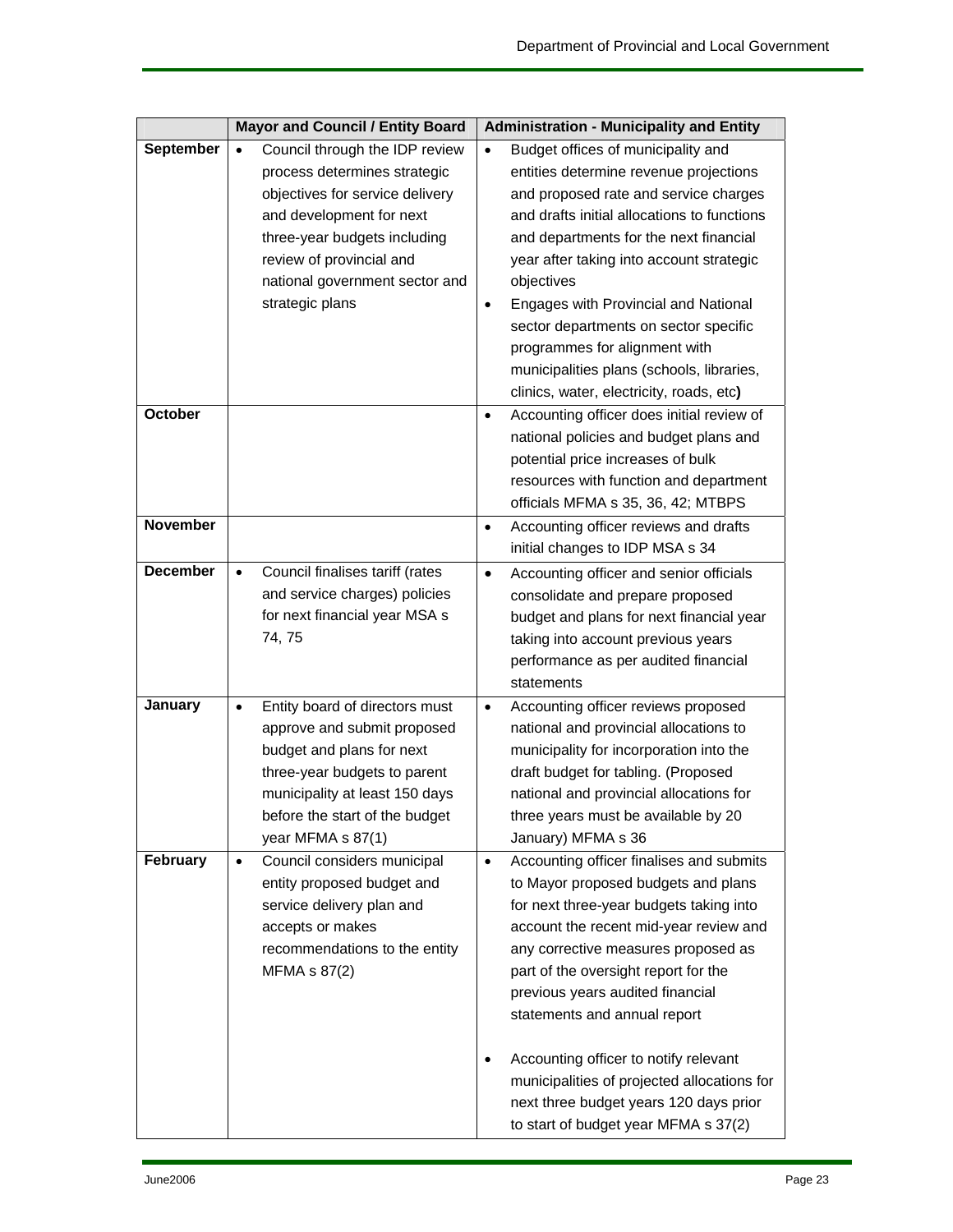|              | <b>Mayor and Council / Entity Board</b>                                                                                                                                                                                                                                                                                                                                                                                                                                                                           | <b>Administration - Municipality and Entity</b>                                                                                                                                                                                                                                                                                                                  |
|--------------|-------------------------------------------------------------------------------------------------------------------------------------------------------------------------------------------------------------------------------------------------------------------------------------------------------------------------------------------------------------------------------------------------------------------------------------------------------------------------------------------------------------------|------------------------------------------------------------------------------------------------------------------------------------------------------------------------------------------------------------------------------------------------------------------------------------------------------------------------------------------------------------------|
| <b>March</b> | Entity board of directors<br>$\bullet$<br>considers recommendations of<br>parent municipality and submit<br>revised budget by 22nd of<br>month MFMA $\frac{1}{2}$ 87(2)<br>Mayor tables municipality<br>$\bullet$<br>budget, budgets of entities,<br>resolutions, plans, and<br>proposed revisions to IDP at<br>least 90 days before start of<br>budget year MFMA s 16, 22,<br>23, 87; MSA s 34                                                                                                                   | Accounting officer publishes tabled<br>$\bullet$<br>budget, plans, and proposed revisions to<br>IDP, invites local community comment<br>and submits to NT, PT and others as<br>prescribed MFMA s 22 & 37; MSA Ch 4<br>as amended<br>Accounting officer reviews any changes<br>$\bullet$<br>in prices for bulk resources as<br>communicated by 15 March MFMA s 42 |
| <b>April</b> | Consultation with national and<br>$\bullet$<br>provincial treasuries and<br>finalise sector plans for water,<br>sanitation, electricity etc                                                                                                                                                                                                                                                                                                                                                                       | Accounting officer assists the Mayor in<br>$\bullet$<br>revising budget documentation in<br>accordance with consultative processes<br>and taking into account the results from<br>the third quarterly review of the current<br>year                                                                                                                              |
| May          | Public hearings on the budget,<br>$\bullet$<br>and council debate. Council<br>consider views of the local<br>community, NT, PT, other<br>provincial and national organs<br>of state and municipalities.<br>Mayor to be provided with an<br>opportunity to respond to<br>submissions during<br>consultation and table<br>amendments for council<br>consideration. Council to<br>consider approval of budget<br>and plans at least 30 days<br>before start of budget year.<br>MFMA s 23, 24; MSA Ch 4 as<br>amended | Accounting officer assists the Mayor in<br>$\bullet$<br>preparing the final budget<br>documentation for consideration for<br>approval at least 30 days before the start<br>of the budget year taking into account<br>consultative processes and any other<br>new information of a material nature                                                                |
| June         | Council must approve annual<br>$\bullet$<br>budget by resolution, setting<br>taxes and tariffs, approving<br>changes to IDP and budget<br>related policies, approving<br>measurable performance<br>objectives for revenue by<br>source and expenditure by vote<br>before start of budget year<br>MFMA s 16, 24, 26, 53                                                                                                                                                                                            | Accounting officer submits to the mayor<br>$\bullet$<br>no later than 14 days after approval of<br>the budget a draft of the SDBIP and<br>annual performance agreements<br>required by s 57(1)(b) of the MSA.<br>MFMA s 69; MSA s 57<br>Accounting officers of municipality and<br>٠<br>entities publishes adopted budget and<br>plans MFMA s 75, 87             |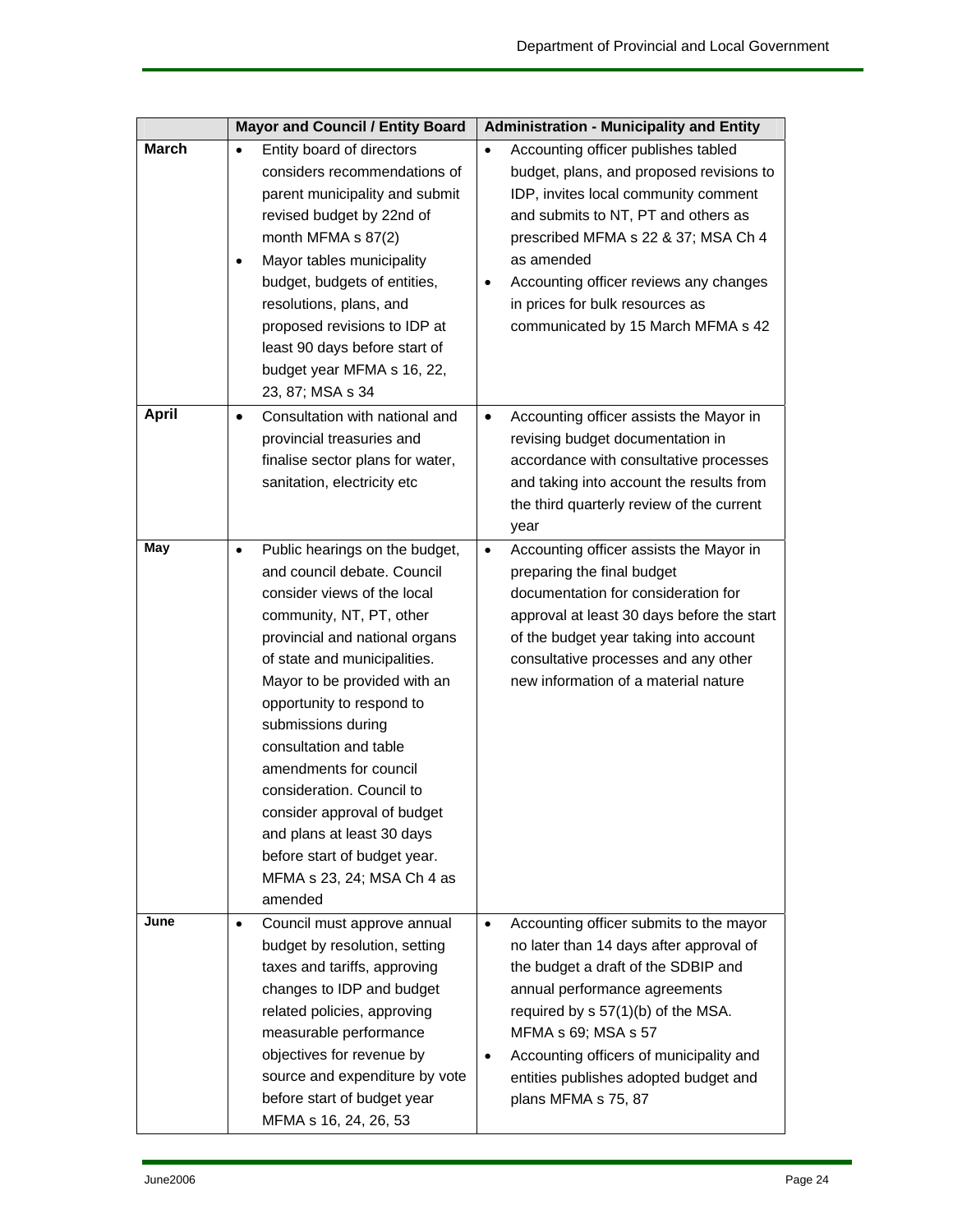#### **6.3 PROJECT REGISTRATION**

The Provincial MIG Management Unit (PMMU) will extract the Project Registration Form from the MIS, evaluate and verify for compliance with the MIG conditions, three-year capital plan as well as targets set for key performance indicators (KPIs). If in compliance with the MIG criteria, the PMMU will sign the Project Registration Form off on the MIS.

The National MIG Management Unit (NMMU) will extract the Project Registration Form from the MIS and evaluate the project. Any discrepancies, errors and/or queries must immediately be forwarded to the PMUs for rectification / clarification. As soon as the Technical Report and registration form are submitted to the NMMU the project file with all the relevant information and evaluation sheet will be submitted to the Senior Manager MIG (SMM) and Senior Manager Finance (SMF).

The SMM and SMF will evaluate and if in compliance with the MIG funding criteria, they will sign the Project Registration Form off on the MIS. The NMMU will then forward a signed Project Registration Letter to the Municipality (PMU).

The Project Registration Form will form the baseline against which the implementation of the project be measured / monitored (e.g. financial matters, KPI achievements and scope of work).

The annual deadline for submission of projects for registration is the  $31<sup>st</sup>$  August of the previous financial year. (e.g. 31 August 2005 for 2006/07 financial year)

#### **6.4 PRE-IMPLEMENTATION PHASE**

#### **6.4.1 Design**

The design phase is critical, as it would give alternatives regarding the technology to be used, which would have an impact on the operation and maintenance costs and sustainability of the project. In most instances, a Municipality will not have the capacity to undertake the detailed design for a project.

It is therefore advisable that a consulting engineer be appointed to perform this task.

A municipality should consider the following when appointing a consulting engineer / consulting engineering company:

- It is preferable that only individuals / companies that are registered with SAACE or SABTACO, ECSA OR SAICE be considered. Members of these organisations are bound by a certain code of conduct, which will provide some assurance of quality / professionalism to the municipality.
- The appointment should be in terms of the standard contracts, which can be obtained, from the Department of Public Works or SAACE.

The Municipality must appoint a consulting engineer either from their roster system or through procurement to ensure that an equitable spread of work is achieved between the different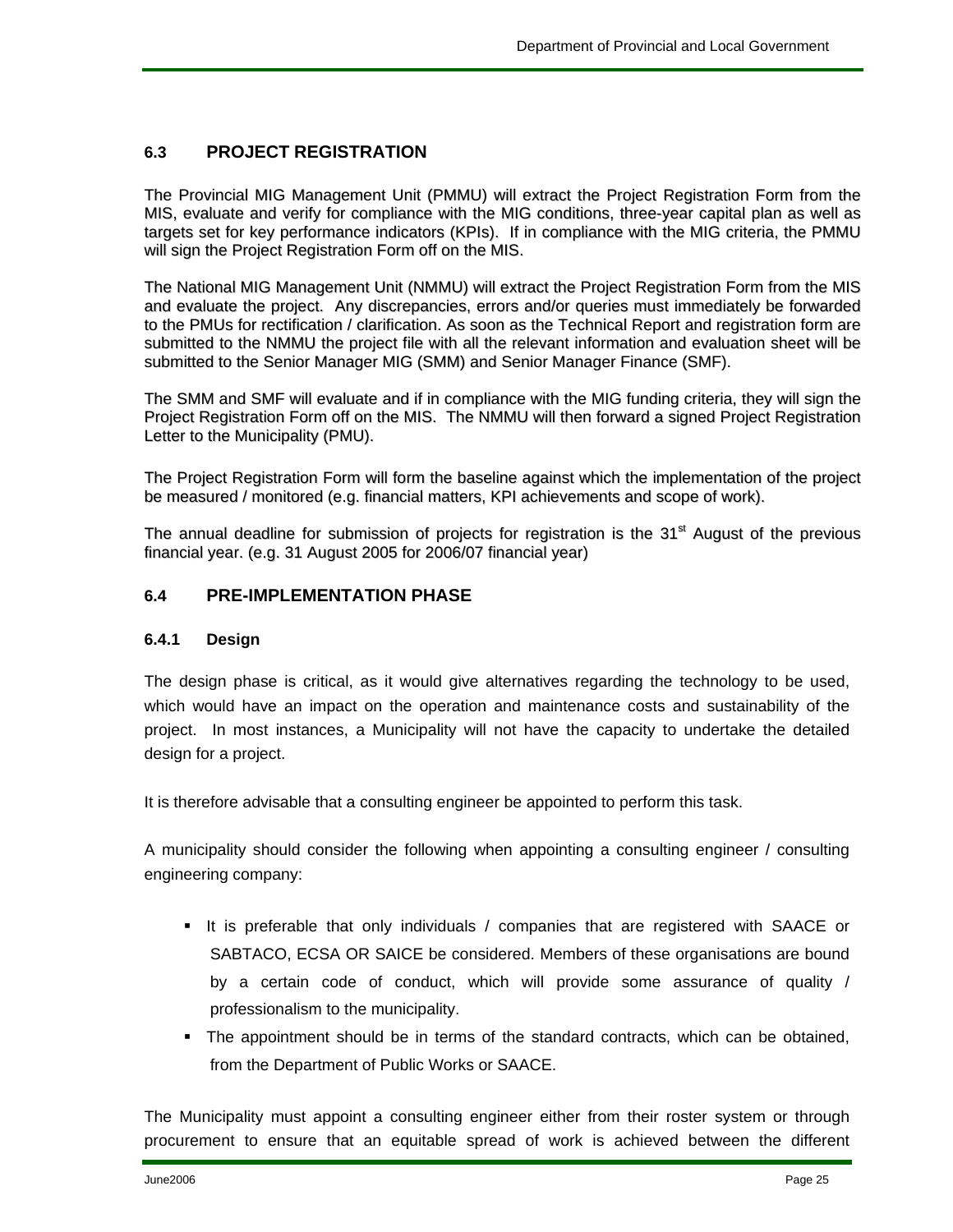companies. The consulting engineer's information must be captured on the MIS (Register Consultant Form).

The following aspects should be included in the design:

- Life Cycle Cost
- Life span of the infrastructure
- Depreciation rate of the infrastructure
- Number of households that will benefit
- Expected contribution per household to maintain the asset

Sector departments provide inputs on the designs of the projects and confirm that that they are in – line with acceptable sector technical norms and standards and advise the municipality on labourbased processes, systems, techniques and approaches.

The Sector Departments have an important role of monitoring the quality of project designs in conformity with the set technical norms and standards.

The consulting engineer must identify different design alternatives that can be used for the project and will advise the municipality on labour-based processes, systems, techniques and approaches after consultation with all the relevant Sector Departments. The municipality must endorse the design alternative selected as the operation and maintenance costs have to be carried by the municipality for the duration of the project's lifetime. The municipality must be certain that the design is the best, cheapest alternative.

After the municipality has evaluated the design alternative selected, it will be endorsed if it complies with the MIG criteria. The consulting engineer will thereafter proceed to complete all the necessary surveys as well as the preliminary design report. The municipality will evaluate and verify the preliminary design report and should any amendments be required, the municipality will refer the design report back to the consulting engineer. Once the municipality is satisfied with the preliminary design report, it must be endorsed as approved.

The consulting engineer may now proceed to complete the detail design for the project based upon the approved preliminary design report.

#### **6.4.2 Tender document and procurement**

The schedule of quantities and tender document is based upon the final design for the project. The consulting engineer must ensure that the prescribed preferential procurement procedures that will be used for the evaluation of tenders be clearly stipulated in the tender document.

The tender may now be advertised in regional newspapers. The normal tender period is approximately one (1) month and a site inspection will normally be held so that prospective contractors can familiarise themselves with the site and project conditions / requirements. After the closing of tenders the consulting engineer will evaluate the tenders received and compile a tender report with their recommendations. The tender report will be submitted to the municipality for their evaluation and endorsement.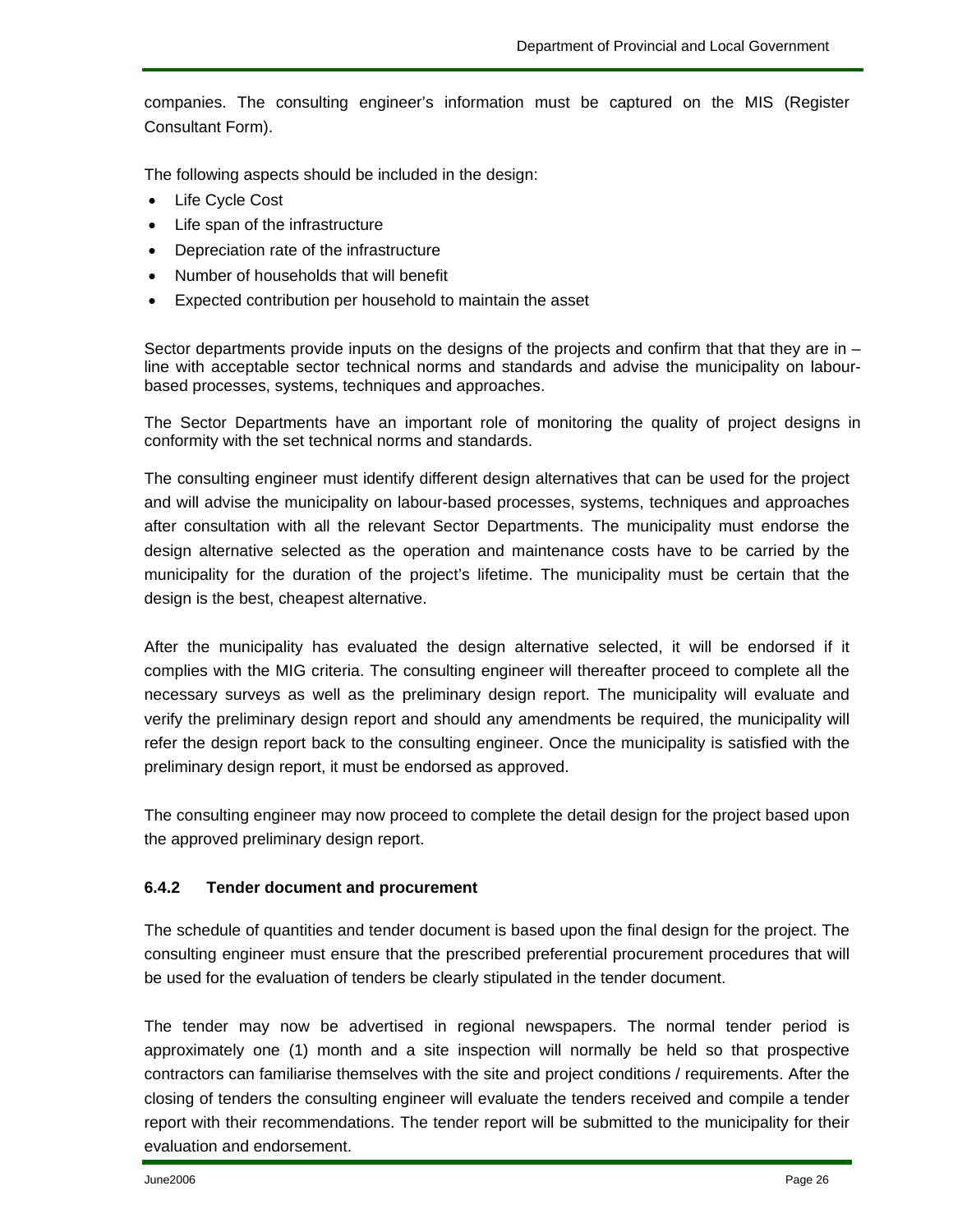#### **6.5 IMPLEMENTATION PHASE**

#### **6.5.1 Construction**

After the tender report has been approved, the Municipality can appoint the successful tenderer. (The procurement processes can on average take about 8 months). This contractor's information must be captured on the MIS (Registered Contractor Form). The contractor can then commence with construction of the project in terms of the contract document and construction drawings issued. The consulting engineer will represent the Municipality during this period and supervise the work carried out by the contractor. However, the contractor will be responsible for the quality and correctness of the work preformed in all cases.

During the construction period of a project, it is important that key performance indicators included in the Project Registration Form are carefully monitored. For this purpose, it is important that the Request for payment (Design & Construction phases) and Progress Report MIS forms be completed / updated by the consulting engineer on a monthly basis. The Project Management Unit must also submit a Division of Revenue Report on a monthly basis to indicate the expenditure of MI resources as well as a comprehensive project list to indicate progress on registered MI projects.

Sector departments must however do site visits to ensure that implementation of projects are according to the sector's standards and to assist should the municipality encounter a challenge regarding a sector specific project.

The Division of Revenue Act 2 of 2006, Chapter 4 section 26 (3) (b) requires the municipalities to submit a quarterly performance report to the **dplg** within 30 days after the end of each quarter. This KPI report contains generic information, which needs to be monitored by the **dplg** to monitor the progress and impact of the MIG programme. It is however still the responsibility of sector departments to monitor and evaluate sector specific indicators.

#### **NB: The procurement processes can on average take about 8 months.**

*The dplg is the coordinator of the MI programme, and is responsible for monitoring the crosscutting conditions and overall progress with programme implementation. By sucessessfully monitoring and evaluating its KPI's on projects government would be able to communicate its achievements, challenges and interventions to various stakeholders especially its citizens.* 

*Sector departments need to verify the information contained in the KPI report and confirm that the set norms and standards have been complied with. Sector Departments (DWAF, DME, DoT and DSRSA) are responsible for monitoring performance of municipalities with regard to sector specific criteria. DPW is responsible for monitoring poverty alleviation criteria.*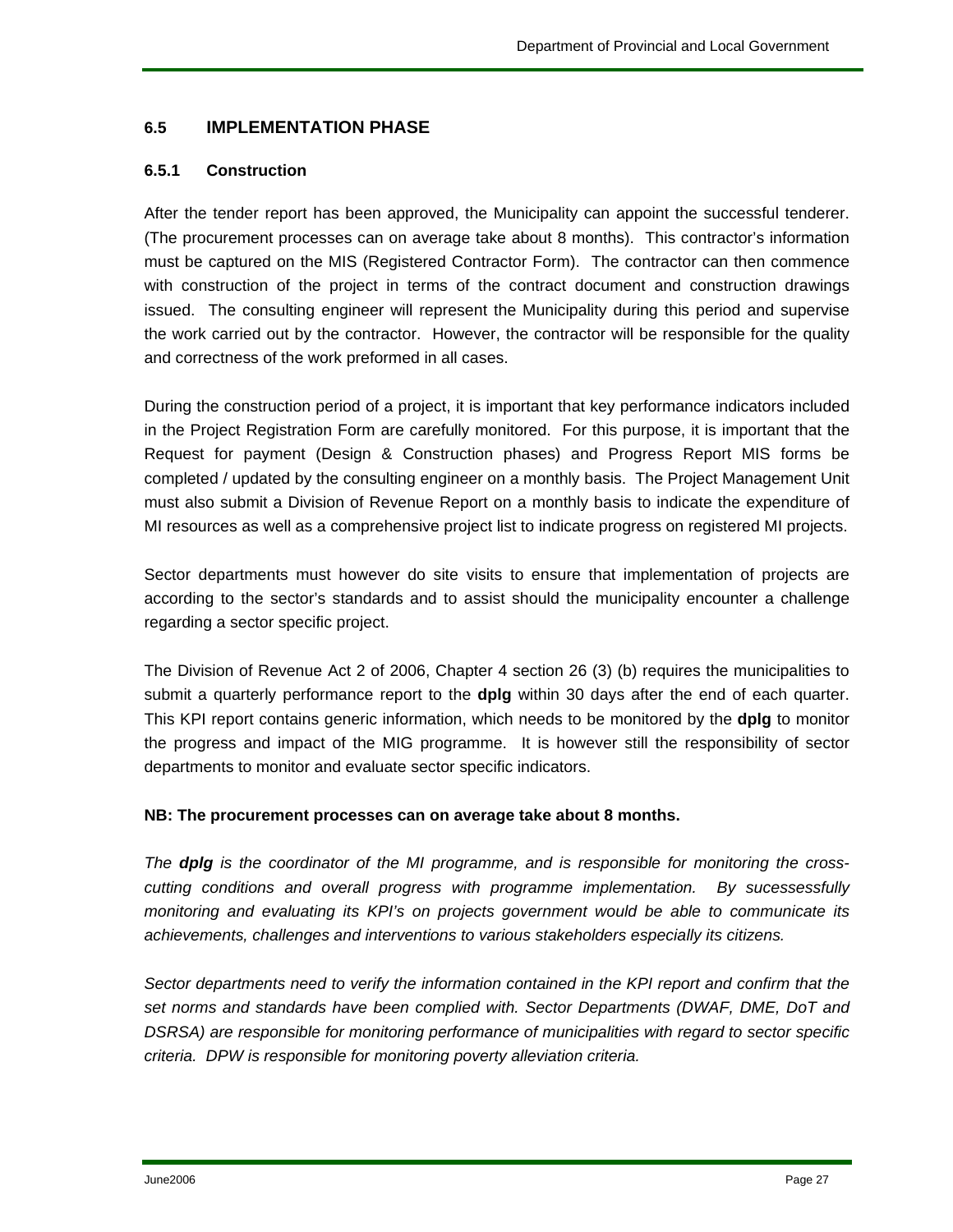#### **6.6 PHYSICAL COMPLETION**

Once the contractor has successfully completed the contract according to the prescribed contract conditions, technical specifications and standards the consulting engineer will issue a physical completion certificate with the physical hand over. This information must be captured on the MIS (Physical completion report form). The infrastructure must also be recorded in the municipality's Infrastructure Asset Register.

#### **6.7 OPERATION AND MAINTENANCE**

During the retention period (approximately 12 months after the completion of the contract) the contractor will be responsible to rectify / repair / reconstruct any defects that may occur on the contract. At the end of the retention period, the consulting engineer will release all the balance of the contractor's retention money. This information must be captured on the MIS (request for payment (retention)).

The last stage of the MIG project life cycle, the operation and maintenance of the infrastructure constructed is also the most costly one. Municipalities must carefully consider these costs and ensure that adequate funds are budgeted for personnel, materials and equipment in order to operate and maintain the infrastructure created and to provide a sustainable service.

Municipalities must carefully consider these costs and ensure that adequate funds are budgeted for personnel, materials and equipment in order to operate and maintain the infrastructure created and to provide a sustainable service.

Sector Departments plays a regulatory function to ensure communities continues to receive a quality service and there is continuity in the provision of services.

## **7.** GENERIC REPORTING MECHANISMS, FORMATS AND PROCEDURES

Municipalities are required to report monthly on progress, draw downs and DORA as well as quarterly on their key performance indicators. Reports must be submitted as listed in the table below in order to achieve the required milestone dates.

|              | Milestone dates per month |                 |                  |                  |                            |                           |
|--------------|---------------------------|-----------------|------------------|------------------|----------------------------|---------------------------|
|              | Municipalities<br>to      | PMU to PMMU     | PMMU to NMMU     | NMMU to BMM      | <b>NMMU</b><br>dplg:<br>to | <b>CFO</b><br>Dplg:<br>to |
|              | <b>PMU</b>                |                 |                  |                  | CFA/Financial              | Treasury                  |
|              |                           |                 |                  |                  | Dept                       |                           |
| Project list | rd د                      | 6 <sup>m</sup>  | $10^{\rm m}$     | 20 <sup>th</sup> |                            |                           |
| <b>DORA</b>  | ا∩ر∼                      | 6 <sup>m</sup>  | $10^{th}$        | 16 <sup>th</sup> | $18^{th}$                  | 20 <sup>th</sup>          |
| Draw downs   | 3 <sup>rd</sup>           | 6 <sup>th</sup> | 10 <sup>th</sup> | $12^{\text{m}}$  | $15^{\text{th}}$           |                           |

#### **7.1 DIVISION OF REVENUE ACT – MONTHLY REPORTING**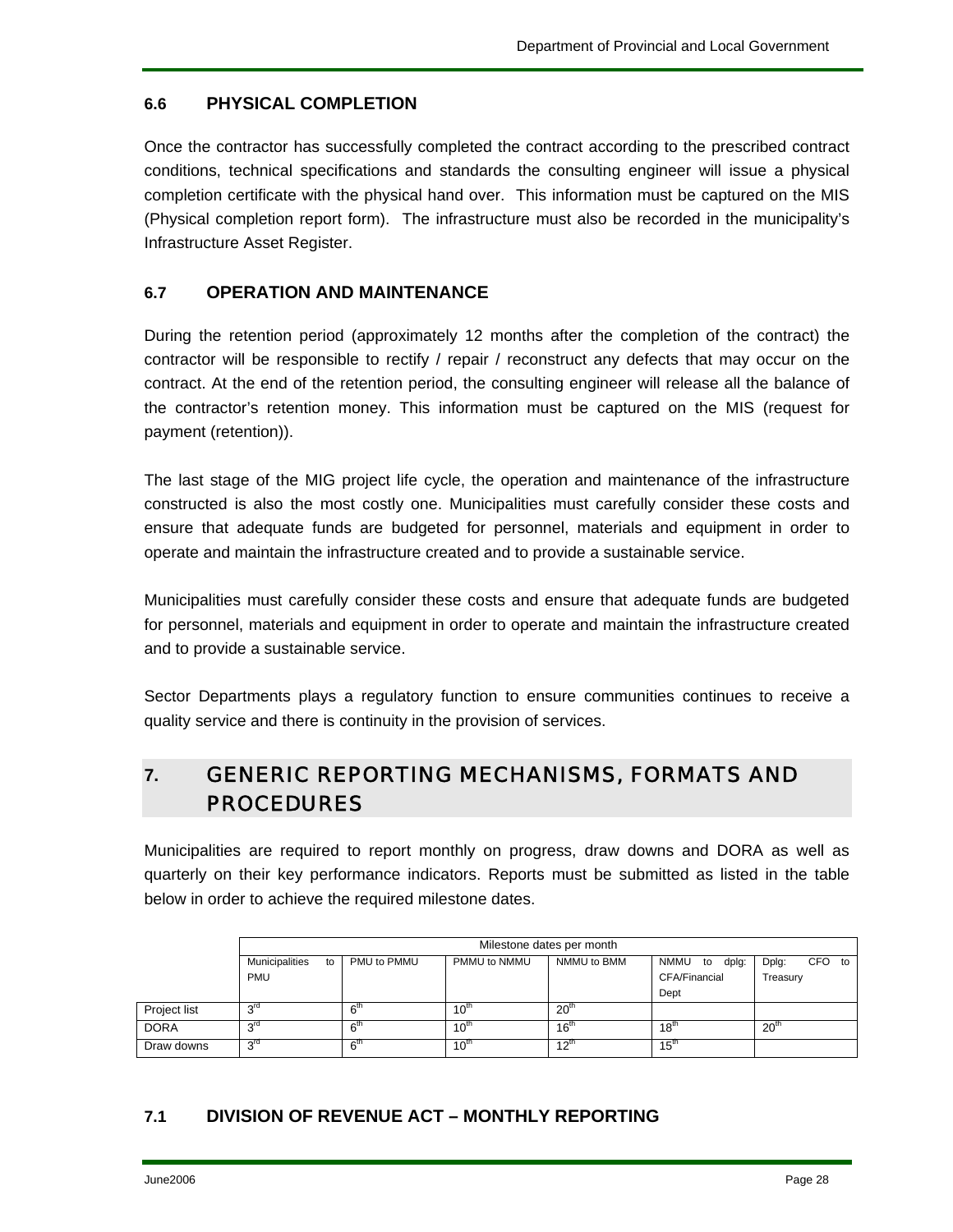The duties of the transferring national officers (Municipal Managers of recipient municipalities) are clearly stipulated in the yearly Division of Revenue Act and the MIG policy framework.

The monthly DORA report would reflect on the following items:

- Amount of funds transferred / received by a municipality
- Amount of funds delayed or withheld from any municipality and the reasons for such a delay or withholding
- Actual expenditure incurred by the municipality in respect of its allocation
- Extent of compliance by a municipality with the conditions of an allocation and the Division of Revenue Act
- Explanation for any material (supplier) problems experienced or variations effected by a municipality and a summary of the steps taken to deal with such problems or the effect of such variations
- Other issues as may be determined by MITT.

The procedures and timeframes for the submission of the monthly DORA reports for the various spheres of government are as follows:

#### **7.1.1 Recipient Municipalities**

The PMU of the recipient municipality shall develop, verify, reconcile, check and submit the hard copy of the monthly DORA report and the updated electronic format (Excel spreadsheet) and a signed hard copy of the DORA report to the relevant Municipal Manager no later than the  $3<sup>rd</sup>$  of each month.

#### **7.1.2 PMUs**

The municipal manager certify the report and forward the report to PMU for submission to the PPMU. Any discrepancies, errors and/or queries must immediately be forwarded to the PMU for rectification/clarification. A consolidated municipal DORA report will be compiled by the PMU and submitted to the PPMU.

The PMU manager shall submit the updated electronic format (Excel spreadsheet) and a signed hard copy of the DORA report to the Provincial MIG Management Unit no later than the  $6<sup>th</sup>$  of each month.

#### **7.1.3 Provincial Programme Management Unit (PPMU)**

The PPMU will verify and reconcile the monthly DORA reports received from the various PMUs in the province. Any discrepancies, errors and/or queries must immediately be forwarded to the PMU manager/s for rectification/clarification.

A consolidated provincial DORA report will be compiled and submitted to the PPM for approval.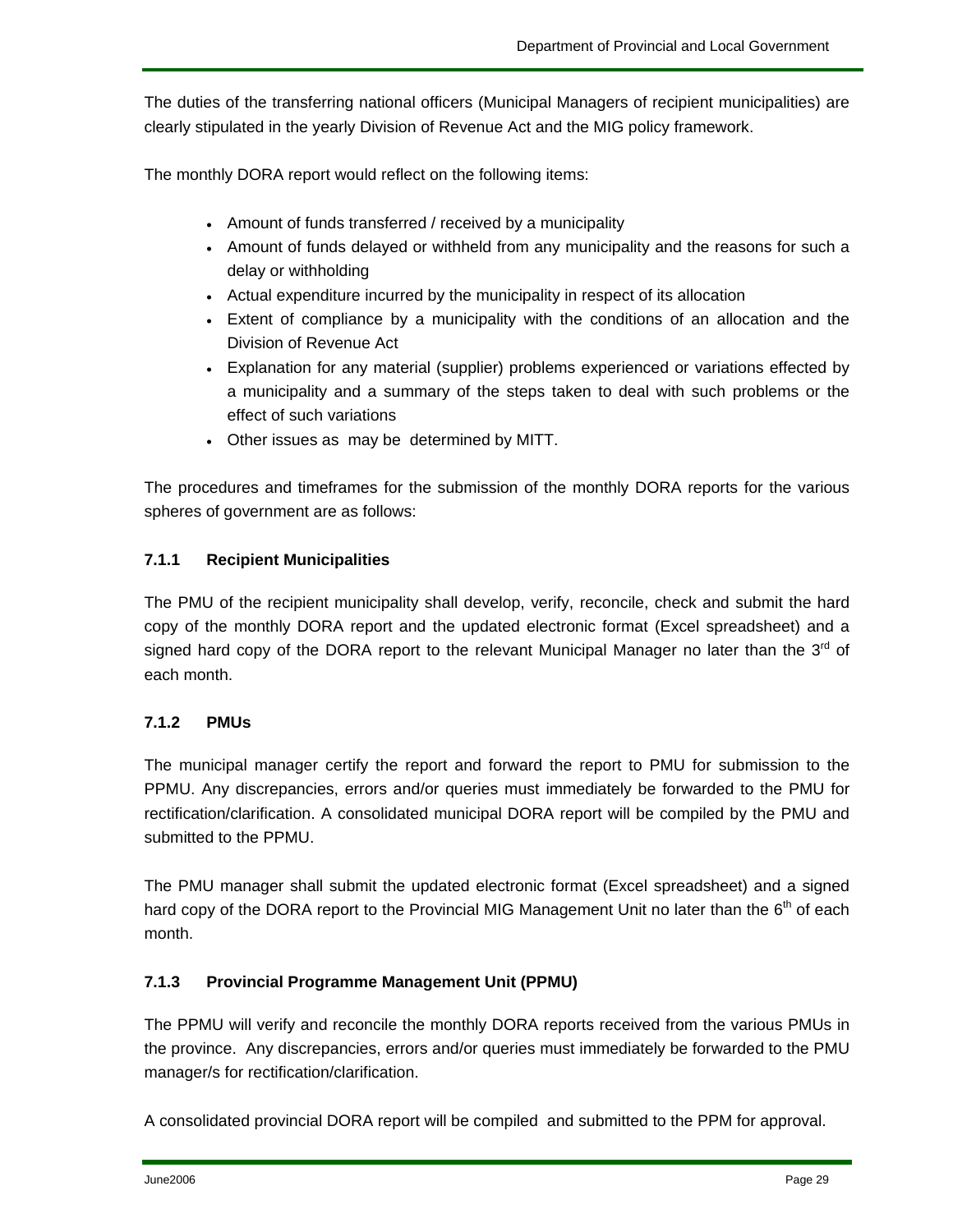The PPMU shall submit the updated electronic format (Excel spreadsheet) and a signed hard copy of the DORA report to the National MIG Management Unit no later than the  $10<sup>th</sup>$  of each month.

Note: The Provincial MIG Management Unit should process reports from the Municipalities as and when they are received rather than waiting for all the reports.

#### **7.1.4 National MIG Management Unit**

The National MIG Management Unit will verify and reconcile the monthly DORA reports received from the nine (9) Provincial MIG Management Units. The monthly DORA reports would be evaluated and verified utilising the following documentation / information:

- Provincial DORA and monthly progress reports (current and previous month)
- **dplg's** BAS system report.

Any discrepancies, errors and/or queries must immediately be forwarded to the Provincial MIG managers for rectification/clarification.

A consolidated national DORA report will be compiled by the National MIG Management Unit and submitted to the Senior Manager Finance (SMF) for approval.

The SMF shall submit an updated electronic format (Excel spreadsheet) and a signed hard copy of the following DORA reports to the EMM no later than the  $17<sup>th</sup>$  of each month:

The EMM shall submit the electronic format (Excel spreadsheet) and a signed copy of the consolidated national DORA reports to the **dplg** – Chief Financial Officer no later than the 18<sup>th</sup> of each month.

#### **7.1.5 dplg – Chief Financial Officer**

The **dplg** – Chief Financial Officer shall submit the updated electronic format (Excel spreadsheet) and a signed hard copy of the following DORA reports to National Treasury no later than the 20<sup>th</sup> of each month:

#### **7.2 QUARTERLY KPI REPORT**

The National MI Unit is responsible for the overall monitoring of the infrastructure development programme activities in the municipalities. Other role players such as the Provincial Sector Departments as well as PPMUs have each a monitoring role in development of infrastructure within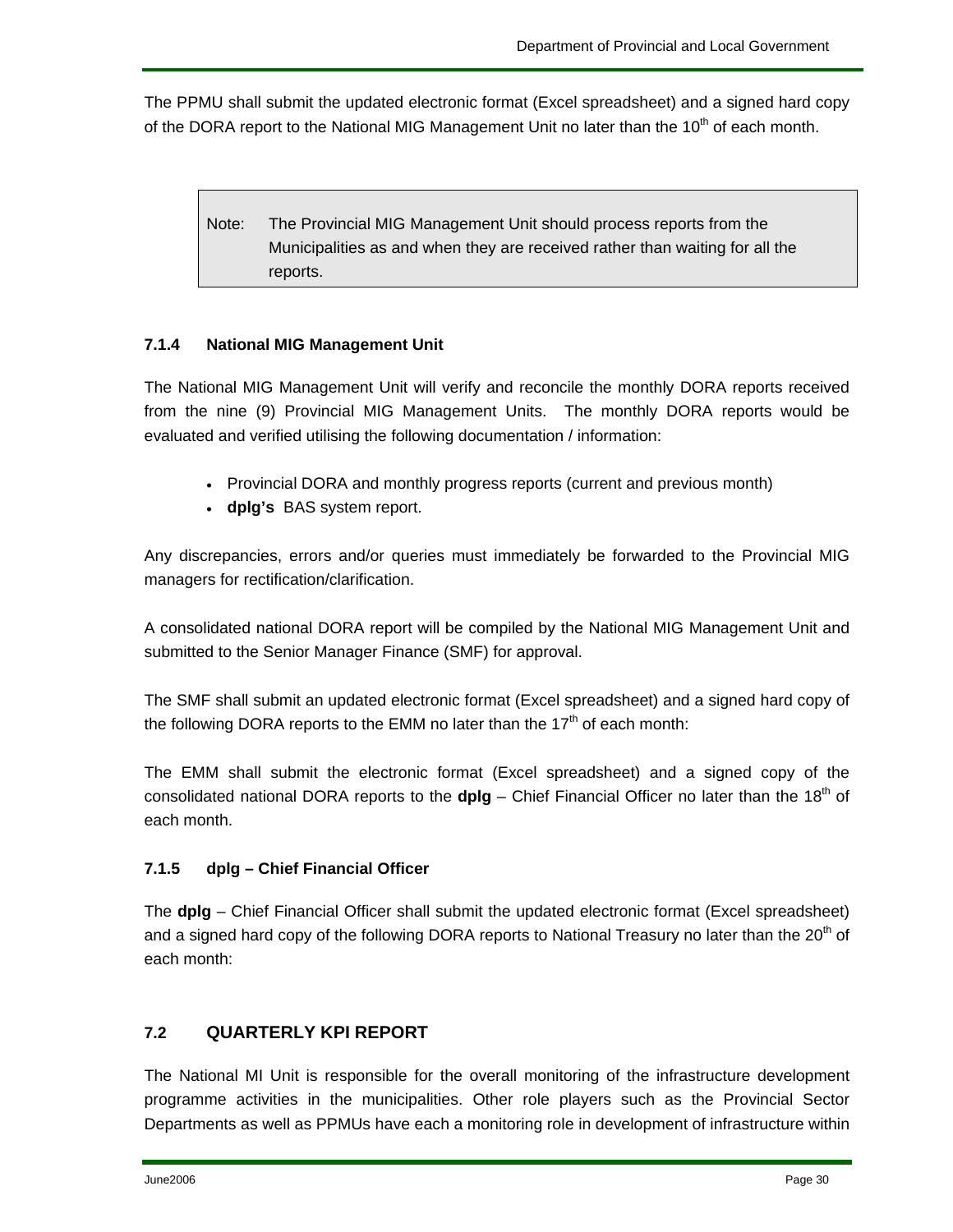the municipalities. The delivery of qualitative infrastructure development requires that the PPMUs constantly monitor the involvement of Sector Departments with the municipalities.

The essential tool utilized by the National MI Unit for monitoring the delivery of infrastructure through the MI Programme is the Key Performance Indicator (KPI) Report compiled quarterly. The KPI report provides information on the key achievements of the programme in the delivery of infrastructure to the poor.

The National MI Unit has developed a KPI reporting template which is completed by the PMUs together with their municipalities as well as the PPMUs. The KPI Reports are verified by the Sector Departments before submission to the National MI Unit.

Indicated below is a reporting cycle that reflects how KPI Reports should be compiled and finalised:

- Within 30 days after the end of each quarter, the PMUs together with their municipalities compile the KPI reports and forward these to the PPMUs.
- The PPMUs consolidate the municipal KPI reports and draft a provincial KPI report within 15 days, which is forwarded to the Sector Departments for verification.
- After receiving the KPI reports, the Sector Departments are required to verify the information contained in the reports and respond to the PPMUs within the following 15 days.
- Once the KPI reports have been verified by the Sector Departments and referred back to the PPMUs, The PPMUs are required to forward the verified provincial and municipal KPI reports to the National MI Unit within 10 days.
- The National MI Unit must consolidate the provincial KPI reports and submit the National KPI report within 10 days to the Executive Manager.
- The National MI Unit will publish the document by the end of the third month after the quarter.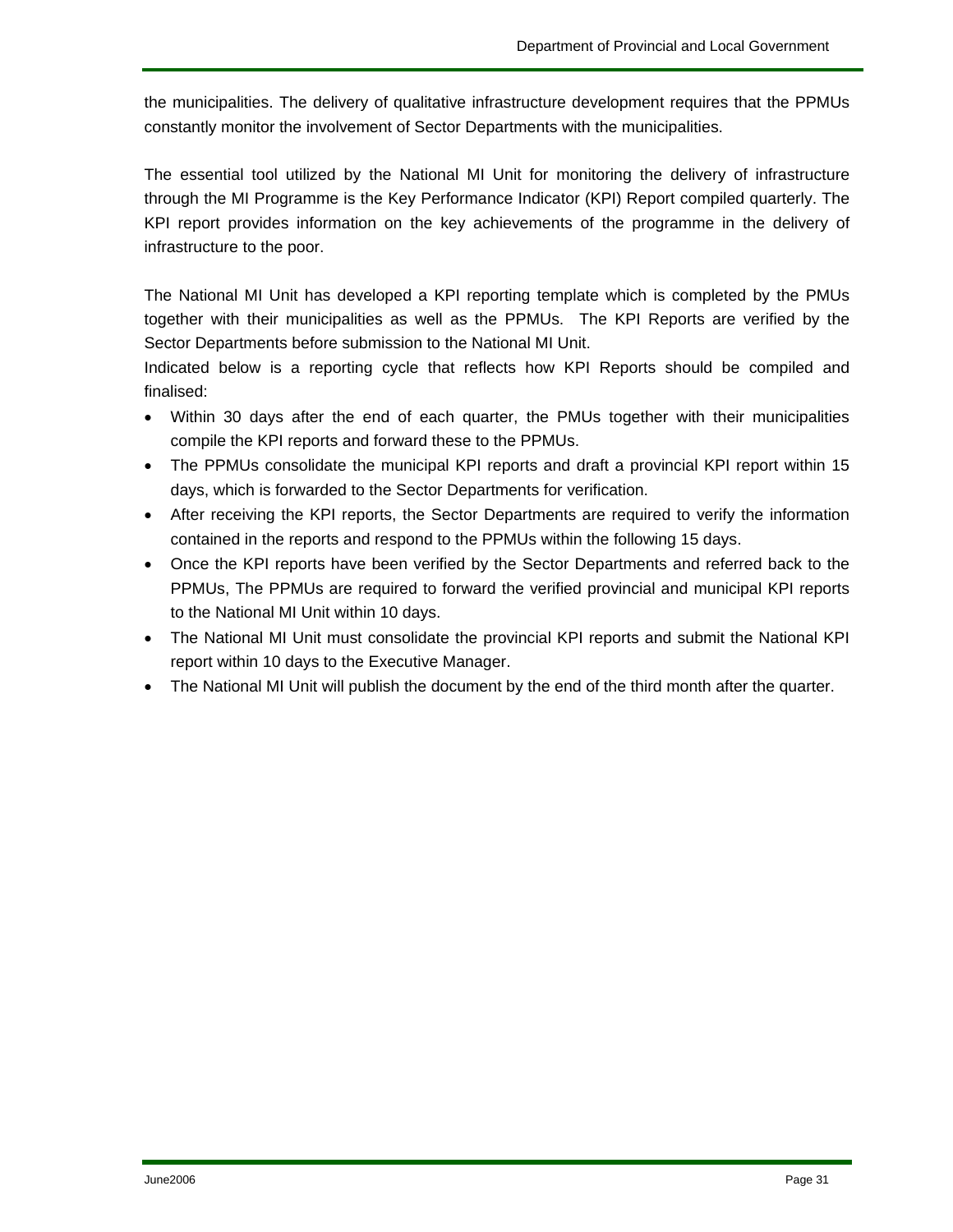

#### **7.3 ANNUAL REPORT**

The receiving officer (Municipal Manager) must, within two months after the end of the financial year and where relevant the municipal financial year, evaluate its performance in respect of programmes funded or partially funded by an allocation and submit such evaluation to the transferring national officer (dplg). (Division of Revenue Act 2 of 2006, Chapter 4 section 26 (5))

The National MIG Management Unit will compile, on an annual basis, a report on the achievements of the programme in general over the past financial year. This report will be a consolidated report of:

- The quartely KPI reports
- The two social and economic impact reports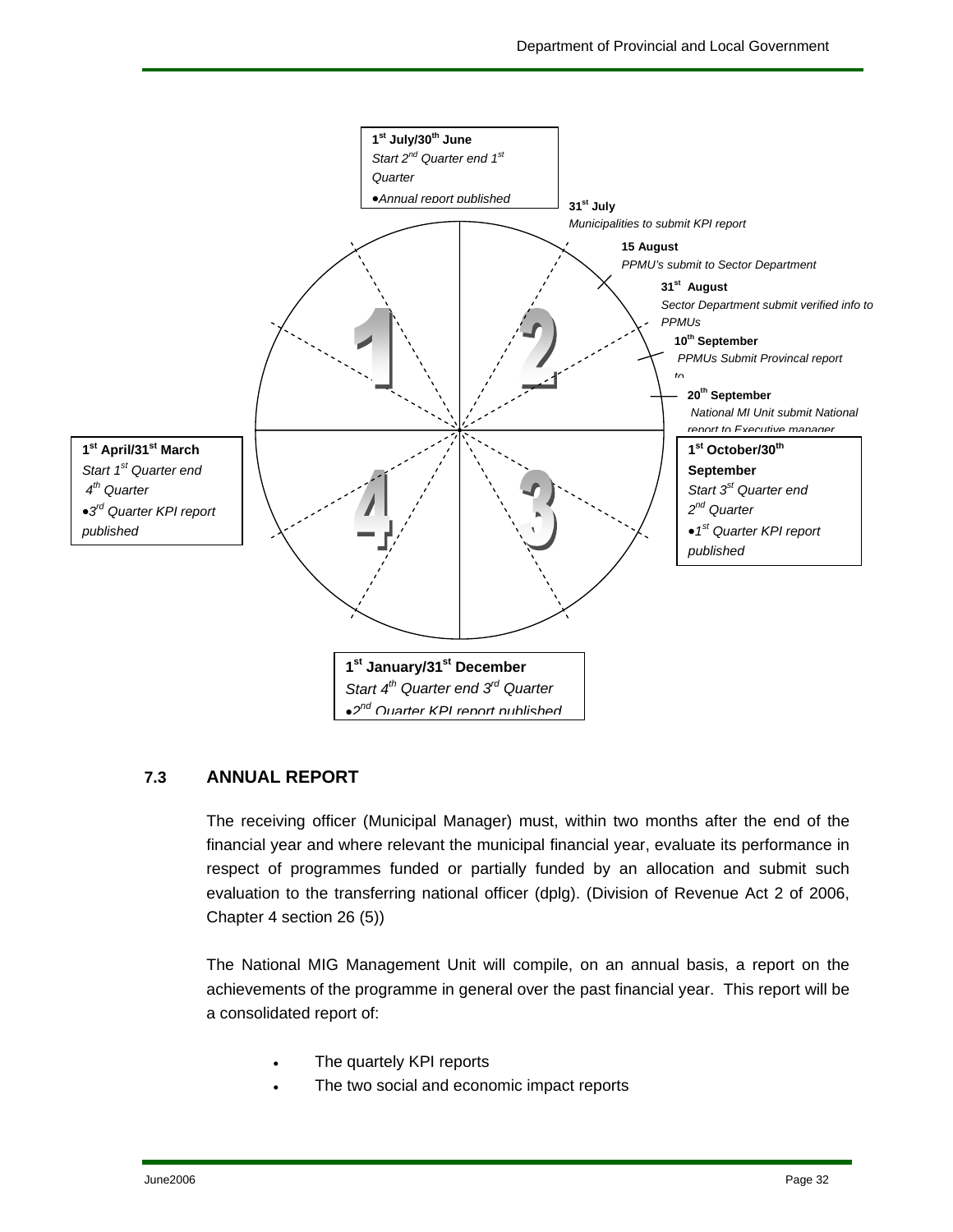## **8.** MIG NATIONAL FUND ADMINISTRATION SYSTEM

The funds for MIG will be appropriated to **dplg's** budget and **dplg** remains overall responsible for the disbursement of funds to municipalities.

The multi-year formula based allocation will be calculated to provide funds to all Metropolitan and Local Municipal areas.

The allocation, which each municipality will receive, is based on the following parameters:

- Backlogs in specific services
- **Poverty**
- Identification of a node.

Once the allocations had been gazetted, the EMM will forward a "Letter of Allocation" to the recipient municipalities.

The letters of allocation should at least include information on the following:

- Overview of the MIG programme
- MIG allocation to municipalities
- Requirements of PMUs business plan
- Special Municipal Infrastructure Fund (SMIF)
- Indicative allocations for the remainder of the MTEF period
- Conditions

The **dplg** would only transfer funds once the recipient municipality has submitted their signed "Certificate of Acceptance and Compliance" in respect of the MIG.

The recipient municipalities must comply with the following conditions stipulated in the DORA framework:

- Prioritise residential infrastructure projects in line with any MIG or sector department's policies before the start of the municipal financial year
- The Municipal Council must approve their three-year capital plan linked to its IDP and budget no later than June. The budget must reflect the operation and maintenance costs of the three and beyond
- District Municipalities must provide detail information by June on expected transfers to the local municipalities, as well as any information on projects undertaken directly by the District Municipalities.
- All committed MIG projects must be prioritised
- To adhere to the labour-intensive construction methods in terms of the Expanded Public Works Programme (EPWP) guidelines agreed between the Department of Public Works, National Treasury and SALGA, for at least low-volume roads, sidewalks, storm water drainage, trenching etc.
- Provide quarterly reports on budget and project implementation.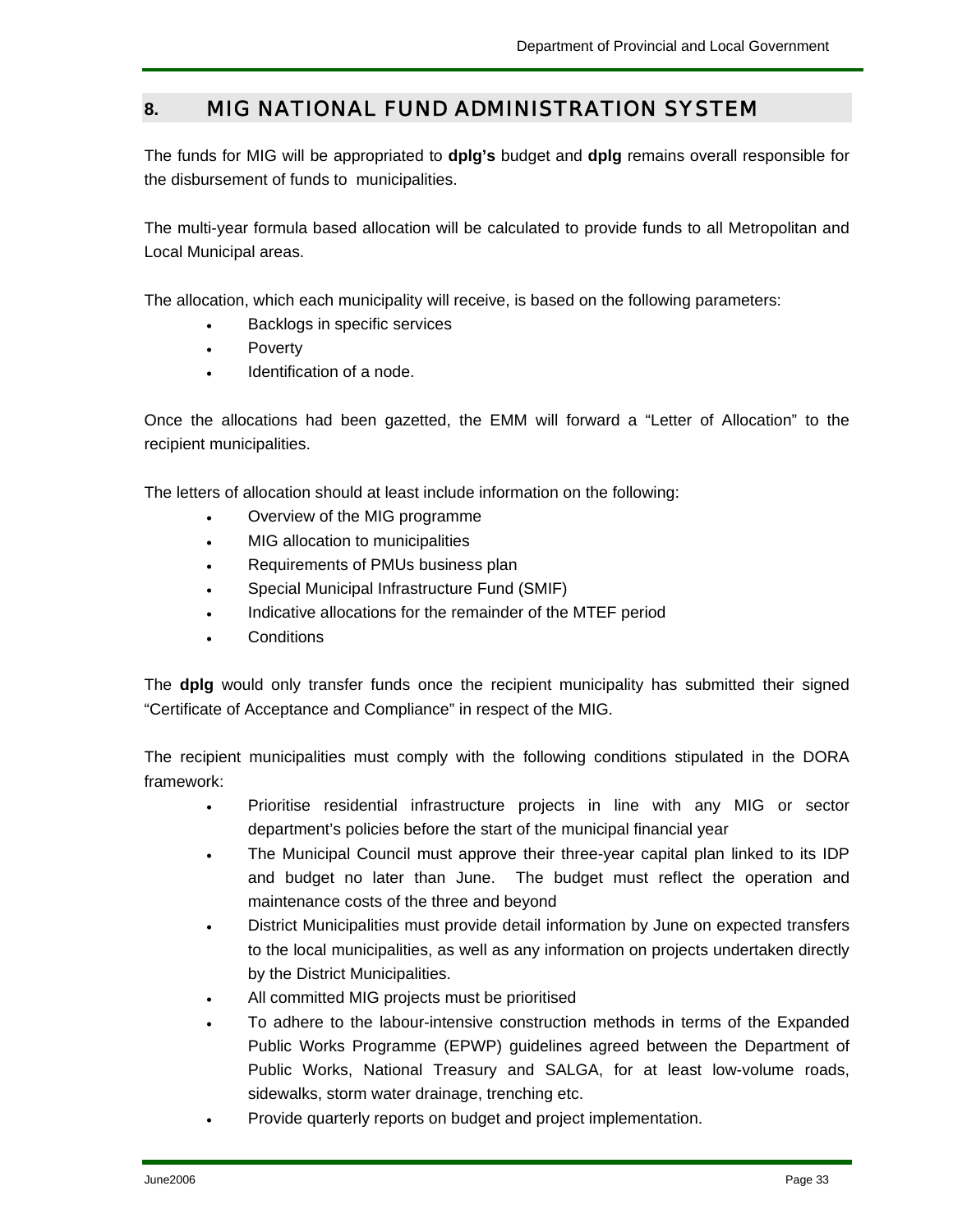The funds for the MIG Conditional Grants would be disbursed as follows:

#### **8.1 MUNICIPAL INFRASTRUCTURE GRANT (MIG)**

Funds would be disbursed by **dplg** to recipient municipalities according to payment schedule. MIG funds could only be utilised on projects once the projects are registered and signed-off on the MIS by the SMM in conjunction with the SMF.

#### **8.1.1 Recipient Municipalities**

The recipient municipalities must compile and submit the following to the PPMU:

- Cover letter from municipal manager
- Certificate of expenditure and revenue **signed by the Municipal Manager**
- Copies of the proof of payments (1084's)
- Copies of progress payment certificates of contractors
- Copies of professional fee claims of consultants.

These documents must be submitted to the PMU no later than the  $3<sup>rd</sup>$  of the month.

It is important to note that the request for drawdown of funds would occur as per the schedule and actual expenditure and proof of payment (1084's) must be reported on a monthly basis.

#### **8.1.2 PMUs**

The PPMU will receive and verify the information signed by the municipal managers. Any discrepancies, errors and/or queries must immediately be forwarded to the municipal manager/s for rectification/clarification. The information must reach the PPMU not later than the  $5<sup>th</sup>$  of each month.

The PMU manager will receive and verify the information and submit the consolidated draw down, signed by the municipal manager, with supporting documentation and submit to the Provincial MIG Management Unit no later than the  $6<sup>th</sup>$  of each month. The PMU manager must also sign the certificates of expenditure and income.

Note: If the Municipality does not have a PMU, the municipality should perform the functions of a PMU, verify and submit all documentation directly to the Provincial MIG Management Unit.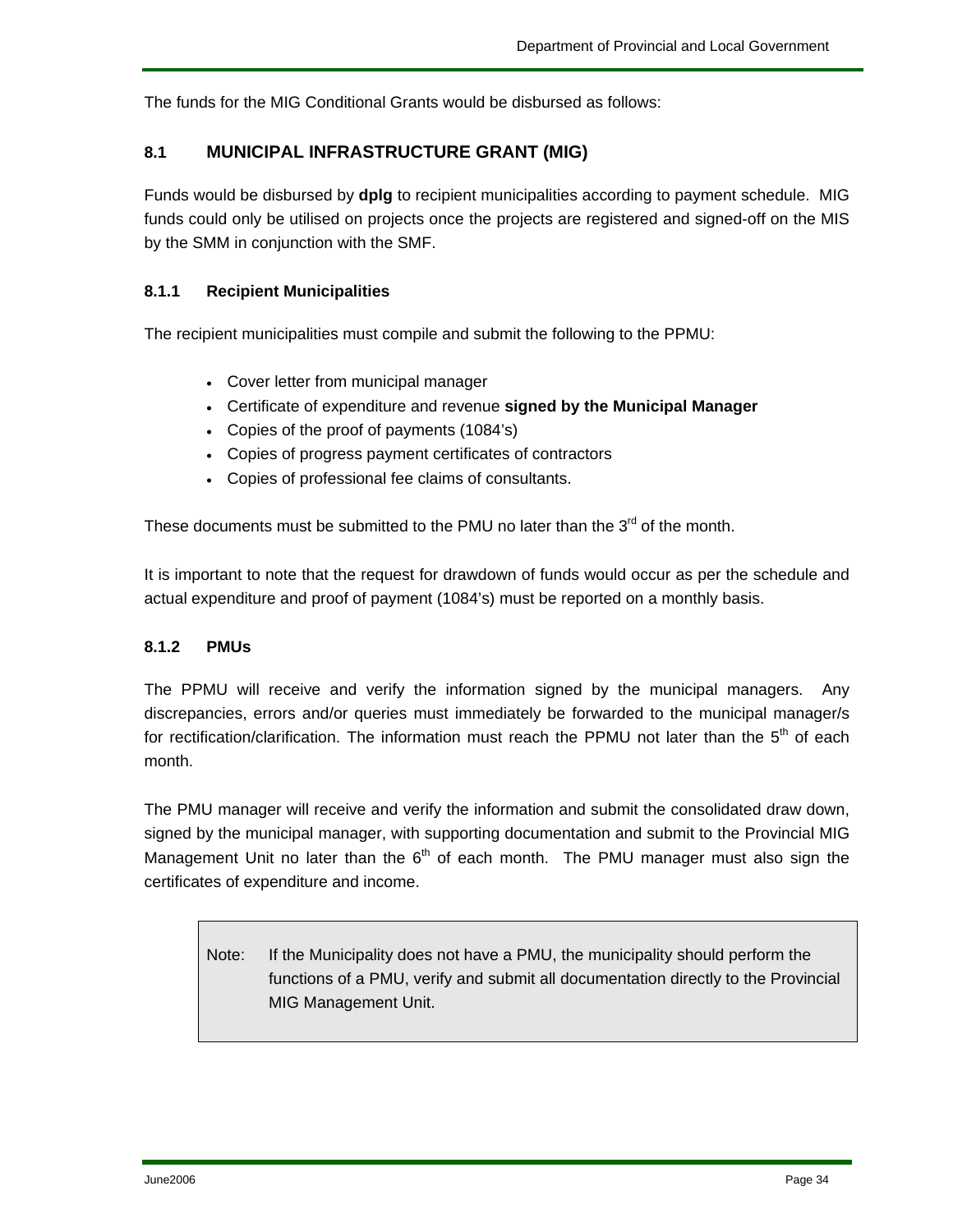#### **8.1.3 Provincial MIG Management Unit (PPMU)**

The Provincial MIG Management Unit will verify and reconcile the draw downs received from the various recipient PMUs in the province. Any discrepancies, errors and/or queries must immediately be forwarded to the PMU project manager/s for rectification/clarification.

A consolidated draw down will be compiled by the Provincial Programme Management Unit and submitted to the PMM for processing. The following documents will be submitted to the National MIG Management Unit not later than the  $10<sup>th</sup>$  of the month:

- A cover letter from the Provincial MIG Management Unit with a summary of draw downs received from municipalities
- Certificates of expenditure and revenue must also be signed by the PMM.
- Copies of proof of payments (1084's)
- An updated proof of payment control sheet

#### **8.1.4 National MIG Unit**

The National MIG Unit will receive the consolidated draw down with supporting documentation from the Provincial MIG Management Unit not later than the 10<sup>th</sup> of the month. The National MIG Unit will then verify and reconcile the information against:

- National monthly DORA report
- **dplg's** BAS system
- Updated draw down control sheet on MIS.

The National MIG Unit will capture the new information on the MIS hereafter they will compile the following documents for each draw down received and submit it to the SMF, before the 12<sup>th</sup> of the month, for approval:

- Transfer payment for MIG memorandum
- Sundry payment advice
- The certificate of expenditure and revenue, as compiled and signed by the municipal manager, will be attached.

The National MIG Unit will update their proof of payment control sheet and file the copies of the proof of payments received.

The SMF must submit the drawdowns to the EMM for approval. After approval these documentation must be submitted, no later than the 15th of the month, to the **dplg** - Financial Administration Department for payment/transfer of funds.

On receipt of proof of transfer of funds from the **dplg** - Financial Administration Department, the National MIG Unit will fax the proof of transfer/s to the Provincial MIG Unit as well as recipient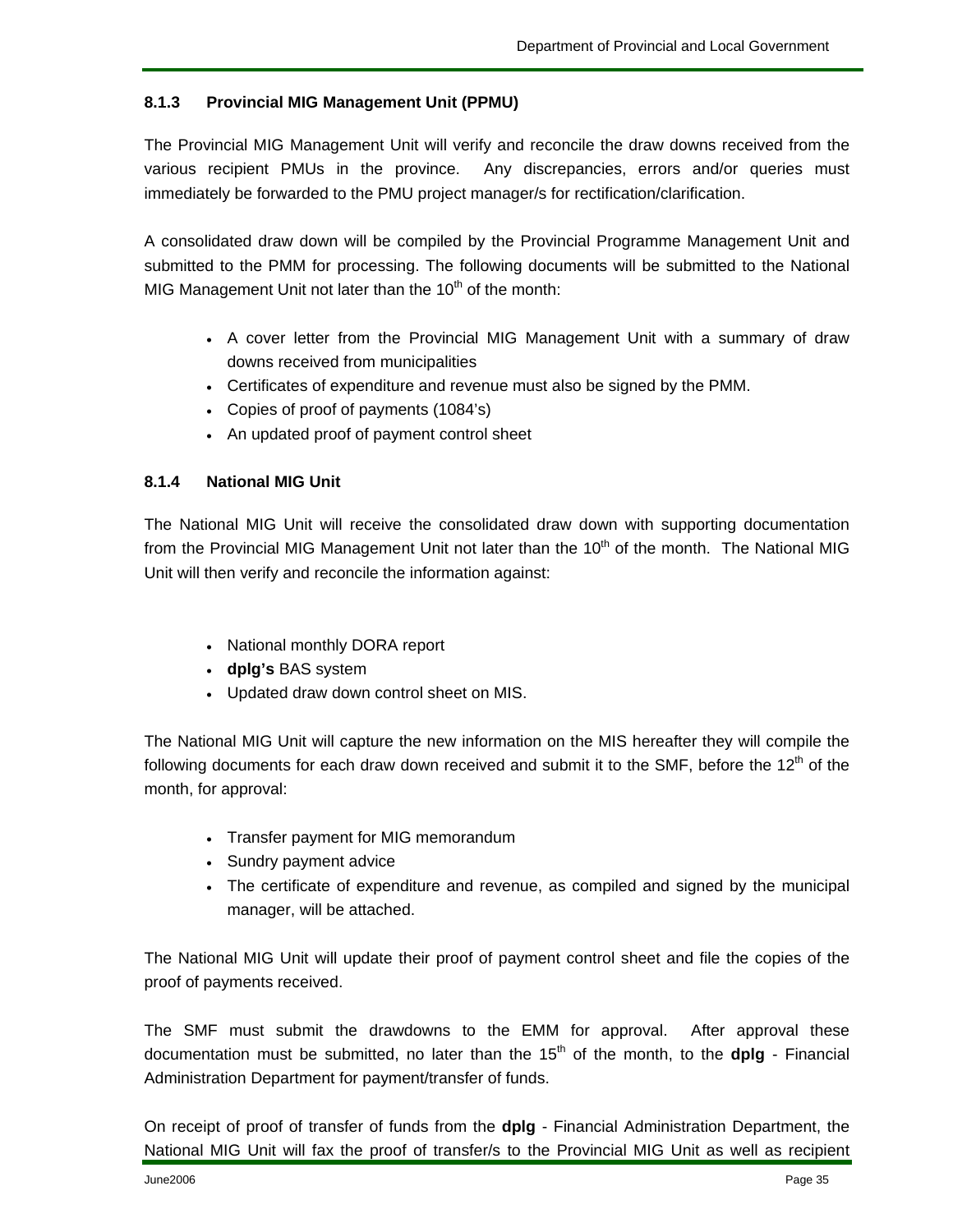municipalities. The draw down control sheet on the MIS will also immediately be updated with latest proof of transfers received.

#### **8.1.5 Under spending at municipal level**

The National MIG Unit will identify, on an ongoing basis, based on monthly reports, any variances/regular/drastic under-expenditure. The following actions will be taken:

- Confirm the variances with the municipalities
- Write to the municipality on the  $20<sup>th</sup>$  of each month about the variances explaining the implications thereof and the problems experienced with under expenditure. This will include possible withholding, stopping or re-allocation of funds.
- Copy the letter to the Provincial MIG Manager
- Reflect the variances in the monthly Division of Revenue Report
- Write a letter to National Treasury and Provincial Treasury regarding the variances, by the  $30<sup>th</sup>$  of the month, reflecting the actions taken (such as delaying or withholding of transfers) to address the under-expenditure.

#### **8.1.6 Control measures for expenditures/transfers**

The National MIG Management Unit transfers funds to municipalities on a monthly draw-down basis.

The Provincial MIG Manager will submit requests for draw downs to the National MIG Management Unit at the latest the  $10<sup>th</sup>$  of the month where after the National Unit will:

- Assess the expenditure of the municipalities against the transfers.
- If a municipality did not spend 60% of the amount previously transferred the amount still available on their books will be subtracted from their request for drawdown.

#### **8.1.7 Assist municipalities**

The National MIG Unit will identify municipalities with challenges / problem areas. Meetings will be arranged with all parties / stakeholders involved (Provincial MIG Manager, municipality, consultant, contractor), to discuss action plans in order to resolve problem areas. Feedback/follow-up will be necessary to determine if issues have been addressed successfully.

#### **8.1.8 Amendment of payment schedule**

The **dplg** may propose an amendment of a payment schedule of a conditional grant (excluding the equitable share): due to the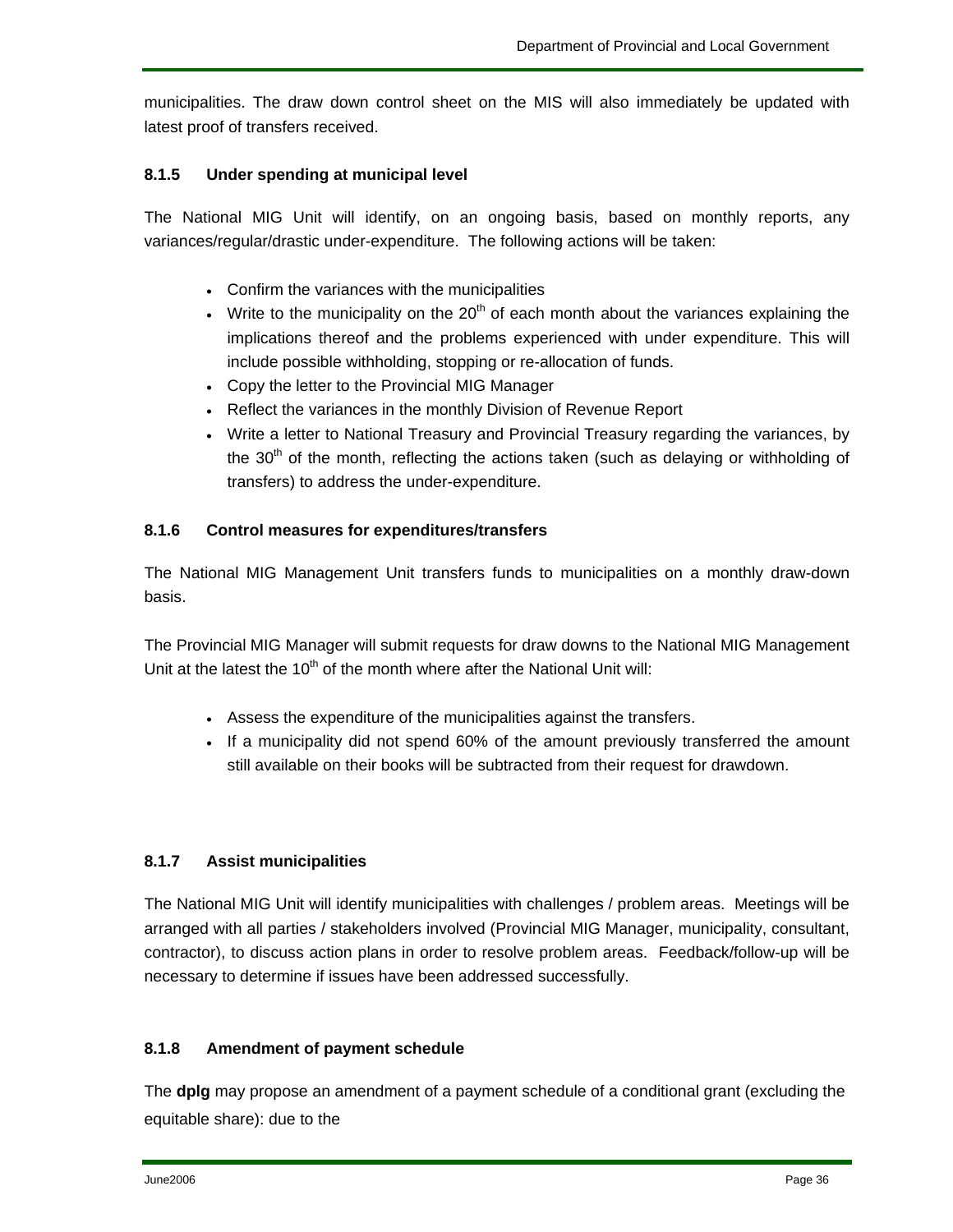- (i) under-spending of funds
- (ii) under-performance; and or
- (iii) non-compliance with the conditions of an allocation

National Treasury should be informed about the change of the payment schedule. The National Treasury may amend any payment schedule in the interest of better debt and cash-flow management or to deal with financial mismanagement for allocations listed in schedule 2, 3, 4, 5 or 6 in terms of the relevant DORA for a particular year.

Any revision or amendment of a payment schedule must take reasonable account of the monthly spending on contractual commitments of municipalities and minimisation of risk and debt servicing costs.

#### **8.1.9 Procedure and process of amending payment schedules.**

The **dplg** must communicate to the relevant municipality the intention of amending a payment schedule and reasons for the proposed amendment of the payment schedule. Since there are 283 municipalities other mechanisms can be put in place, for example the department can compile a list of key indicators that automatically advises amendment of a payment schedule e.g. slowspending in previous transfers (below 45/65%) or no spending, or non submission of fully completed monthly reports, violation of conditions of an allocation and so on. *(Choice to be made in consultation with Grant Managers).*

These indicators must be communicated to all municipalities well in advance to avoid delays in enforcement of the provision of the Act. However, municipalities must be advised of the amendment of the payment schedule when it is affected. Municipalities must be advised to voluntarily recommend amendment of their payment schedule if facing challenges on spending the grants for the purposes allocated for. A comprehensive action plan on how the municipality is and will be dealing with the challenges must be submitted by the municipality when voluntarily recommend an amendment to the payment schedule.

Where the **dplg** propose the amendment, the amended payment schedule must be accompanied by a detailed action plan on how the challenges of slow spending will be dealt with. Grant managers are strongly discouraged from making and amendment to the payment schedule on the same month when an allocation or portion of an allocation is due to be transferred. A proposal to amendment a payment schedule must be submitted one month in advance. This will allow enough time for consultation and obtaining departmental support and National Treasury approval.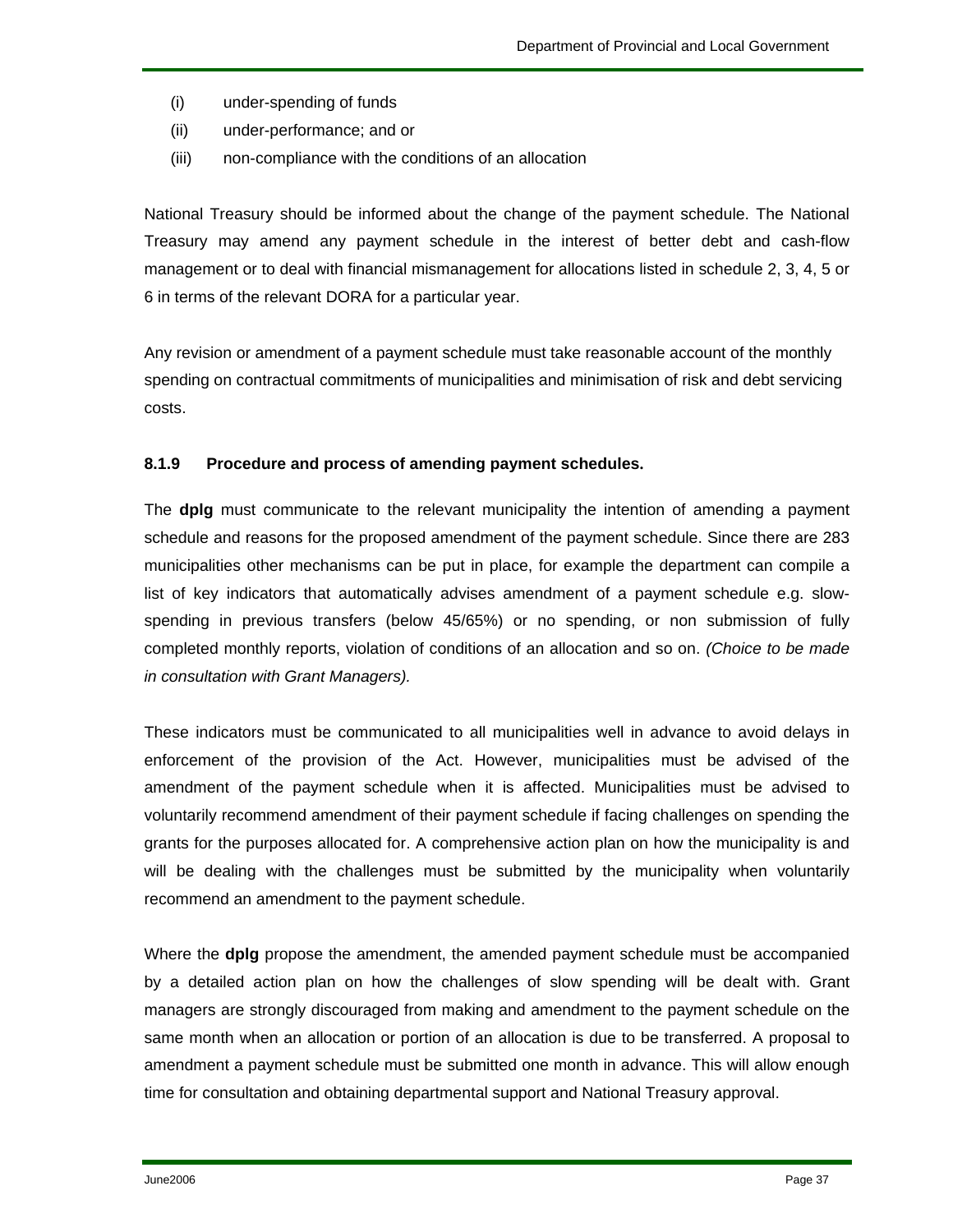A proposal to amend a payment schedule must be accompanied by an Action Plan. The action plan that accompanies the proposal of amending a payment schedule must include.

- (1) Identification of challenges
	- Tender process too long
	- **Capacity**
	- Implementation challenges
- (2) Key players in the challenges above
	- **Council**
	- Municipal official,
	- Consultants,
	- Natural elements etc.
- (3) Possible solution
	- Short term
	- Long Term
- (4) Action plan
	- **Tasks**
	- Responsible people and
	- Proposed action dates
	- Proposed completion time.

The above action plan may also be used as soon as slow spending in a municipality is detected and well before amendment of payment schedules. An amendment of a payment schedule may be to effect advancement of transfers or shifting of transfers to earlier or later dates respectively. All correspondence to National Treasury, provinces and municipalities with regard to the Division of Revenue Act must be documented and filed for compliance purposes.

#### **8.1.10 Withholding of payments**

The National Transferring officer may withhold transfers to municipalities if the municipality does not comply with the provisions of the Division of Revenue Act or if expenditure on previous transfers during the financial year reflects significant under spending, or which no satisfactory explanation is given. In other words **dplg** will withhold transfers to municipalities based on the following reasons:

• Non-compliance with the provisions of the Act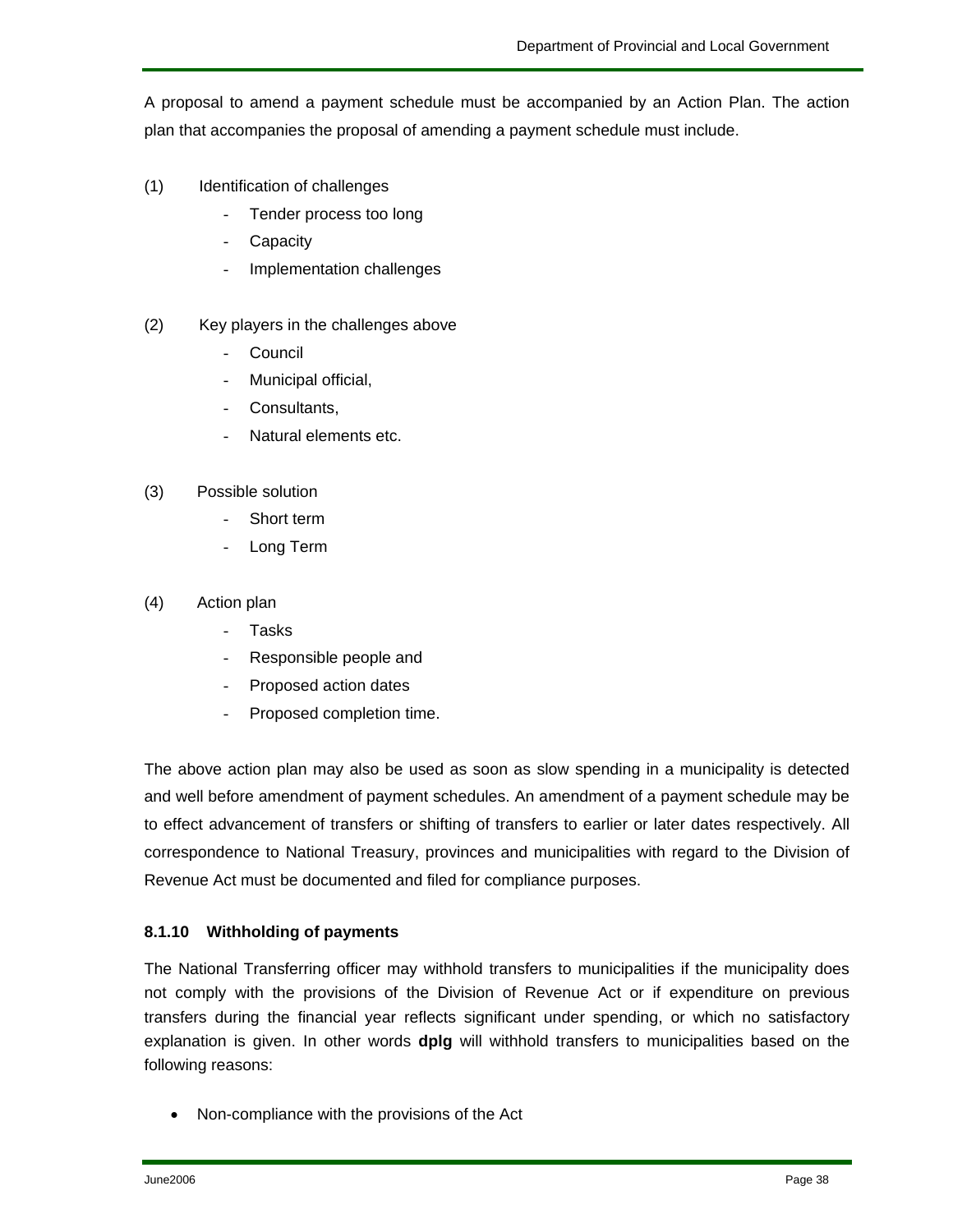• Under spending of approximately 60 percent of transferred funds with no satisfactory reasons given.

#### **8.1.11 Process and procedure of withholding of payments**

The **dplg** would with hold the transfers to municipalities to:

- Enforce compliance with the provisions of the Act.
- Enforce compliance with the conditions of the allocation as provided for in the grant framework
- To encourage spending

The **dplg** must compile facts reflecting non-compliance with the conditions of the grant as set out in the Act and or in the grant framework. The municipality must be given a written notice of the intention of withholding of an allocation seven days before the transfer is due. The municipality must be requested to give written submission within the seven days to give reasons why the allocation may not be withheld. If reasons given are reasonable the allocation must be disbursed and if not the allocation must be withheld and an amendment to the payment schedule be proposed and submitted to National Treasury.

For withholding of an allocation for a period more than 30 days but less than 120, an approval must be sought from National Treasury. A submission must be written and all supporting documents (correspondence, non-compliance with the provision of the Act and or conditions of the grant).

#### **8.1.12 Stopping of payments**

The National Treasury may stop the transfers to municipalities if there is persistent and material non-compliance with the provisions of the Division of Revenue Act or a conditions to which the allocation, as provided for in the relevant framework is subject, or if the national treasury anticipates that a municipality will substantially under spend on that allocation in the financial year. Refer to the current Division of Revenue Act for details.

#### **8.1.13 Process of Stopping an allocation**

Only National Treasury can stop an allocation on grounds of persistent and material noncompliance with the provisions of the Act or conditions of a grant and for envisaged substantial under-spending (the latter applies to Infrastructure Grants).

Where the **dplg** believes that an allocation must be stopped, National Treasury may be requested to apply the relevant DORA of a particular year. The submission to National Treasury should follow the same process and procedure as that of withholding an allocation or portion of an allocation.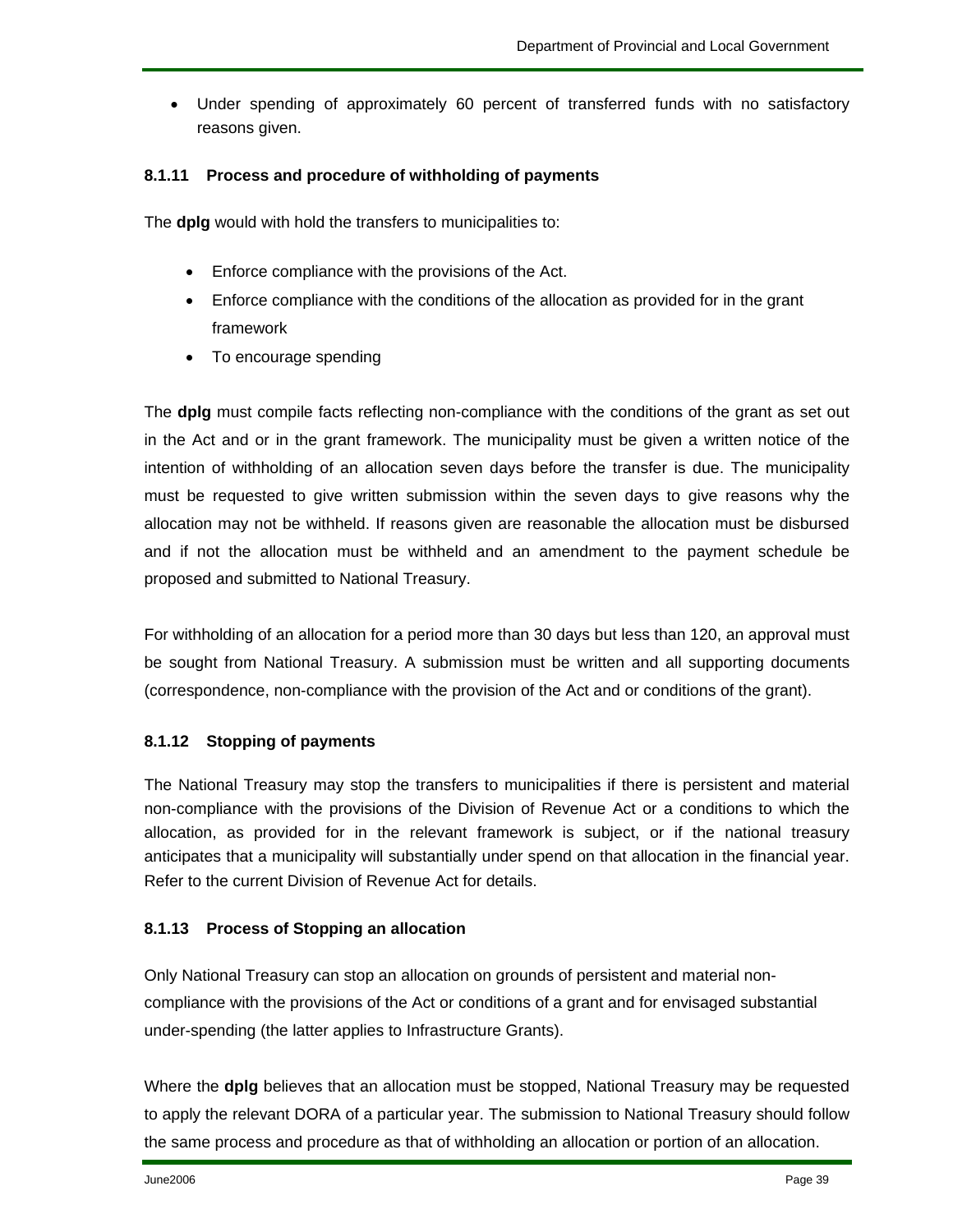#### **8.1.14 Non-compliance**

Any serious or persistent non-compliance with the Division of Revenue Act constitutes financial misconduct and **dplg** would therefore seek National Intervention to attend to these incidents. This includes under-expenditure and non-compliances such as late or no submission of reports or information. (Also refer to the Local Government: Municipal Finance Management Act and sections 38, 39, 40 and 86 (1) of the Public Finance Management Act).

#### **8.2 RE-ALLOCATION OF MIG FUNDS**

The National Treasury may, where it stops the allocation determine that a portion or the full allocation that will be under spent be reallocated to one or more municipalities on condition that the allocation that the allocation will be spent in the financial year. Refer to the current Division of Revenue Act for details.

## **9.** MIG MANAGEMENT INFORMATION SYSTEM (MIS)

The MIG Management Information system (MIS) is a comprehensive management tool that provides integrated management reports on aspects such as progress and expectations, actual outputs against targeted output, finances and cash flow. The system enables the users the management of many different business processes in a consolidated way. The number of different information/data capturing forms in the MIS follows the logical progression of MIG project through its life cycle.

MIS interfaces directly with the day-to-day operational aspects of each process. It maintains a cohesive database, integrating information from all the business processes required for comprehensive organisation management.

MIS provides municipalities with a tool for controlling their own programmes while at the same time providing consolidated reporting of financial, progress and performance indicators on a provincial and national scale.

The important benefit with this approach is that only information relevant to the specific phase will be recorded. Static information from one reporting period to another will also be pre-printed on the forms and the unnecessary capturing of known information will be prevented in this way.

The proposed MIS forms, to be completed by the PMU/municipalities at certain stages of the project life cycle that will be used throughout the project life cycle, are as follows:

#### **9.1 PRELIMINARY PHASE**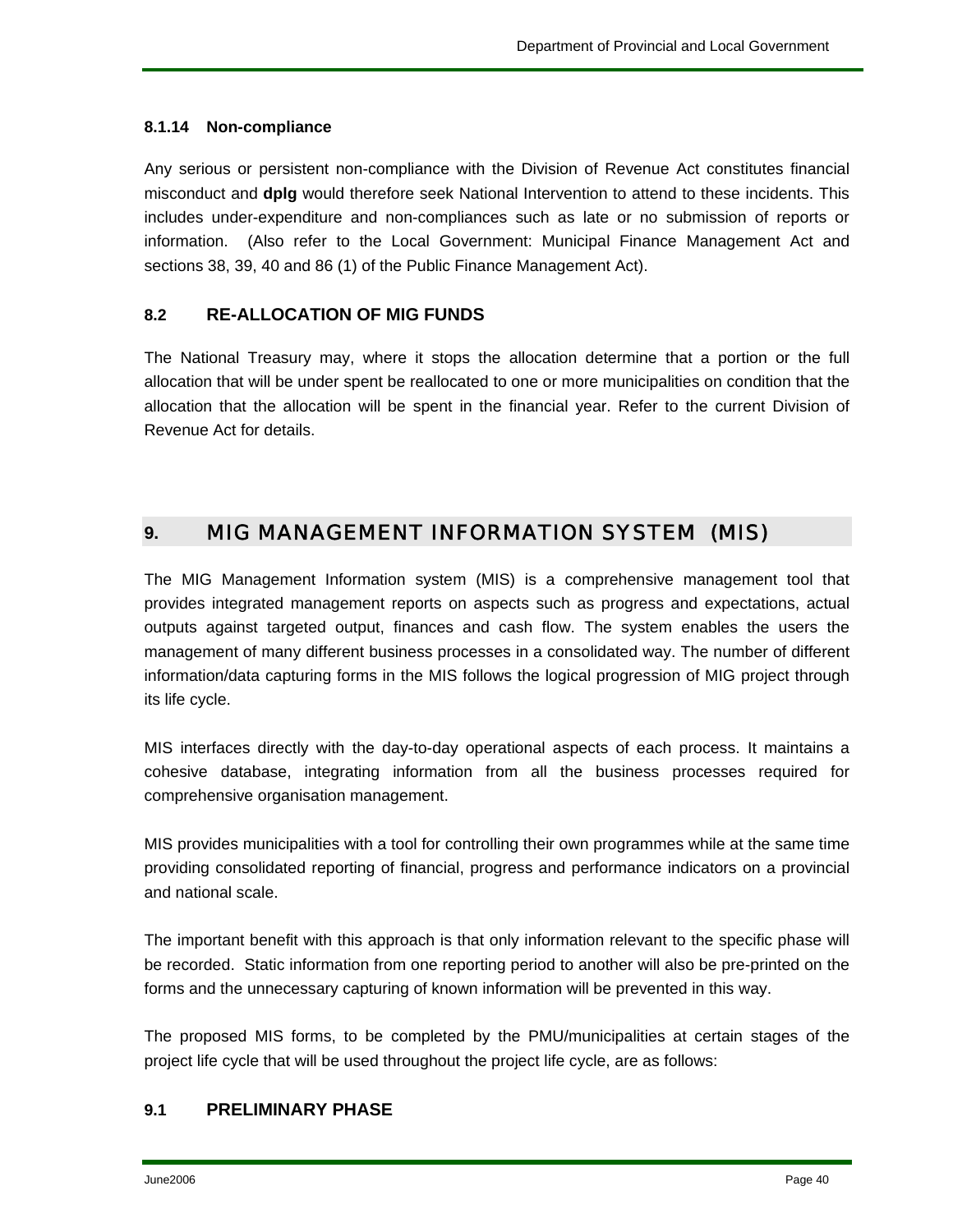The relevant forms as specified in the sections below.

#### **9.1.1 Project Registration Form**

The sector departments must participate in the IDP process. The project registration form must be completed once the municipalities / relevant PMU have prioritised the projects to be implemented. This form will be submitted to the National MIG Unit for registration of the project.

The table below details the method to be followed to ensure the proper evaluation, control and filing of a Project Registration form.

|    | Evaluation of a project registration form                                                                                                                                                                                                                                                                                                                                                                                                                                                                                                                                                                                                                                                                                                                                                                                                                                                                                                                                                           |  |  |
|----|-----------------------------------------------------------------------------------------------------------------------------------------------------------------------------------------------------------------------------------------------------------------------------------------------------------------------------------------------------------------------------------------------------------------------------------------------------------------------------------------------------------------------------------------------------------------------------------------------------------------------------------------------------------------------------------------------------------------------------------------------------------------------------------------------------------------------------------------------------------------------------------------------------------------------------------------------------------------------------------------------------|--|--|
| 1. | Check MIS on a daily basis in order to see whether there is any new Project<br>registration forms, additional funding requests or changes.                                                                                                                                                                                                                                                                                                                                                                                                                                                                                                                                                                                                                                                                                                                                                                                                                                                          |  |  |
| 2. | Print out Project registration form from MIS.                                                                                                                                                                                                                                                                                                                                                                                                                                                                                                                                                                                                                                                                                                                                                                                                                                                                                                                                                       |  |  |
| 3. | Create Project file and place registration form on file.                                                                                                                                                                                                                                                                                                                                                                                                                                                                                                                                                                                                                                                                                                                                                                                                                                                                                                                                            |  |  |
| 4. | Check status of project on MIS<br>Check if project is signed off and authorised at PMUI level on MIS<br>Check if project name and number on file correlate with information on MIS<br>Check if all necessary fields on Project registration form is completed<br>Check if project description and motivation correlate and if project qualifies for<br>funding in terms of MIG requirements<br>Check following fields in particular:<br>Breakdown of funds<br>$\bullet$<br>Yes / No<br>Labour Intensive project (EPWP)<br>Average project wage rate<br><b>Beneficiaries</b><br>Funding (MIG, public and/or private sector)<br>Employment generation<br>Women<br>$\circ$<br>Youth<br>$\circ$<br><b>Disabled</b><br>$\Omega$<br>Number of persons employed<br>Person days of employment generation<br>Planned training activities per module of training<br>Operation and maintenance budget<br>Outputs and other targets<br><b>Budget control</b><br>Declaration on standard conditions<br>$\bullet$ |  |  |
| 5. | See if the following documentation has been provided by the PMU:<br><b>Council Resolution</b><br>DWAF Technical Report (only for Water, Sanitation and Waste Disposal<br>projects).                                                                                                                                                                                                                                                                                                                                                                                                                                                                                                                                                                                                                                                                                                                                                                                                                 |  |  |
| 6. | If above has not been provided, contact PMU or Province requesting this                                                                                                                                                                                                                                                                                                                                                                                                                                                                                                                                                                                                                                                                                                                                                                                                                                                                                                                             |  |  |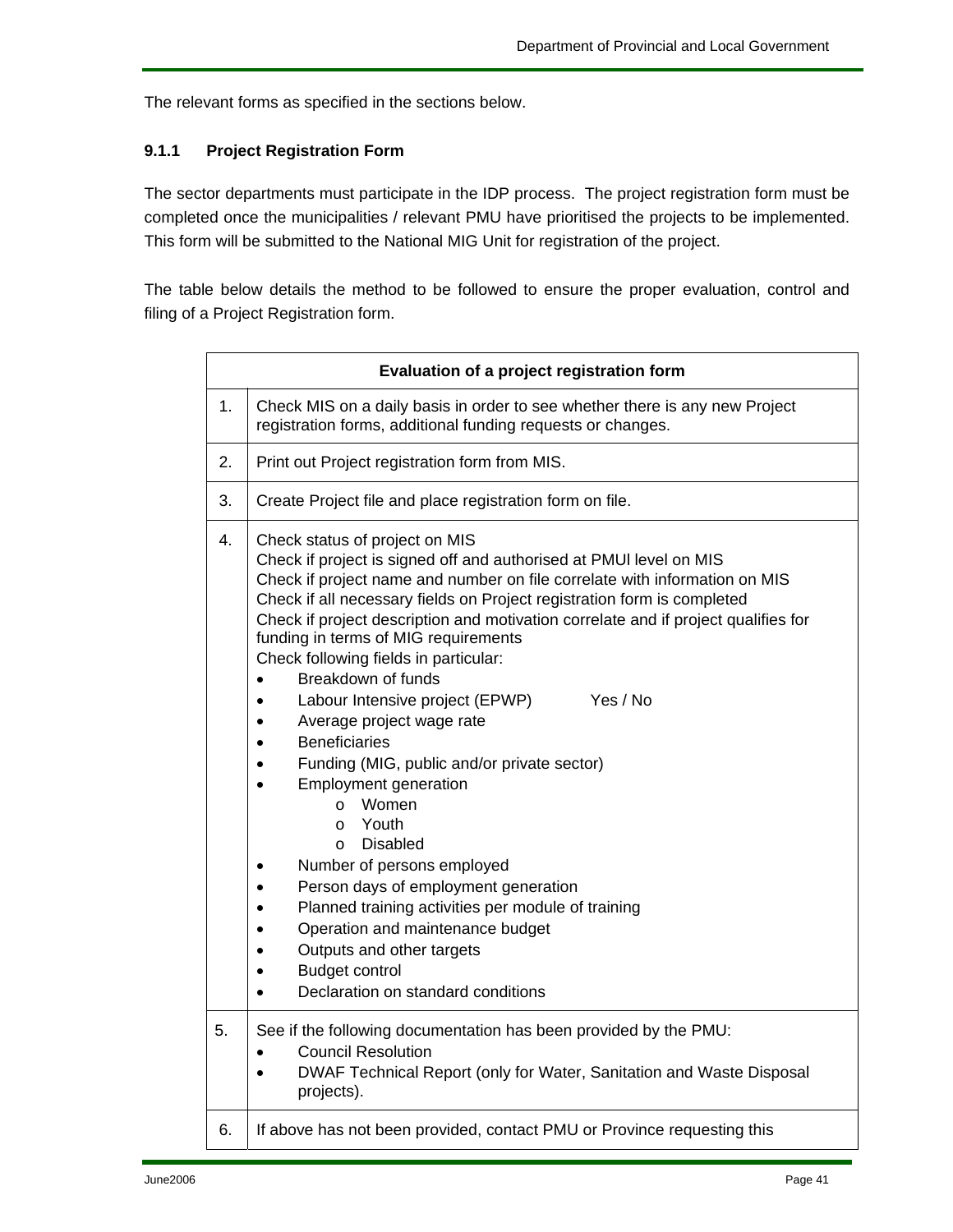|    | information. Proceed with project registration once all of the documentation has<br>been provided. |
|----|----------------------------------------------------------------------------------------------------|
| 7. | Project Manager signs-off on MIS                                                                   |
| 8. | Submit project file to Secretary for information control and tracking.                             |
| 9. | Secretary submits files to SMM for sign-off purposes on MIS.                                       |

During evaluation, if found that there is non-compliance to MIG criteria or outstanding information, a letter will be written to the PMU explaining the situation.

This form will be the baseline against which the implementation of the project will be measured (e.g. financial matters, achievement of KPIs and scope of work).

#### **9.2 PRE-IMPLEMENTATION PHASE (DESIGN & TENDER)**

#### **9.2.1 Register consultant**

This form is to be completed once the Municipality has appointed project consultants.

**Note**: Consultants appointed on Labour Intensive Projects (EPWP) must take note of the specific requirements according to the SETA NQF qualifications framework for labour-intensive construction, learning guides, learning programmes and assessment instruments.

#### **9.2.2 Request for payment from municipality (Design phase)**

This form is to be completed at the end of every month during which the project is being designed.

#### **9.3 IMPLEMENTATION PHASE (CONSTRUCTION)**

#### **9.3.1 Register contractor**

This form is to be completed once the Municipality has appointed the successful tenderer, based on the consultant's tender evaluation and recommendation.

**Note**: Contractors appointed on Labour Intensive Projects (EPWP) must take note of the specific requirements according to the CETA NQF qualifications framework for labour-intensive construction, learning guides, learning programmes and assessment instruments.

#### **9.3.2 Request for Payment (Construction phase)**

This form is to be completed at the end of every month during which the project is under construction (contractor's progress certificates and/or consultant professional fee claims).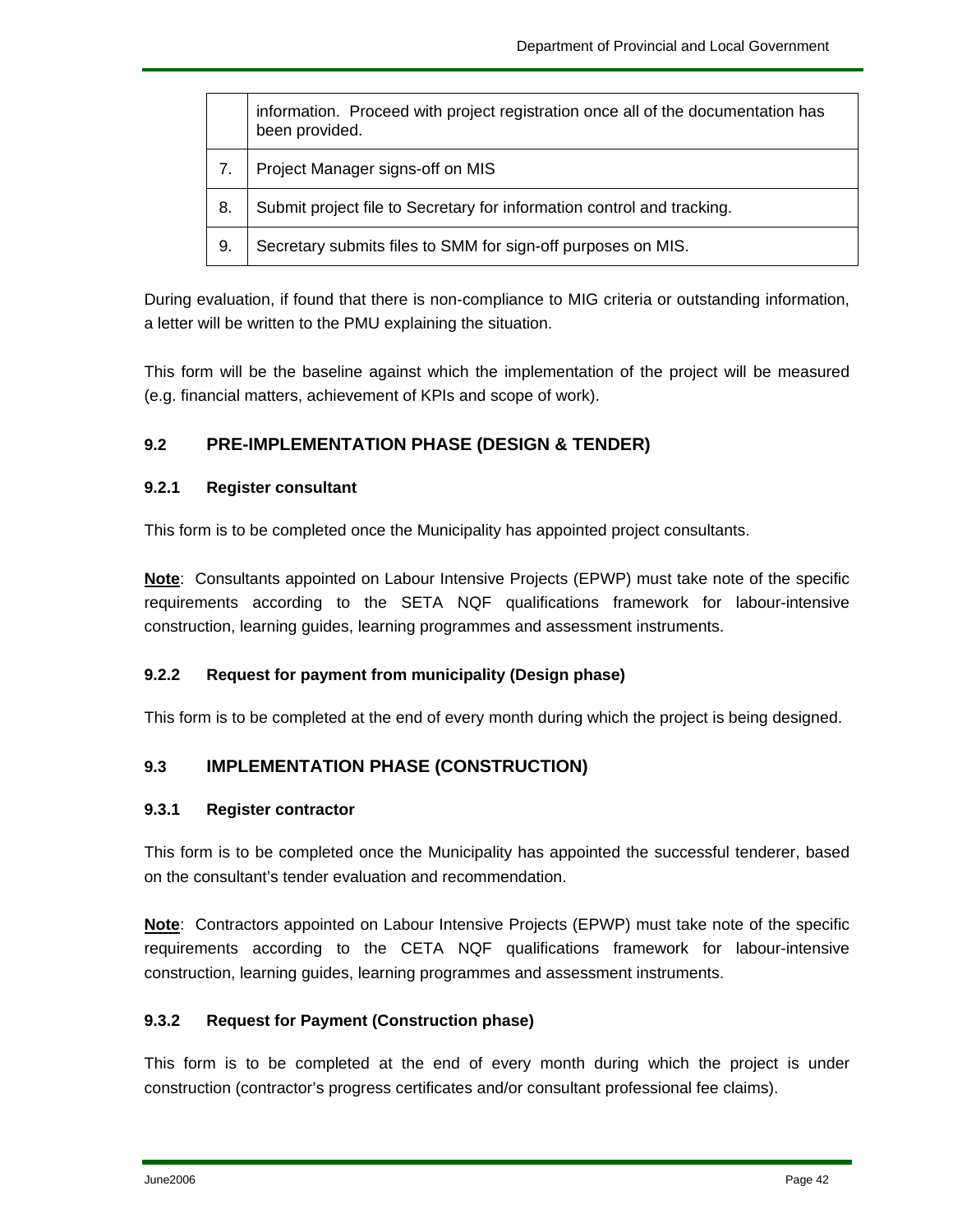#### **9.3.3 Physical Completion Report**

This form is to be completed after the physical completion certificate has been issued (site handover).

#### **9.3.4 Request for Payment (Retention)**

This form is to be completed when the retention funds of the project become due (expiring of the defect liability period).

> The successful implementation of the system depends on quality information and ownership of the system by its users

## **10.** GENERAL FILING AND BACKUP PROCEDURES

#### **10.1 BACKUPS**

This paragraph covers the method to be followed to store backups of computer information.

- a) A backup shall be made at least once every month of all computers in the office and those in the personal possession of each staff member, which contain MIG related information.
- b) Backups shall also be made to the network drive of the **dplg**

#### **10.2 PROJECT FILES**

The National MIG Unit must ensure that all documentation relevant to the MIG programme be filed in such a manner so as to enable any member of the Management Unit, to quickly and accurately access any required documentation at any time.

The National MIG Unit must keep record of all the projects registered on the MIS and signed-off by the SMM in conjunction with the SMF.

For each project a file must be opened on which the following documentation must be filed and updated on a regular basis:

- Project registration form signed by the Municipal Manager together with supporting documentation (eg. council resolution)
- Correspondence from sector departments such as DWAF, DPW, DME, DoT, DoH, DSRSA etc.
- DWAF's response with the regard to the Technical Report submitted
- General correspondence between the relevant role-players

#### **10.3 MINUTES**

The following documentation must be filed per province:

• Signed copy of the minutes